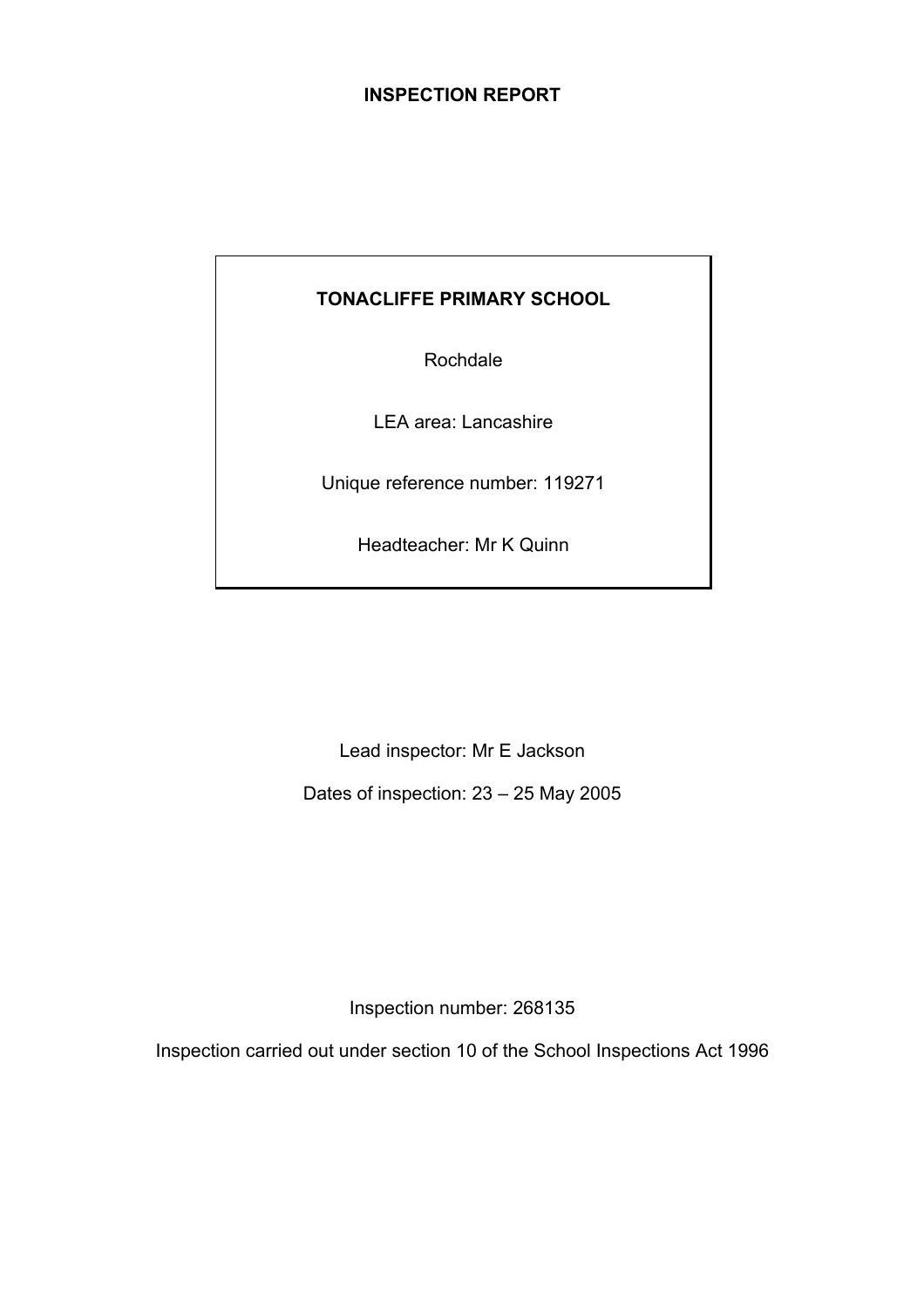## © Crown copyright 2005

This report may be reproduced in whole or in part for non-commercial educational purposes, provided that all extracts quoted are reproduced verbatim without adaptation and on condition that the source and date thereof are stated.

Further copies of this report are obtainable from the school. Under the School Inspections Act 1996, the school must provide a copy of this report and/or its summary free of charge to certain categories of people. A charge not exceeding the full cost of reproduction may be made for any other copies supplied.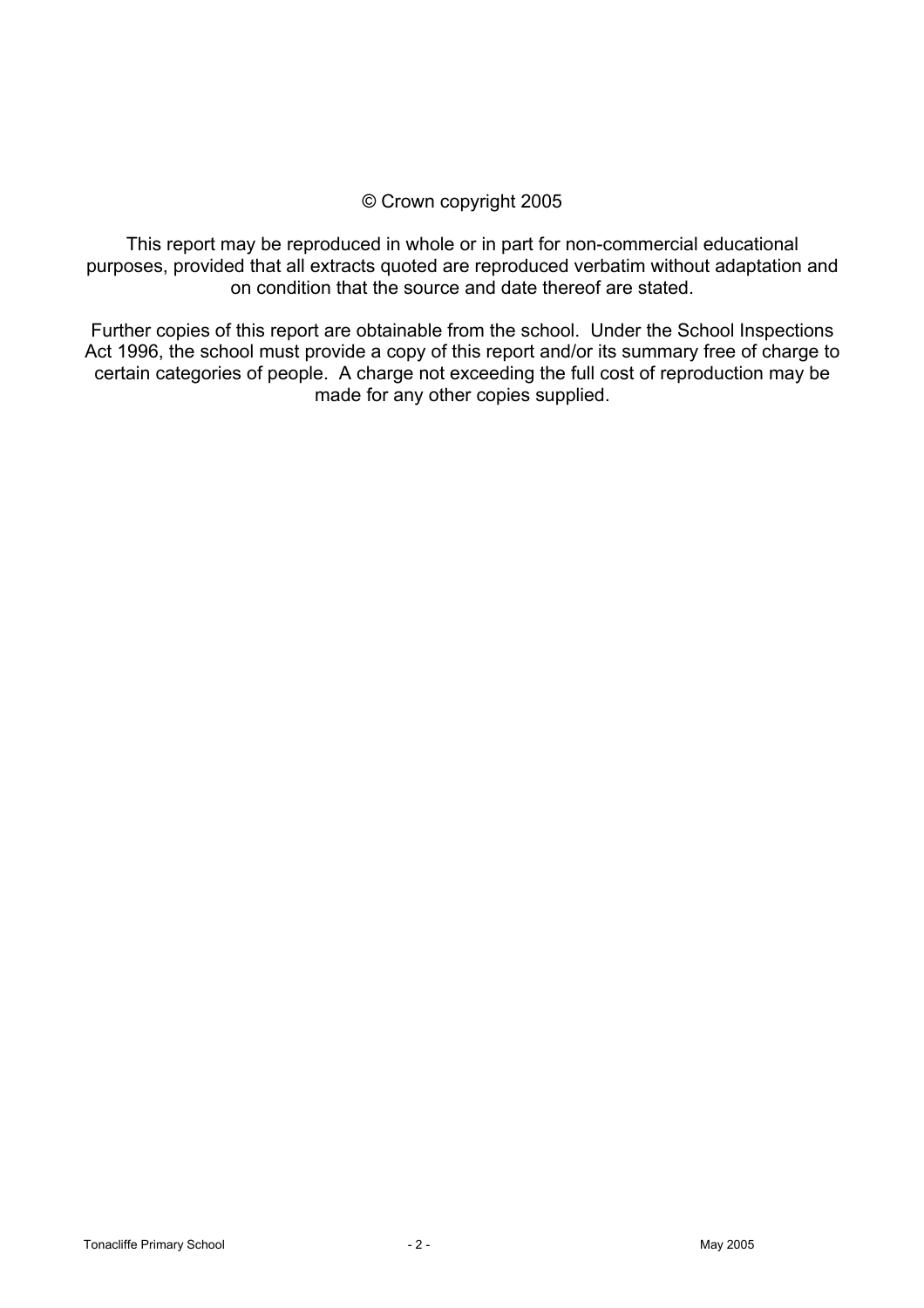## **INFORMATION ABOUT THE SCHOOL**

| Type of school:                                             | Primary                                         |
|-------------------------------------------------------------|-------------------------------------------------|
| School category:                                            | Community                                       |
| Age range of children:                                      | $3 - 11$                                        |
| Gender of children:                                         | Mixed                                           |
| Number on roll:                                             | 262                                             |
| School address:                                             | <b>Tonacliffe Road</b><br>Whitworth<br>Rochdale |
| Postcode:                                                   | Lancashire<br><b>OL12 8SS</b>                   |
| Telephone number:                                           | 01706 344609                                    |
| Fax number:                                                 | 01706 642713                                    |
| Appropriate authority:<br>of<br>chair<br>Name<br>governors: | Governing body<br>of Mr P Nielsen               |

Date of previous inspection: February 1998

## **CHARACTERISTICS OF THE SCHOOL**

Tonacliffe Primary is larger than average for its type with 246 full-time and 31 part-time children on roll, 148 boys and 129 girls. The number on roll is falling, as in other local schools. Socio-economic circumstances for its catchment area are broadly average, and the attainment of children at entry to the nursery is broadly average, although this covers a wide range of ability. There is a small number of children in public care. The proportion of children from minority ethnic groups is below average, and there are no children learning English as an additional language. The proportion of children with special educational needs and statements of their need is average. These needs range from moderate learning and physical difficulties to emotional and behavioural difficulties. The number of children leaving or joining the school at other than the usual times is low. The school is part of a Learning Network with other local schools. The school received an Achievement Award in 2000.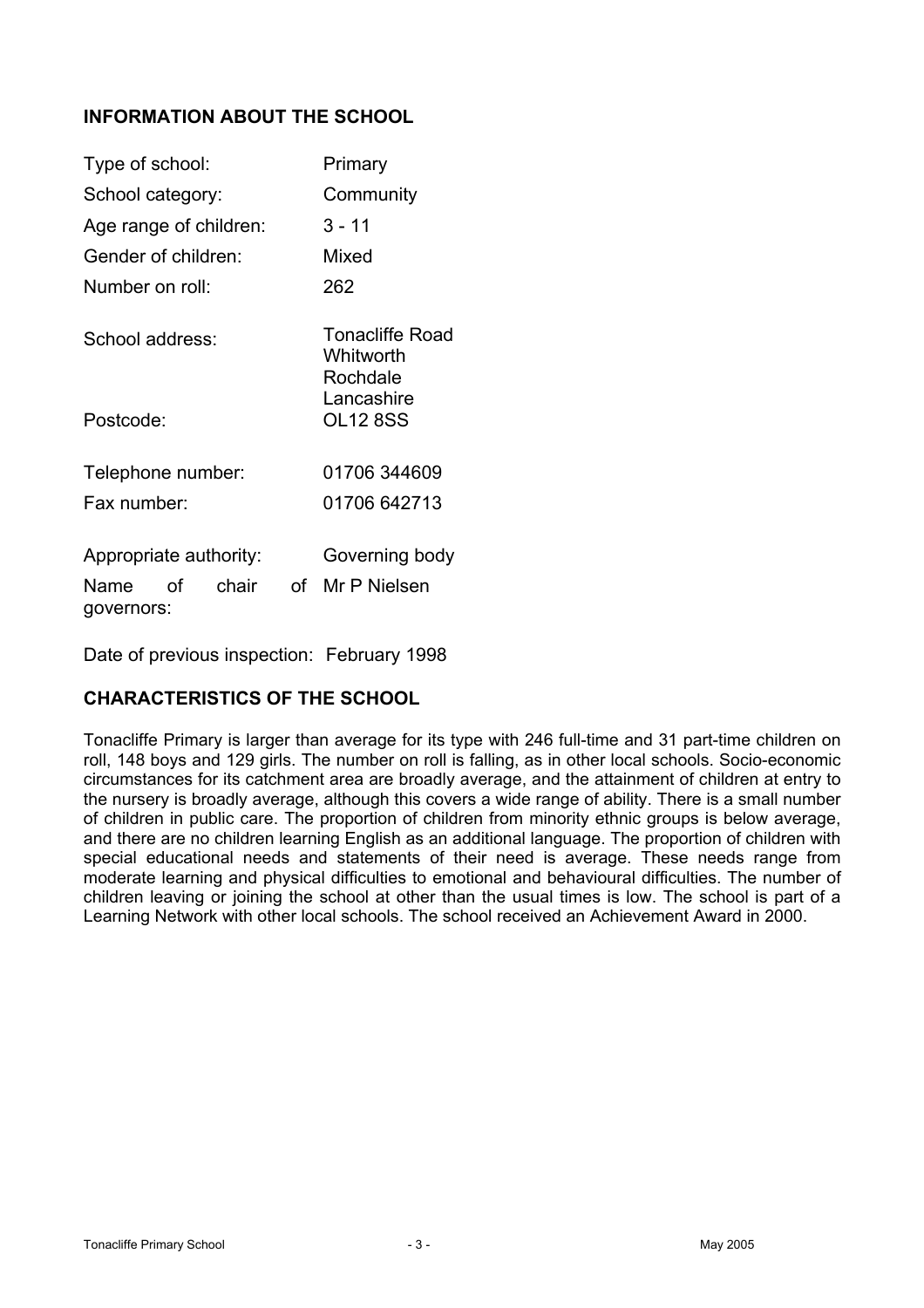## **INFORMATION ABOUT THE INSPECTION TEAM**

| Members of the inspection team |           |                | <b>Subject responsibilities</b>                                 |
|--------------------------------|-----------|----------------|-----------------------------------------------------------------|
| 3108                           | E Jackson | Lead inspector | English                                                         |
|                                |           |                | <b>Music</b>                                                    |
|                                |           |                | Physical education                                              |
|                                |           |                | English<br>additional<br>as<br>an<br>language                   |
| 9334                           | J Mynett  | Lay inspector  |                                                                 |
| 22113                          | A King    | Team inspector | of<br>the<br>learning<br>Areas<br>in<br><b>Foundation Stage</b> |
|                                |           |                | <b>Mathematics</b>                                              |
|                                |           |                | Art and design                                                  |
|                                |           |                | Design and technology                                           |
|                                |           |                | Religious education                                             |
| 22831                          | C Lewis   | Team inspector | Special educational needs                                       |
|                                |           |                | Science                                                         |
|                                |           |                | Information and communication<br>technology                     |
|                                |           |                | Geography                                                       |
|                                |           |                | History                                                         |

The inspection contractor was:

Nord Anglia School Inspection Services Anglia House Carrs Road Cheadle **Stockport** SK8 2LA

Any concerns or complaints about the inspection or the report should be made initially to the inspection contractor. The procedures are set out in the leaflet *'Complaining about Ofsted Inspections'*, which is available from Ofsted Publications Centre (telephone 07002 637833) or Ofsted's website (www.ofsted.gov.uk).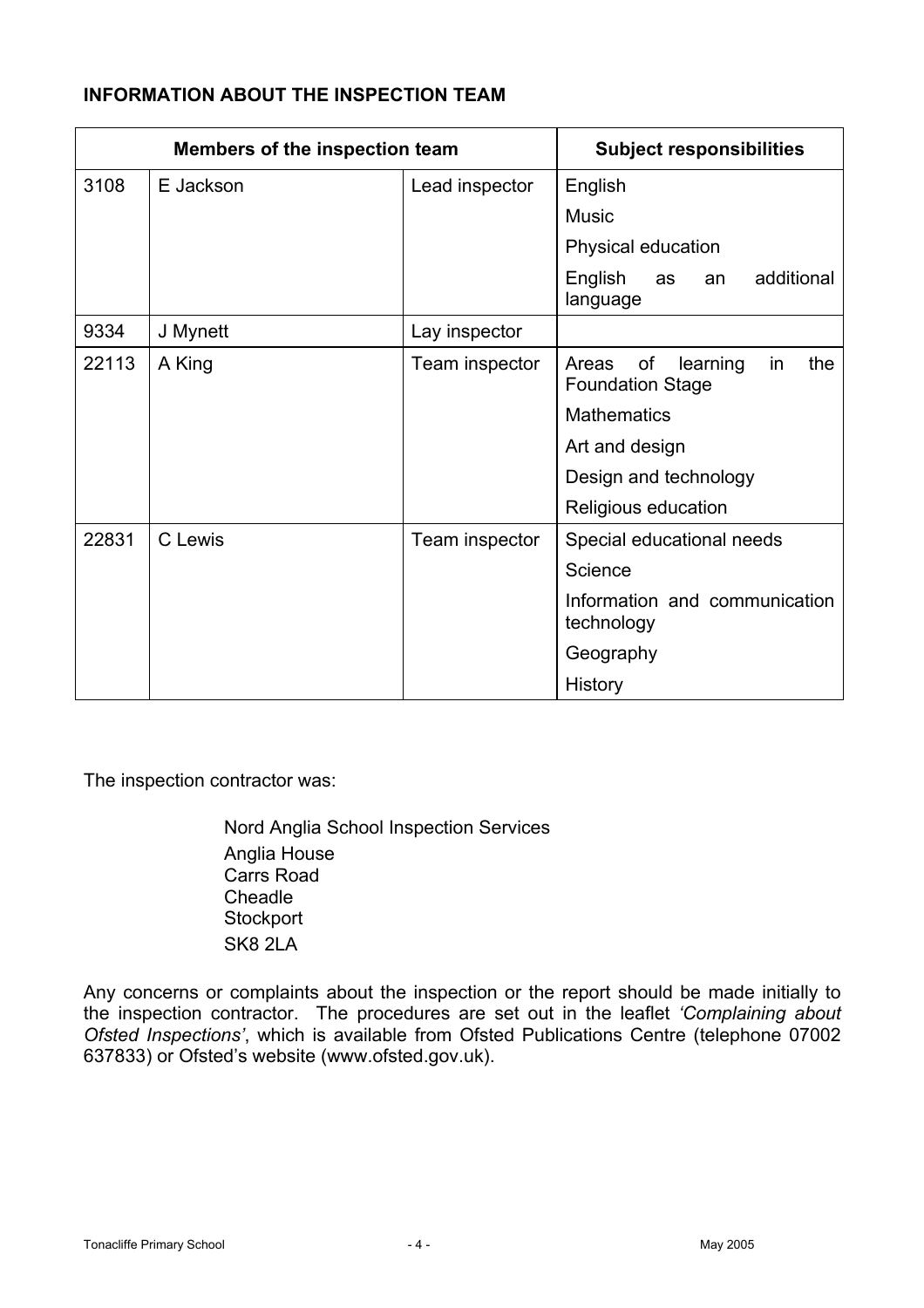## **REPORT CONTENTS**

|                                                                                                                                    | Page |    |
|------------------------------------------------------------------------------------------------------------------------------------|------|----|
| <b>PART A: SUMMARY OF THE REPORT</b>                                                                                               | 6    |    |
| <b>PART B: COMMENTARY ON THE MAIN INSPECTION FINDINGS</b>                                                                          | 9    |    |
| <b>STANDARDS ACHIEVED BY CHILDREN</b>                                                                                              |      |    |
| Standards achieved in areas of learning, subjects and courses                                                                      |      |    |
| Children's attitudes, values and other personal qualities                                                                          |      |    |
| <b>QUALITY OF EDUCATION PROVIDED BY THE SCHOOL</b>                                                                                 | 12   |    |
| Teaching and learning<br>The curriculum<br>Care, guidance and support<br>Partnership with parents, other schools and the community |      |    |
| <b>LEADERSHIP AND MANAGEMENT</b>                                                                                                   | 17   |    |
| <b>PART C: THE QUALITY OF EDUCATION IN AREAS OF LEARNING</b><br><b>And SUBJECTS</b>                                                |      | 19 |
| AREAS OF LEARNING IN THE FOUNDATION STAGE                                                                                          |      |    |
| <b>SUBJECTS IN KEY STAGES 1 and 2</b>                                                                                              |      |    |
| PART D: SUMMARY OF THE MAIN INSPECTION JUDGEMENTS                                                                                  | 30   |    |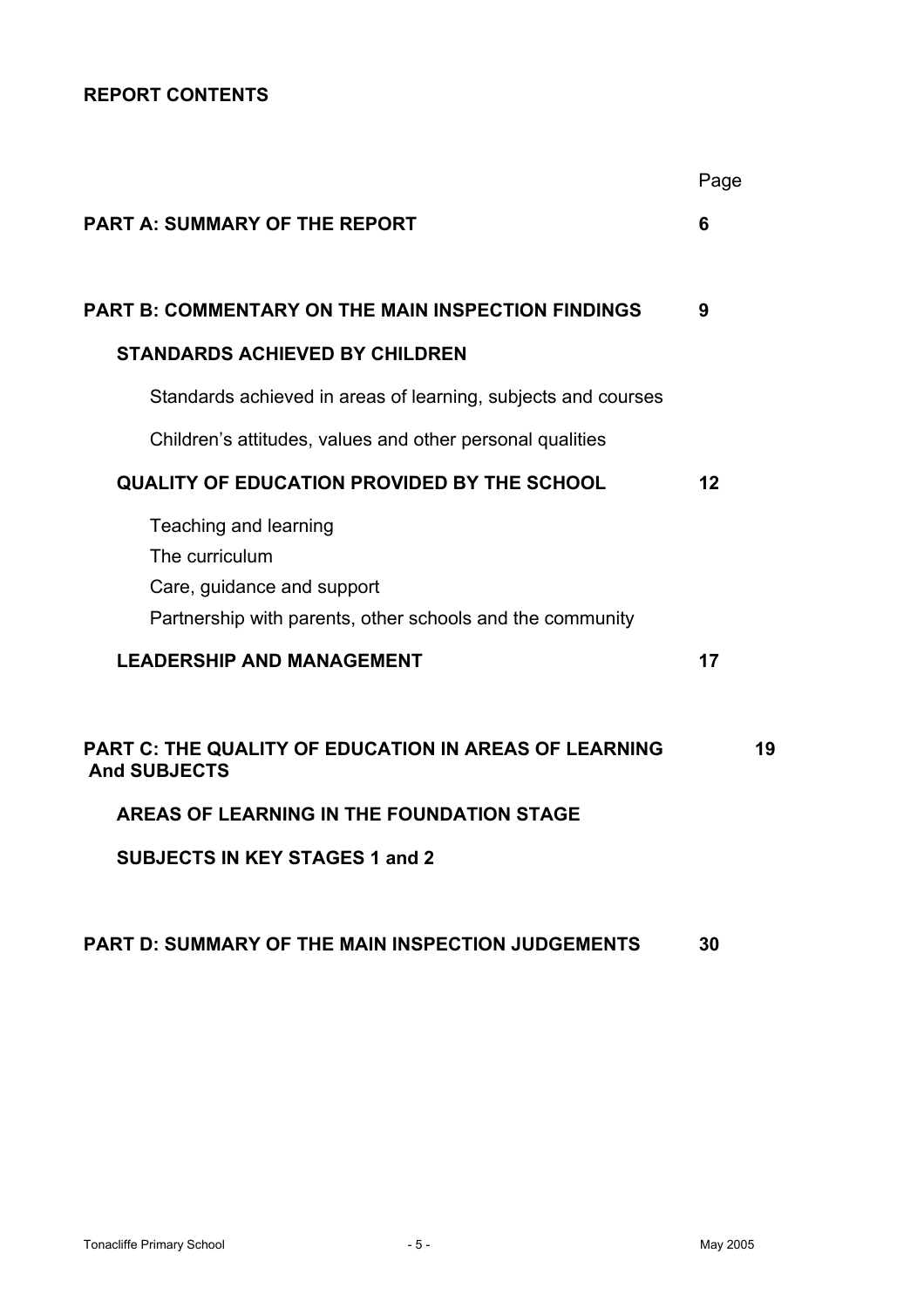# **PART A: SUMMARY OF THE REPORT**

## **OVERALL EVALUATION**

This is a **good** school with some very good features. It also has some areas for further development. Children make very good progress in their personal development and achieve well academically because the quality of education is good. The school provides **good value for money**.

The school's main strengths and weaknesses are:

- The quality of education is good, with a good proportion of lessons being very good or excellent.
- The headteacher leads and manages the school well, and is supported effectively by other key leaders, although the leadership and management responsibilities of the deputy headteacher are not clear enough.
- Children's personal development is very good, including their attitudes to learning and behaviour.
- There is insufficient access to outdoor play facilities for children in the nursery and reception classes.
- Children achieve well in reading, number, science, and aspects of art and design and music.
- There are good links with parents and they support their children's learning well.
- Some important aspects of statutory care procedures have not been updated.

The school has improved well and has dealt with the key issues from the last inspection well. Standards have risen, and the quality of education has improved. Many systems to manage the school not then in place are now well established, with good effect on the children's learning. Good improvements have also been made to the accommodation, although access to outdoor play facilities in the Foundation Stage is not good enough.

#### **STANDARDS ACHIEVED**

**Achievement is good**. Standards are currently above average overall in the core subjects by the end of Year 2 and Year 6. Children enter the nursery with a broadly average range of skills and abilities, and most achieve well to reach the goals expected by the end of reception, with a significant proportion achieving higher levels. By the end of Year 2, children currently attain above average levels in reading, average levels in writing, and above average levels in mathematics and science. By the end of Year 6, children currently attain average levels in English, with reading above average and writing average, and above average levels in mathematics and science. In the national assessments in 2004, results for children in Year 2 were well above average levels in mathematics, above average in reading and science, and average levels in writing. In the tests at the end of Year 6, results were well above average in science, above average in mathematics and average in English. The table shows that attainment has risen in mathematics and science by the end of Year 6, and has been maintained at average levels in English. The low result in English compared with similar schools is mainly from fewer children reaching the higher Level 5 in writing, as more children reached the expected Level 4 than the national average. The results represent average comparable progress from Year 2 to Year 6. The upward trend is in line with the national trend. Boys and girls achieve broadly similar levels.

Results in National all schools similar schools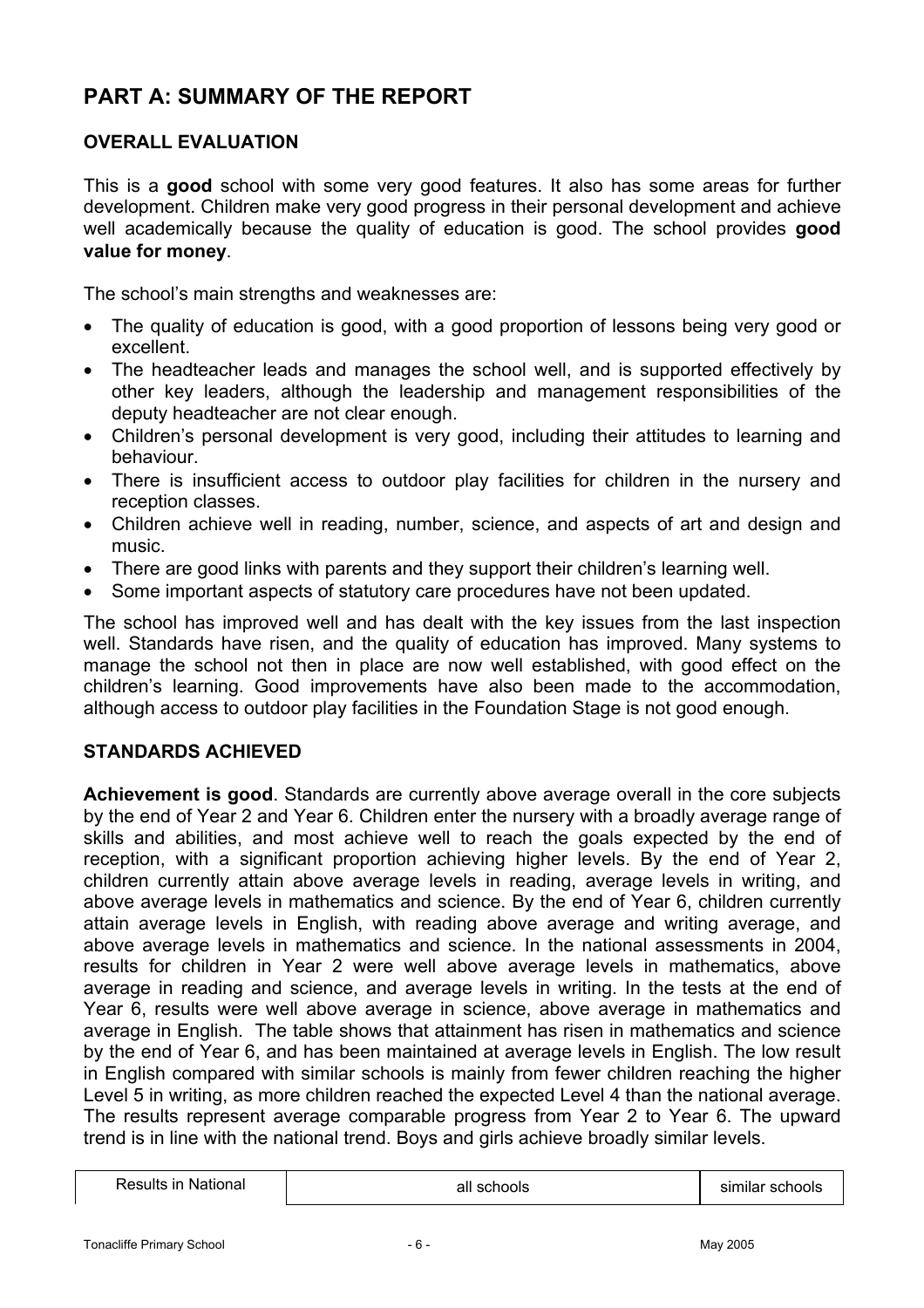| Curriculum tests at the end<br>of Year 6, compared with: | 2002 | 2003 | 2004 | 2004 |
|----------------------------------------------------------|------|------|------|------|
| English                                                  |      |      |      |      |
| mathematics                                              |      |      |      |      |
| science                                                  |      |      |      |      |

*Key: A - well above average; B – above average; C – average; D – below average; E – well below average Similar schools are those whose children attained similarly at the end of Year 2.* 

Children achieve well in the Foundation Stage, and particularly well in creative development. From Years 1 to 6, children achieve well in art and design, design and technology and music, and satisfactorily in other areas. Children's personal development is **very good**, and their attitudes to learning and their behaviour are very good. Children's moral development is very good, and **spiritual, moral, social and cultural development is good overall**. Attendance is above average.

## **QUALITY OF EDUCATION**

The quality of education is **good**. Teaching is **good**, leading to good learning for the children. The staff work together successfully in teams covering different age groups to organise children's learning. Despite the long-term absence of a member of the team, the Foundation Stage staff provide a good education for the youngest children in the nursery and reception classes. However, access to the outdoor area is limited for reception. Most of the classes have children from more than one year group, and the teachers effectively plan activities and tasks that are suitable for children's varying needs. In English and mathematics, children from Years 3 to 6 are well taught in sets determined by age or prior attainment. Children progress well in most lessons, and in one in four lessons make very rapid progress because the teaching is excellent or very good. The curriculum is good and has improved well since the last inspection. Children are generally well cared for, and receive good support and advice in their learning. However, the administrative systems to ensure children's health, safety and welfare are unsatisfactory so that care, guidance and support are unsatisfactory overall. Partnerships with parents, other schools and the community are also good, and have good impact on the overall quality of education.

## **LEADERSHIP AND MANAGEMENT**

Leadership and management are good. Governance is also good, and governors are more closely involved in many aspects of the school's work than at the last inspection. The headteacher leads the school effectively, ensuring that improvement plans are based on development needs from monitoring and evaluating the school's work. The contribution of other key leaders is much improved since the last inspection overall, although the responsibilities of the headteacher and deputy headteacher are not efficiently distributed. Management systems are much improved since the last inspection, and financial management and administration are generally efficient. However, there are complex staffing issues currently that have affected the school's finances adversely. The governors are working closely with the local authority to resolve these issues, as part of an area review of falling rolls in a number of schools, including this one.

## **PARENTS' AND CHILDREN'S VIEWS OF THE SCHOOL**

Parents are generally happy with the school, and feel that their children do well here. They particularly value the quality of teaching, that their children were helped to settle in well, and that staff expect the children to work hard. A small minority feel that they are not kept well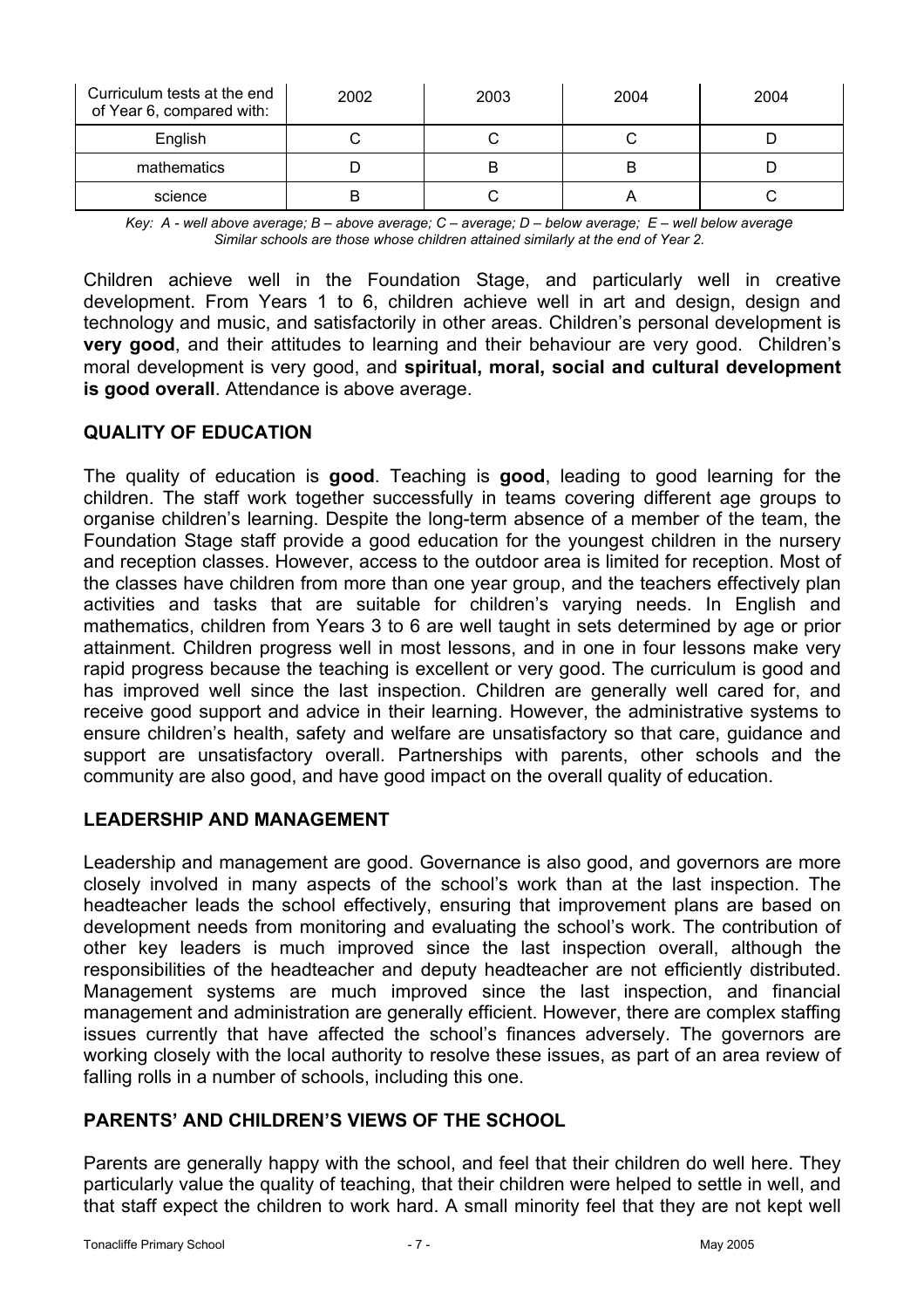enough informed, and that their views are not effectively sought. The inspection confirms the parents' positive views but finds that, in general, consultation and information for parents are good. The children are generally happy in the school, and many Year 6 children feel that they have made really good progress this year. A few children feel that some lessons are too easy, but the inspection found little evidence of this.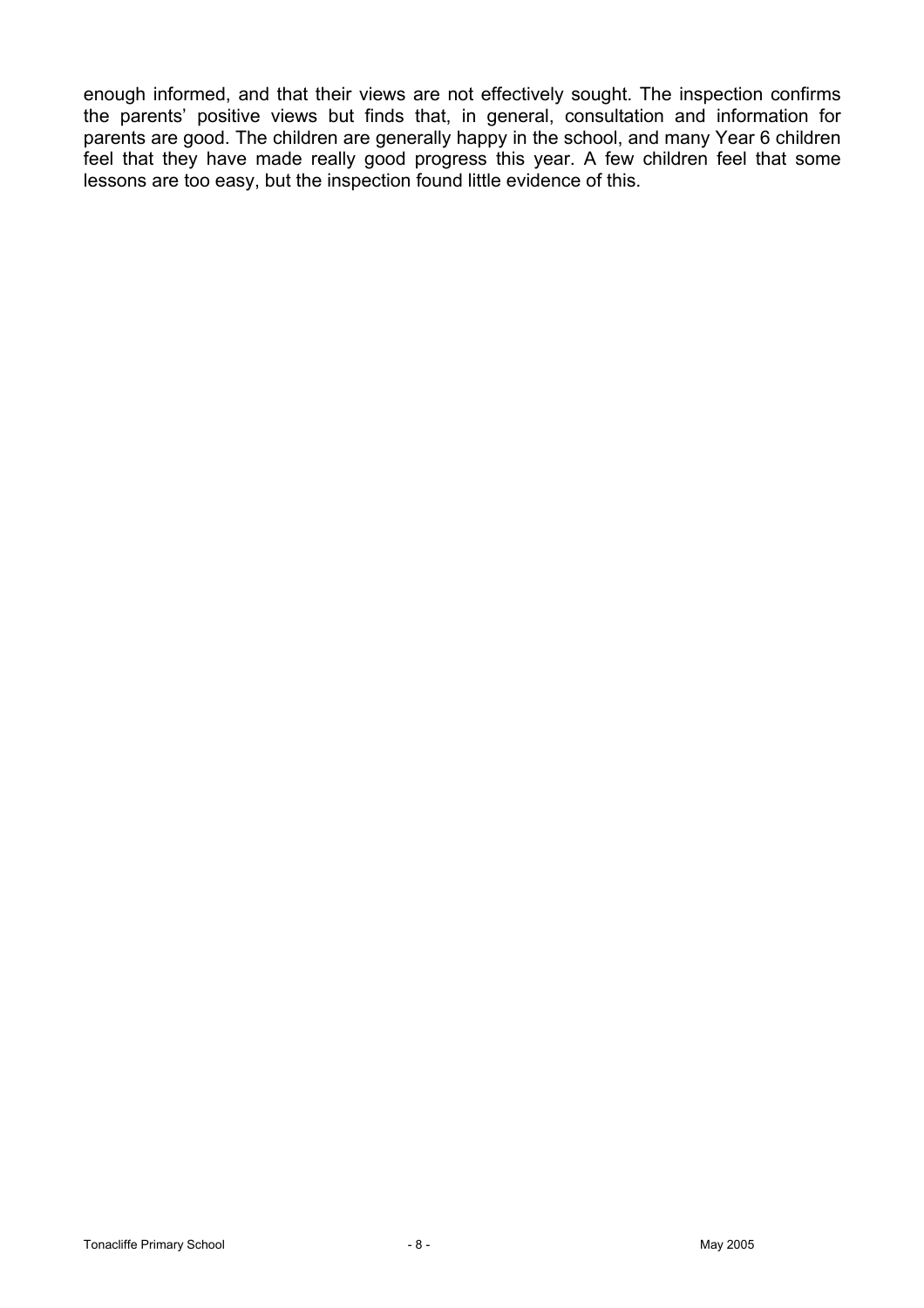## **IMPROVEMENTS NEEDED**

The most important things the school should do to improve are:

- raise children's achievement in writing by the end of Year 2 and Year 6, including their handwriting;
- review the responsibilities of the headteacher and deputy headteacher in order that they share the leadership and management of the school between them more efficiently;
- ensure that outdoor play facilities are fully accessible for children in the nursery and reception classes;

and, to meet statutory requirements:

• ensure that administrative procedures to manage the monitoring of children's health and safety are up to date.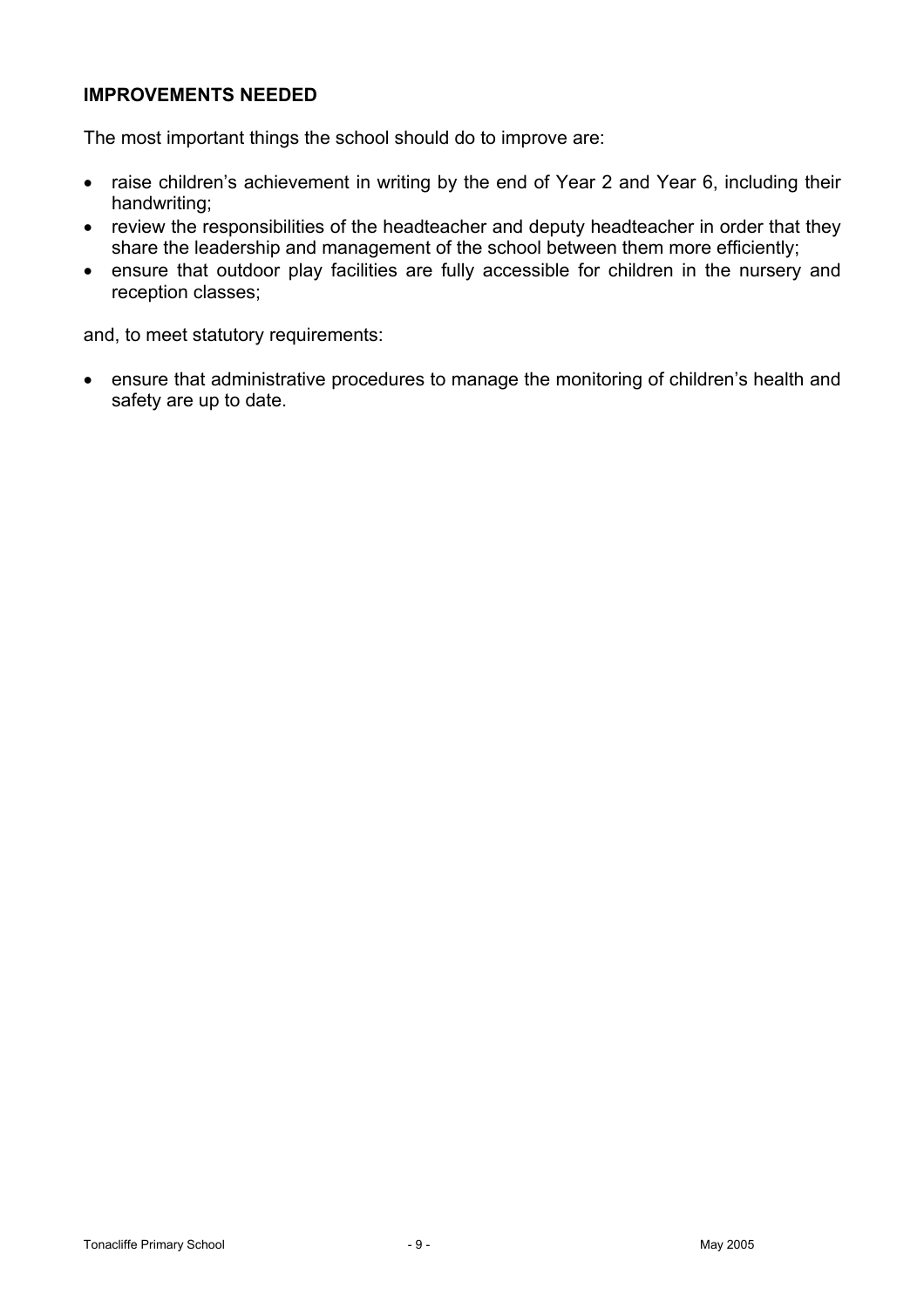# **PART B: COMMENTARY ON THE INSPECTION FINDINGS**

## **STANDARDS ACHIEVED BY CHILDREN**

## **Standards achieved in areas of learning and subjects**

Achievement is **good** across the school. Standards are average in English, although they are above average in reading, and they are above average in mathematics and science.

#### **Main strengths and weaknesses**

- Reading is taught well, and children achieve good levels across the school, although achievement in writing is satisfactory.
- Children do well consistently in mathematics and science because the teaching is good.
- In the nursery and reception classes, children generally achieve well, and very well in creative development.
- The school's focus on art and design, design and technology, information and communication technology (ICT) and music leads to good achievement in these areas.

## **Commentary**

1. Achievement is good across the school. Most children in the Foundation Stage achieve the goals expected by the end of reception, and do particularly well in creative development. They learn to behave very well and have very good attitudes to their learning. Relationships are very secure, with an increasing awareness by the children of the need to share fairly and take turns in their work and play. In the nursery, the staff interact very well with the children in their play to develop their language and vocabulary. The children in reception use their knowledge from reading effectively to write their own sentences, although a few find this difficult still. There is a good focus on counting so that children gain confidence through rhymes and songs. Children develop good skills for their age in ICT, and make really good progress in drawing and painting, where pattern is linked to work in mathematical development, and music.

| Standards in: | School results | <b>National results</b> |
|---------------|----------------|-------------------------|
| reading       | 16.8 (16.9)    | 15.8(15.7)              |
| writing       | 15.0(16.1)     | 14.6 (14.6)             |
| mathematics   | 17.8 (17.9)    | 16.2 (16.3)             |

#### *Standards in national tests at the end of Year 2 – average point scores in 2004*

*There were 36 children in the year group. Figures in brackets are for the previous year* 

2. In Years 1 and 2, children build well on their earlier experiences and consistently achieve above average levels in speaking and listening, reading, mathematics and science. Their achievement in writing is often above average by the end of Year 2, but is more variable year on year. The table shows the results in national tests at the end of Year 2 for the last two years. The school's concentration on the improvement of writing standards is beginning to have good effect but handwriting is often unsatisfactory because it is not well taught. In both mathematics and science, children make good progress in investigative methods that helps well with problem solving by Year 2. The children achieve expected levels in ICT and religious education, but often achieve above expectations in art and design and design and technology.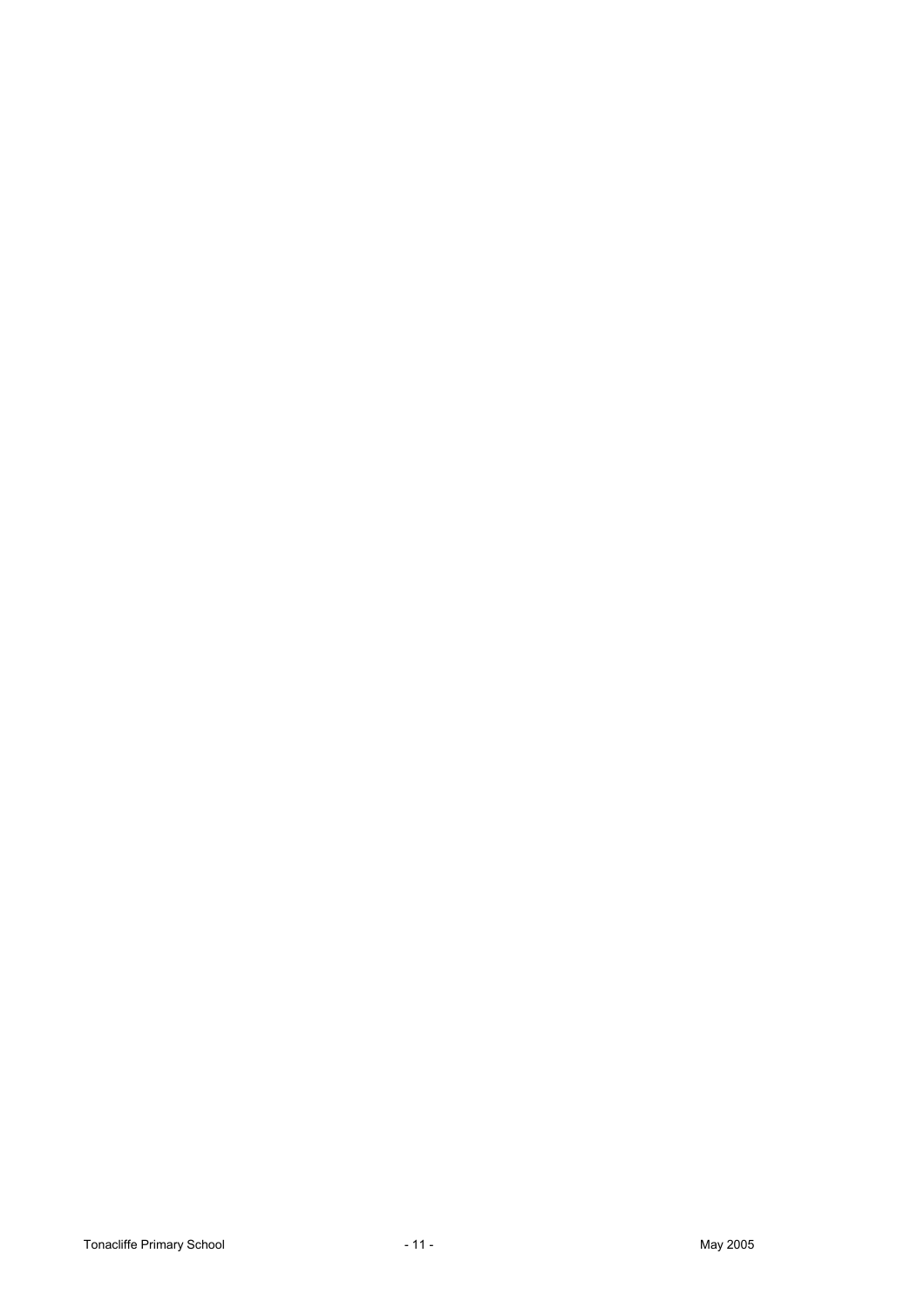| Standards in: | School results | National results |
|---------------|----------------|------------------|
| English       | 27.2 (27.2)    | 26.9 (26.8)      |
| mathematics   | 28.0 (27.6)    | 27.0 (26.8)      |
| science       | 30.3(29.0)     | 28.6 (28.6)      |

## *Standards in national tests at the end of Year 6 – average point scores in 2004*

*There were 44 children in the year group. Figures in brackets are for the previous year* 

- 3. The table shows the results in national tests at the end of Year 6 for the past two years. In Years 3 to 6, children achieve consistently well in mathematics and science. They continue to develop good investigative and problem-solving skills that they apply well in lessons, and in achieving above average levels in tests at the end of Year 6. In English, they improve their speaking and listening skills well, so that by Year 6 they discuss complex grammar and writing styles with assurance. Children's reading is also good and progresses particularly well in Years 3 and 4, as does their writing in these classes. Handwriting is often weak, and there is no consistency in its teaching by the staff. Children achieve well in music, with some achieving very high levels in playing brass instruments or recorders, and in singing. There is also good achievement in ICT, art and design and design and technology. Children achieve as expected in the Agreed Syllabus for religious education by the end of Year 6.
- 4. Children with a variety of special educational needs achieve well, as do the small number of children in public care, and those few from minority ethnic groups. Due to the good level and quality of support, children make good progress towards their individual learning targets. Children with a special educational need are identified at an early stage and receive good support. As a result, they achieve well in terms of the targets contained in their individual education plans. Boys and girls generally achieve similar levels, although girls sometimes achieve higher levels in English whilst boys sometimes achieve higher levels in mathematics and science.

## **Children's attitudes, values and other personal qualities**

The children's attitudes, behaviour and relationships are **very good**. The children's spiritual, moral, social, and cultural development is good and their personal development is very good overall. The attendance level is **good** and is above the national average. Punctuality is **good**.

#### **Main strengths and weaknesses**

- The school fosters very positive attitudes to learning, enabling children to mature exceptionally well.
- The warm relationships between staff and children and amongst the children themselves helps to promote a harmonious environment.
- The provision for children's spiritual, moral, social and cultural development helps to develop their confidence and self-awareness well.
- Attendance is higher than in other similar schools and punctuality is good.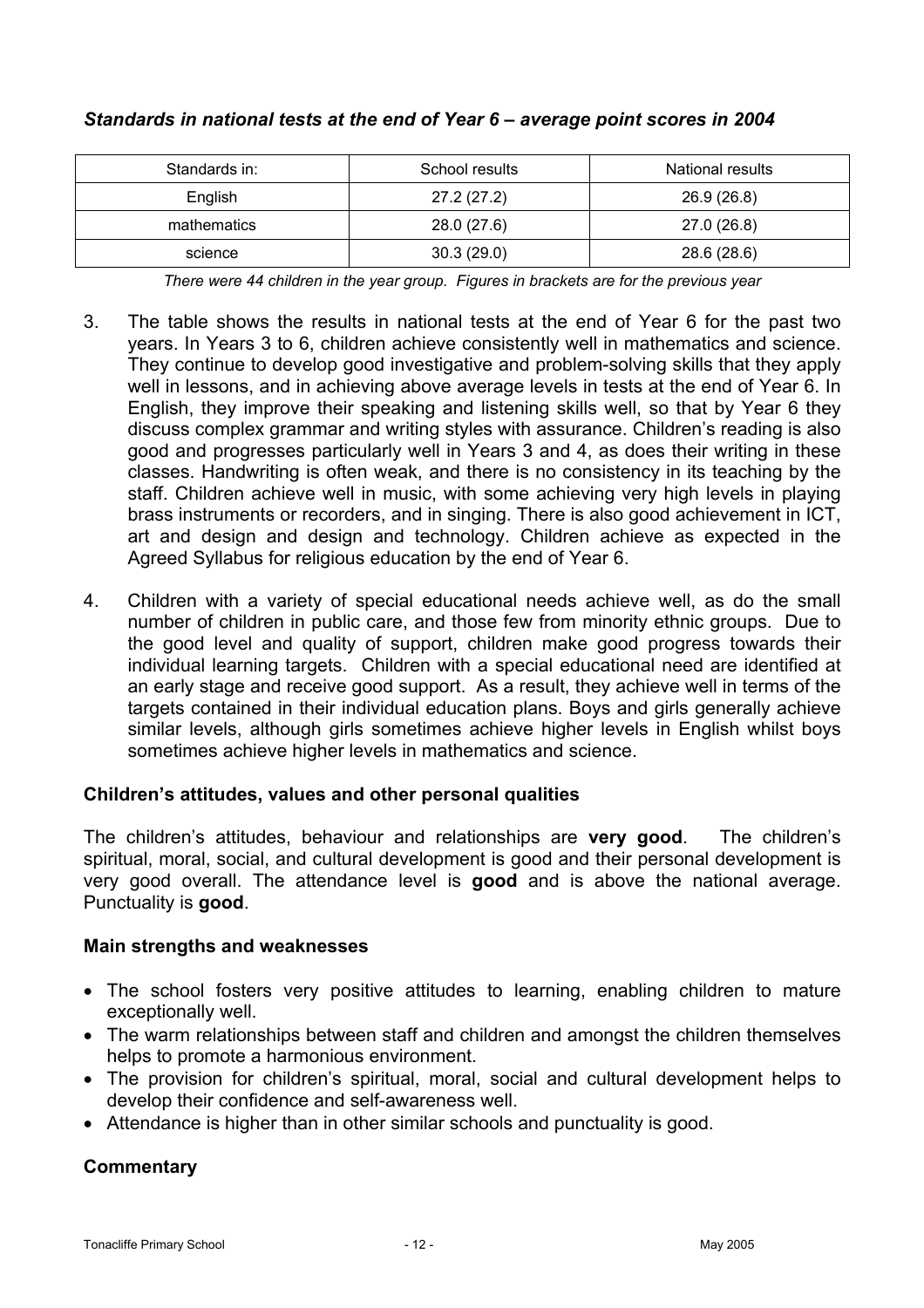- 5. Children's personal development is very good. The majority of children demonstrate very good attitudes to learning. This is evident from the positive way they respond to tasks and activities in lessons and to opportunities for social interaction. They like school and work well individually as well as in group situations. Children speak enthusiastically about the school and were keen to stress that Tonacliffe is a *'good school'* where they can *'make lots of friends'.* Children's contribution to the life of the school is reflected in their willingness to take initiative and responsibility when given the opportunity to do so. The youngest children in the nursery and reception classes show very good attitudes to school. They interact well, are happy to share their toys and equipment, take turns and concentrate well. The quality of relationships within the school bears testimony to the respect children show to others' feelings, values and beliefs. All of this impacts very positively on children's learning and achievement, whilst preparing them for life within the school and beyond.
- 6. The school's behaviour management support systems are well established. Teachers' sensitive management of children including the use of praise and celebration of achievement reinforces very good standards of behaviour in and around the school. Children respond very well to adults' high expectations of them. There are no major concerns relating to bullying or harassment of any kind and children are confident that if they have concerns they know who to go to, for it to *'be sorted out'*. The school is very effective in dealing with minor incidents of unacceptable behaviour and has a 'zero tolerance' approach in some areas. This has resulted in a small number of children being excluded for short periods. Whilst the numbers over the last three years are higher than those frequently found in primary schools this policy is generally effective with most of the children not re-offending.

## **Exclusions**

| Categories used in the Annual School Census | No of children<br>on roll | Number of<br>fixed period<br>exclusions | Number of<br>permanent<br>exclusions |
|---------------------------------------------|---------------------------|-----------------------------------------|--------------------------------------|
| White - British                             | 204                       |                                         |                                      |
| Mixed - White and Black Caribbean           |                           |                                         |                                      |
| Chinese                                     |                           |                                         |                                      |
| Parent / child preferred not to say         | 68                        |                                         |                                      |

*The table gives the number of exclusions, which may be different from the number of children excluded.*

7. The provision for children's spiritual moral, social and cultural development is effectively promoted across the curriculum and enables children to become wellrounded individuals during their time at school. This is an improvement since the last inspection. Children's spirituality is developed well through religious education lessons and assemblies, and through art and music. Children develop a good understanding of different religions and the ethos of the school fosters care and respect for each other's feelings, values and beliefs. Provision for children's moral development is very good. The framework of values in the school's strong moral code enables children to distinguish between right and wrong and reflect on the consequences of their actions. The clear system of rewards and sanctions is well understood and valued as children aim for their different certificates and the ultimate 'badge'.

*Ethnic background of children Exclusions in the last school year*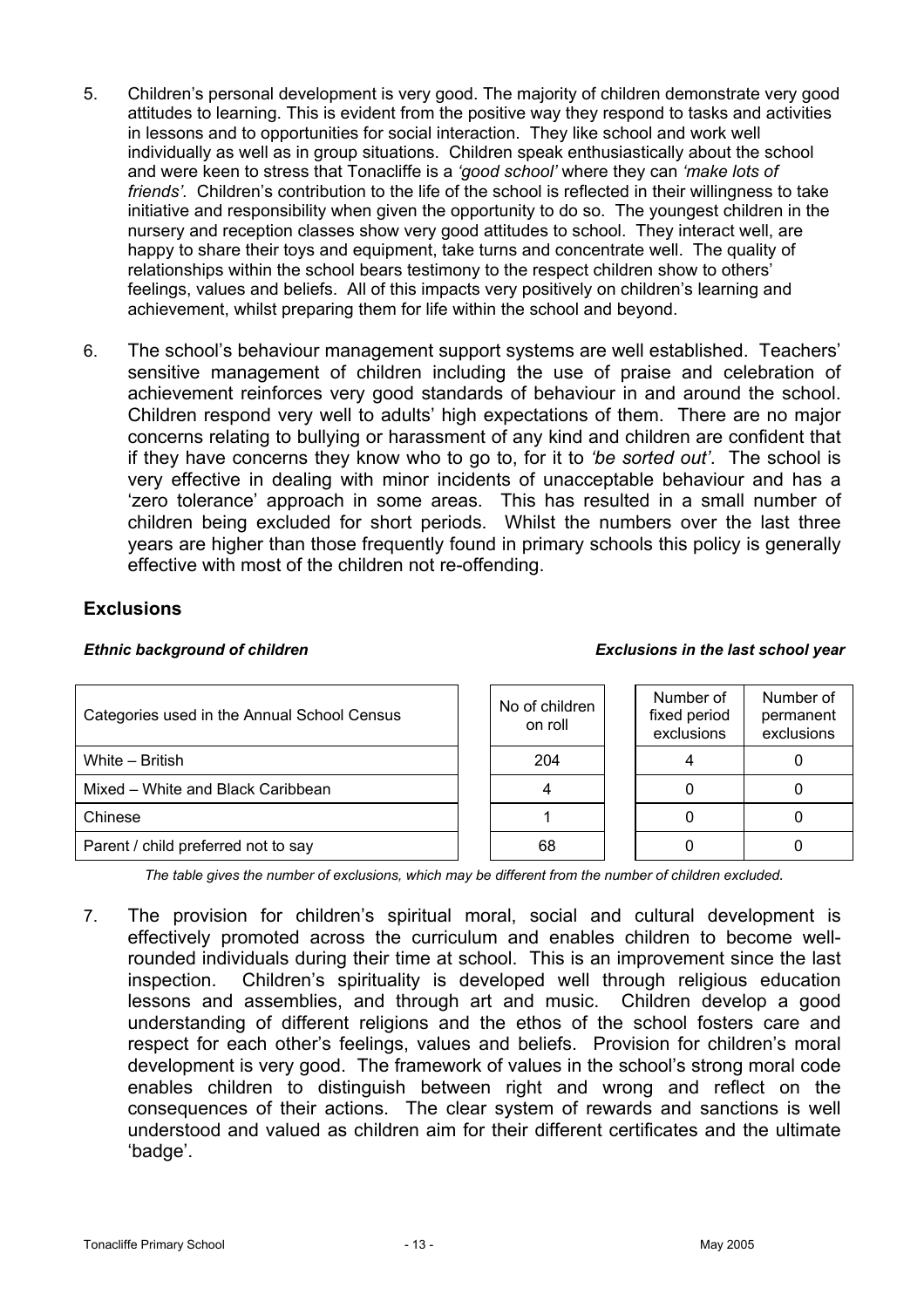- 8. Social development is very good and social harmony is a strong feature of the school. This results in constructive relationships being forged between staff and children and amongst the children themselves. This helps to promote a good working environment that contributes very effectively to children's achievement. Children are encouraged to undertake roles of responsibility as class monitors, volunteers, and 'reading buddies', and a small number of older children are elected as representatives on the 'School Child Council'. Provision for children's cultural development is good. Children have opportunities to develop an understanding and appreciation of their own cultural heritage through sport, art, music and literature. The choir and orchestra participate enthusiastically in local concerts and events. The school is aware that more needs to be done to increase children's awareness of the wider cultural diversity of society and is in discussions with a local adviser about how this may be accomplished.
- 9. Attendance is good and is above the national average. Children are generally happy to come to school and are eager to learn. Unauthorised absence is in line with that found nationally. Most parents bring their children to school punctually in the mornings and lessons start on time. The school has very good systems in place to monitor and promote attendance levels.

#### *Attendance in the latest complete reporting year (%)*

| Authorised absence |      | Unauthorised absence |     |
|--------------------|------|----------------------|-----|
| School data        | 3.8  | School data          | 0.4 |
| National data      | ו. ט | National data        | 0.4 |

*The table gives the percentage of half days (sessions) missed through absence for the latest complete reporting year.*

#### **QUALITY OF EDUCATION PROVIDED BY THE SCHOOL**

The quality of education is **good**. Teaching is **good**, leading to good learning for the children. The curriculum is good, well improved since the last inspection. Care, guidance and support are good in most aspects, but unsatisfactory overall because some important statutory aspects of care procedures have not been updated, including related staff training. Children are generally well cared for, and receive good support and advice in their learning. Partnerships with parents, other schools and the community are also good, and have good impact on the overall quality of education.

#### **Teaching and learning**

Teaching is **good**, leading to good learning for the children. Assessment is also good.

#### **Main strengths and weaknesses**

- The staff encourage the children's learning well and promote very good attitudes to learning.
- Expectations of behaviour and work rate are very good.
- Lesson management is generally good, sometimes very good, and occasionally excellent.
- The staff in the Foundation Stage consistently provide good learning opportunities for the children.
- The school promotes equality of opportunity and inclusion very well.
- Assessment is used effectively to plan new learning.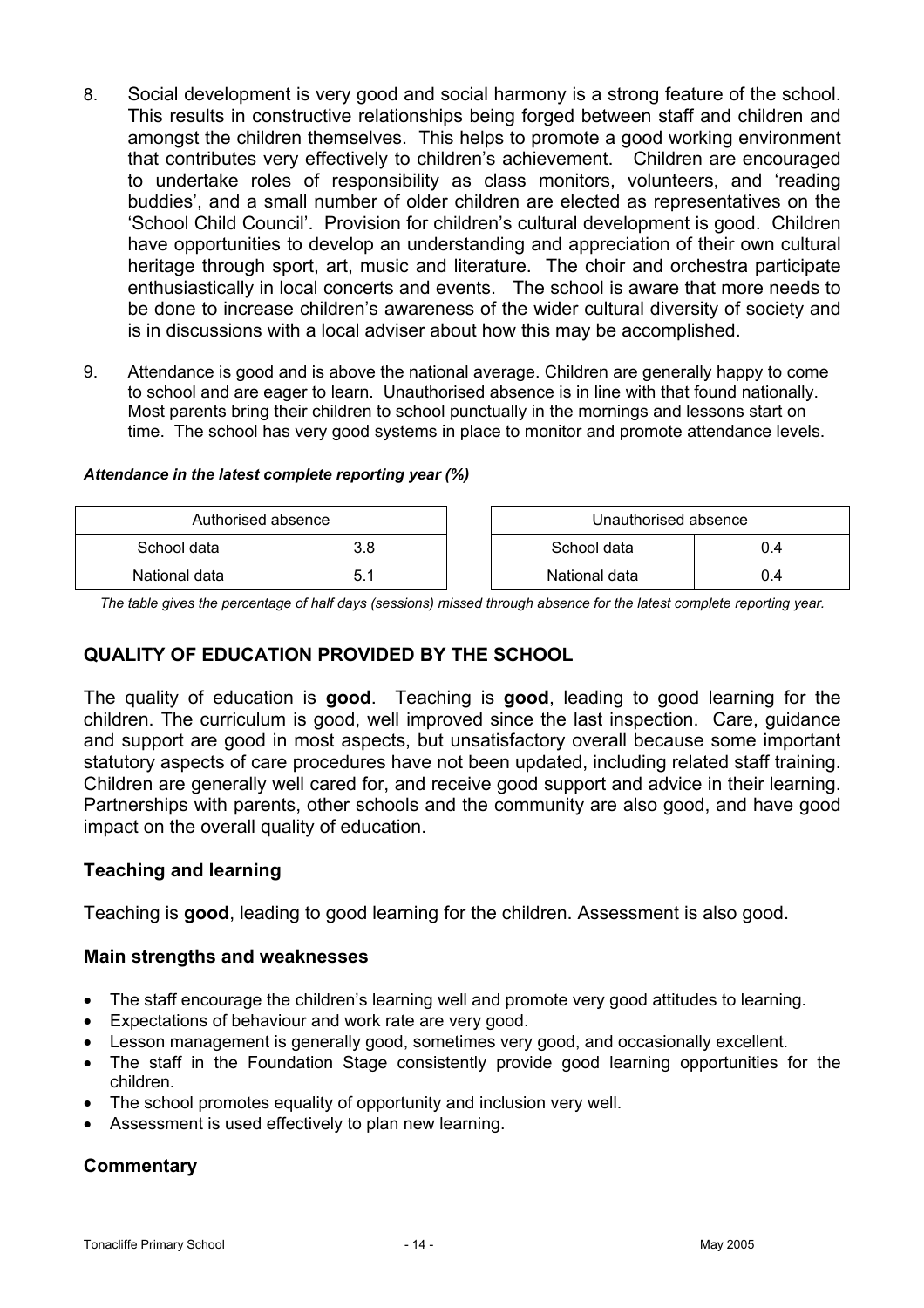10. The quality of teaching is good, with some very good and occasionally excellent features. The table shows that there is no unsatisfactory teaching, and that almost all lessons were at least good, with one in four being very good or excellent. This has a positive impact on children's willingness to learn, and their progress. Teaching and learning are good across the school. This shows good improvement since the last inspection.

#### *Summary of teaching observed during the inspection in 44 lessons*

| Excellent | Very good | Good     | Satisfactory | Unsatisfactory | Poor | Verv Poor |
|-----------|-----------|----------|--------------|----------------|------|-----------|
| 3 (7%)    | 9(20%)    | 26 (59%) | 6(14%)       |                |      |           |

*The table gives the number of lessons observed in each of the seven categories used to make judgements about lessons; figures in brackets show percentages where 30 or more lessons are seen.*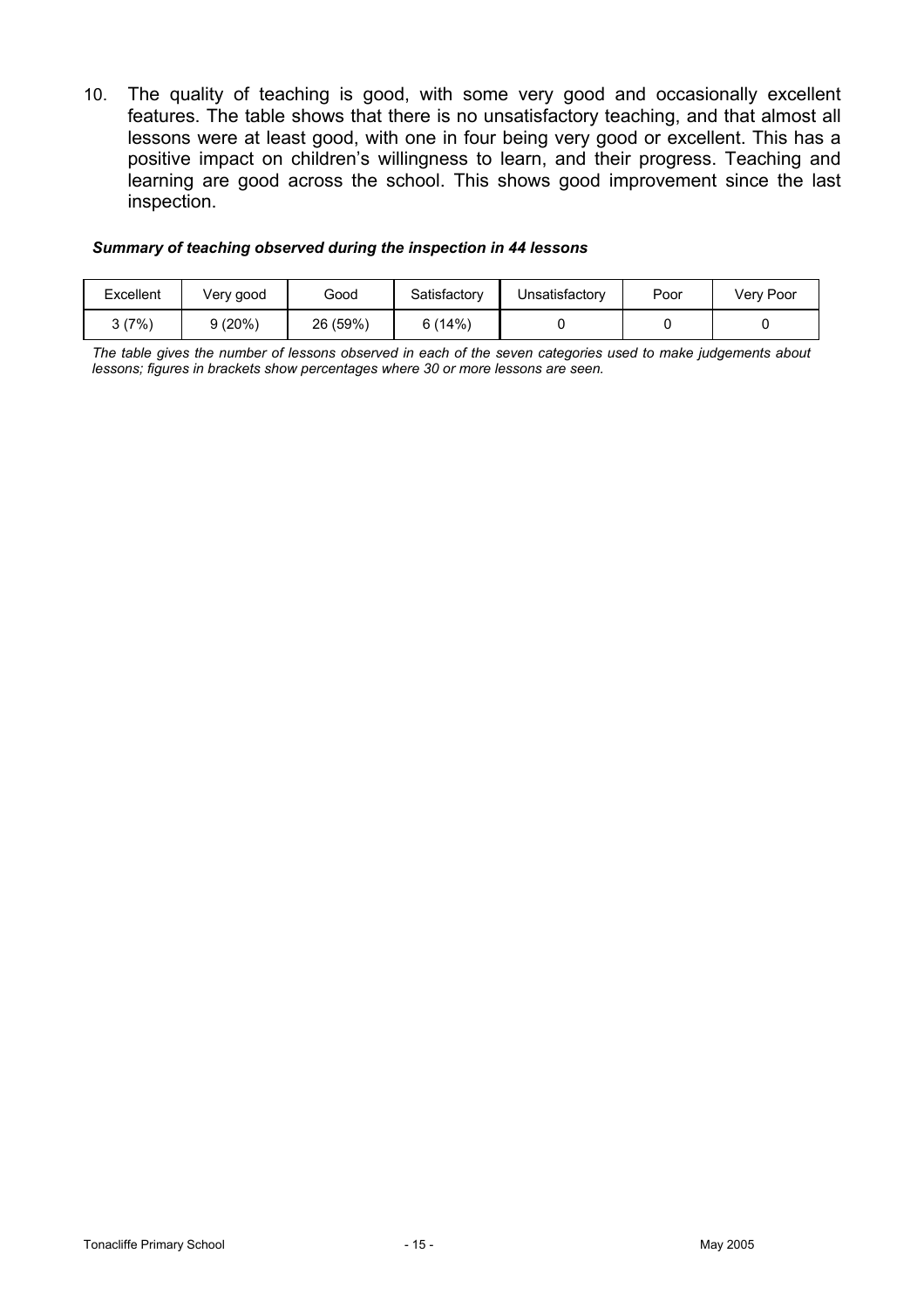- 11. The way in which the staff encourage the children to work hard and to focus on the lesson objectives is a key factor in the success of the teaching. Parents were almost unanimous in praising this aspect, and the inspection supports their views. Because there are high expectations of behaviour and commitment to work, the children know what is expected and get on with what they are supposed to do. For example, in an excellent gymnastics lesson for Year 3 and 4 children, the teacher's excellent subject knowledge and high expectations led to a superb lesson where the children achieved very well. They handled the apparatus skilfully and safely, and developed a sequence of challenging activities, perceptively monitoring and evaluating their own and other's work throughout the lesson.
- 12. In most lessons the staff manage successfully:
	- the subject content;
	- the children's interest and behaviour:
	- maintenance of good pace;
	- class and individual needs.
- 13. Teachers plan their lessons well to ensure that the children are fully engaged in the activities. As most classes have children from more than one age group, this can be quite complex. For some activities, mainly English and mathematics, children are taught in mixed age groups based on prior attainment drawn from two or three classes. The organisation and management of these lessons is equally skilled, so that children of the same age receive equivalent subject content at a level suited to their needs, including children with special educational needs. For example, children in Year 5 and 6 were rewriting the school prospectus to learn how to write information using the passive voice and impersonal language. In both sets, the teachers' confident style and excellent joint planning led to rapid progress in the focus writing style for the different groups.
- 14. Children in the Foundation Stage receive good teaching consistently. The classroom environments are very well set up as active learning centres, and there is a good concentration, particularly in the nursery, on role play and conversation. The staff work well with individuals and groups, and promote independence well. For example, children in the nursery took on the roles of waiter, cook, or customer in the 'Pizza Parlour' very well, explaining the different tasks each one involved. In a good English lesson for children in reception, the teacher's very good preparation ensured that all children were involved in the whole class session, and then had well-planned tasks to reinforce the identification of words with the consonant digraph 'sh'.
- 15. The staff are determined in their approach to inclusion. The teachers plan lessons carefully with support staff so that children who work in separate groups or individually generally have work to do that is just right to help them make progress. Occasionally, children withdrawn from lessons in the infants for extra support miss important explanations given in the classroom, but more often the link between the whole class and individual or group work is secure.
- 16. Children are constantly observed and their work checked by the staff. This gives the staff good information on which to base their planning of future work. They increasingly share learning targets with the children, many of whom can clearly explain what they should do to improve. Achievement patterns are also checked in overall test results so that the staff can adjust the curriculum where there are weaknesses. Class teachers ensure in their lesson plans that appropriate provision is made for children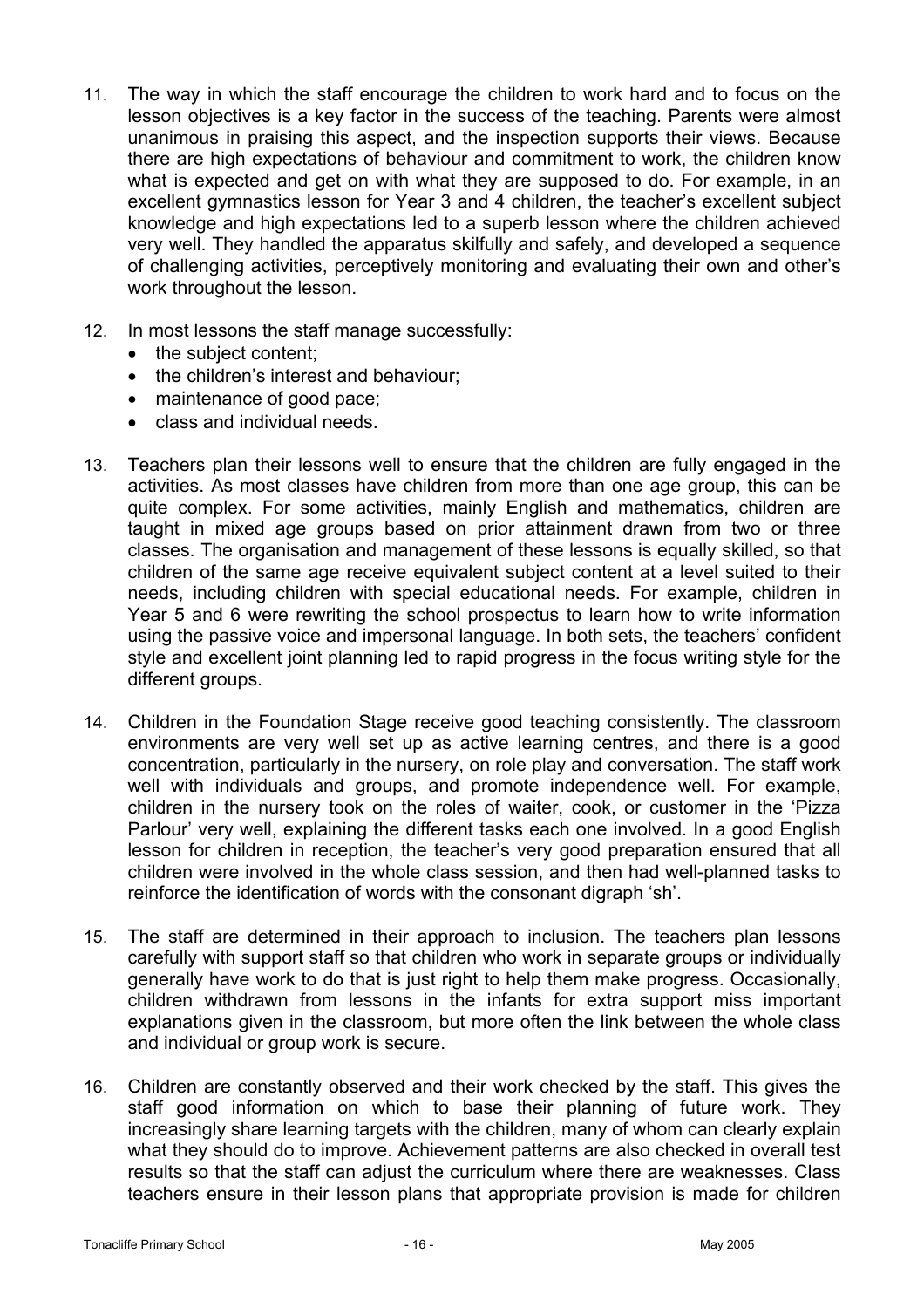with particular learning needs, and that lessons meet the needs of children with a special educational need with good support.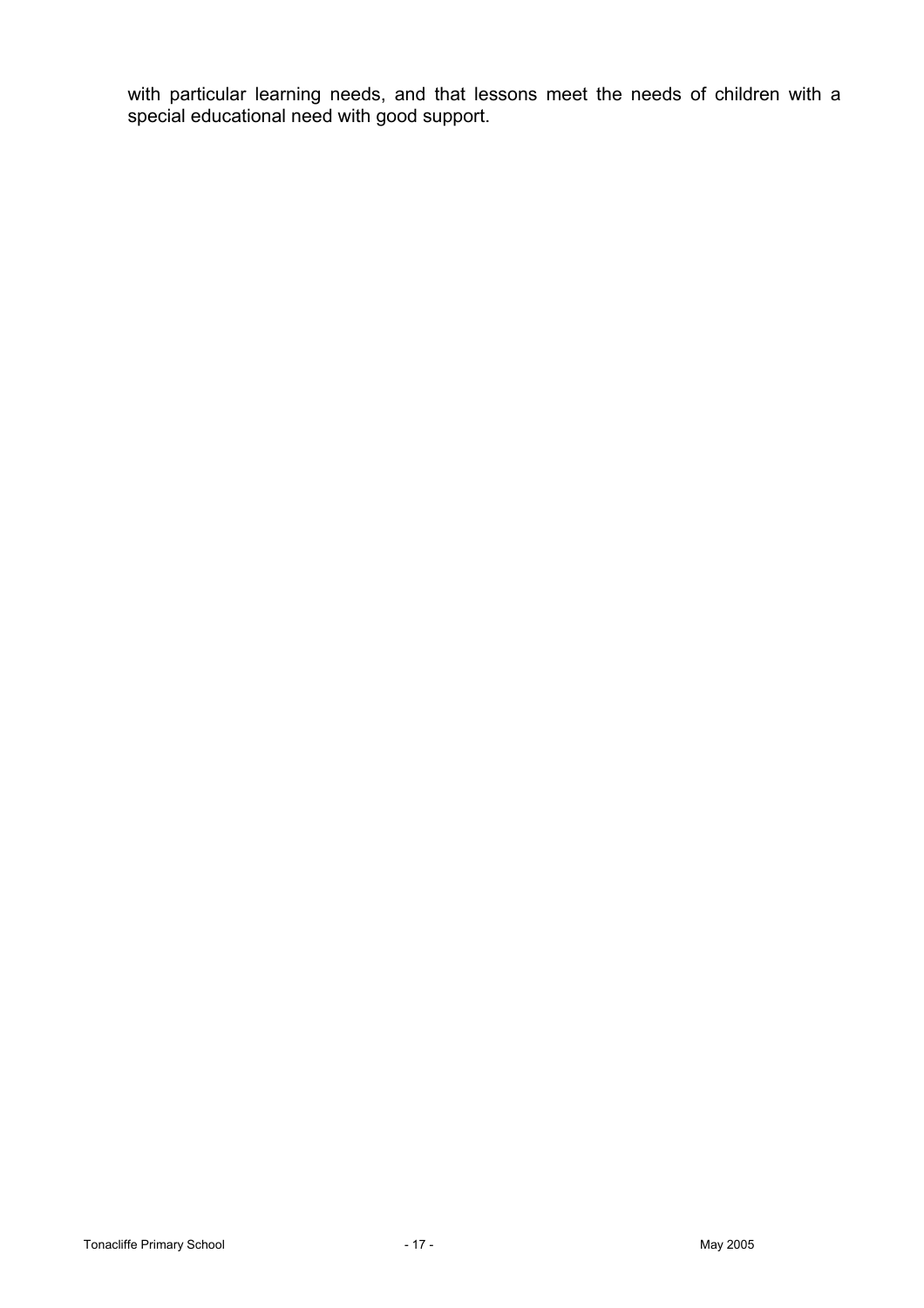## **The curriculum**

The breadth of curricular opportunities provided by the school is **good** and there is a **satisfactory** range of opportunities provided for enrichment of the curriculum. There is a **satisfactory** range of learning resources in most areas of the curriculum and the overall quality of the accommodation is **good.** 

#### **Main strengths and weaknesses**

- The good provision for children with special educational needs.
- The good provision for equality of opportunity and inclusion for all children.
- The very good provision for children's personal, social and health education.
- The good range of extra-curricular sporting opportunities for older pupils.
- There is a lack of suitable extra-curricular activities available for lower junior or infant children.
- Access to outdoor play facilities in the Foundation Stage are limited.

- 17. The school provides a broad, appropriately-balanced and coherent curriculum, that ensures consistent progress. There are now schemes of work in place for all subjects largely based on nationally recommended programmes of work. The curriculum meets all statutory requirements, including provision for religious education and collective worship, and provides well for personal, social and health education. This constitutes a significant improvement in curricular provision since the previous inspection, when the lack of a whole school approach to curricular planning led to inconsistency in lesson planning, particularly in the junior classes, and an overall teaching time which was below national recommendations. There is very good equality of opportunity for all children and the school is fully "inclusive" in all its policies and practices. There are consistent whole-school approaches to planning for teaching and applying literacy and mathematics across the curriculum, again an improvement since the last inspection.
- 18. Provision for children with special educational needs is good. Children are supported well by class teachers and experienced teaching assistants. The school works hard to give all its children equal access to the full curriculum.
- 19. The school provides children with a satisfactory range of interesting, relevant and wellattended extra-curricular activities, with the range of sporting opportunities provided being particularly good. Enrichment is satisfactory. Most opportunities are available only for Year 5 and Year 6 children, and enrichment for them is good. However, a typical primary school usually has a number of extra-curricular opportunities available for younger junior and infant children, whereas here there are very few. A satisfactory range of cultural visits linked to the curriculum is organised during the year to extend children's experiences and a good range of visitors works in the school.
- 20. There is a good match of teachers to the taught curriculum but, due to budget restraints caused by continuing staffing issues and a decreasing school roll, there is only a satisfactory match of well-trained and very conscientious support staff to the curriculum. The school accommodation has been improved significantly in recent years and is utilised well. Resources for the majority of curriculum areas are at least satisfactory, although the school's stock of reading scheme books for younger children is now badly in need of replacement.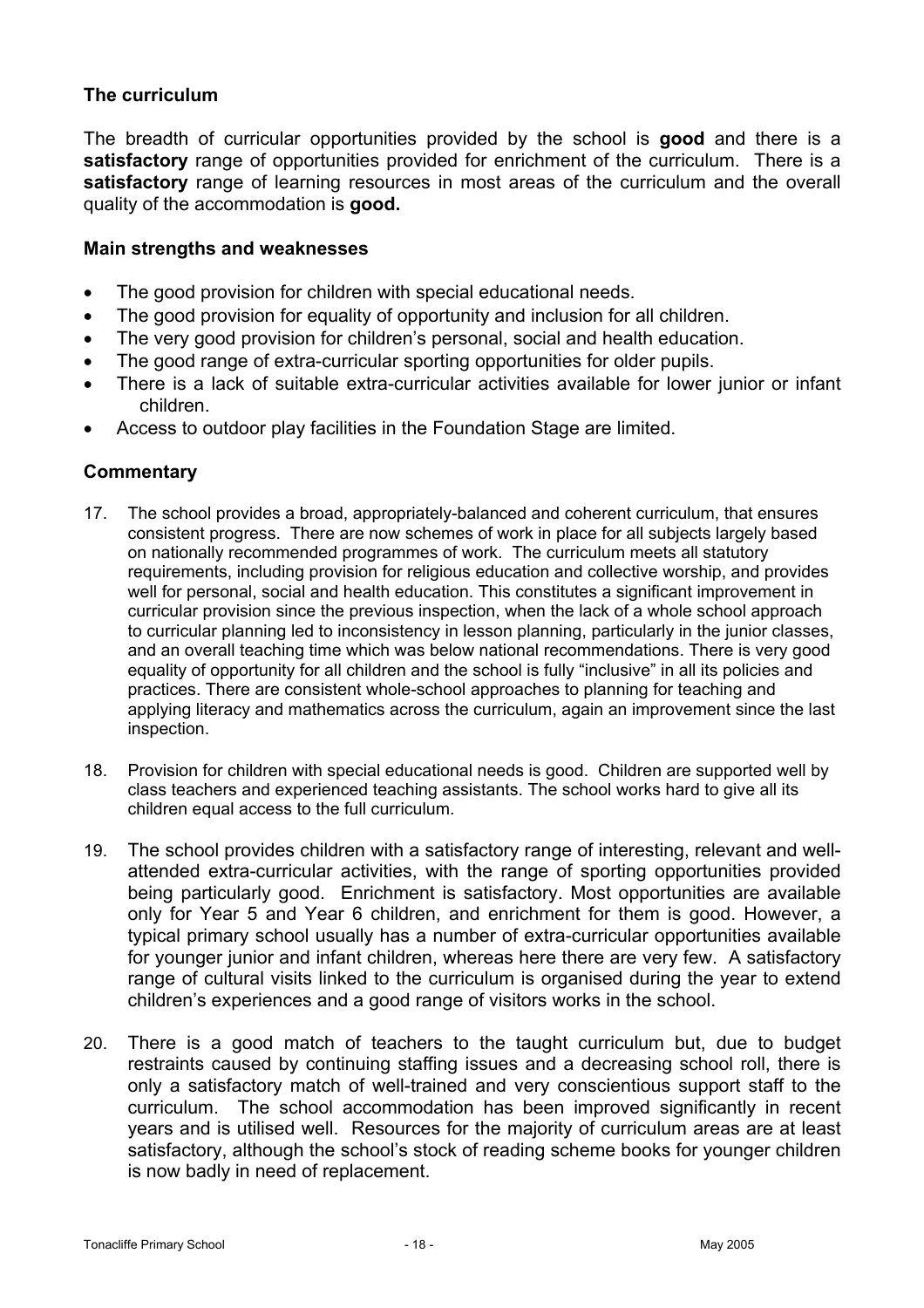## **Care, guidance and support**

Teachers' good knowledge of the children ensures that they are cared for and supported and this fosters a commitment to equal opportunities. Children feel trusted and respected, and value the fact that they are given a voice. However, the administrative systems to ensure children's health, safety and welfare are unsatisfactory.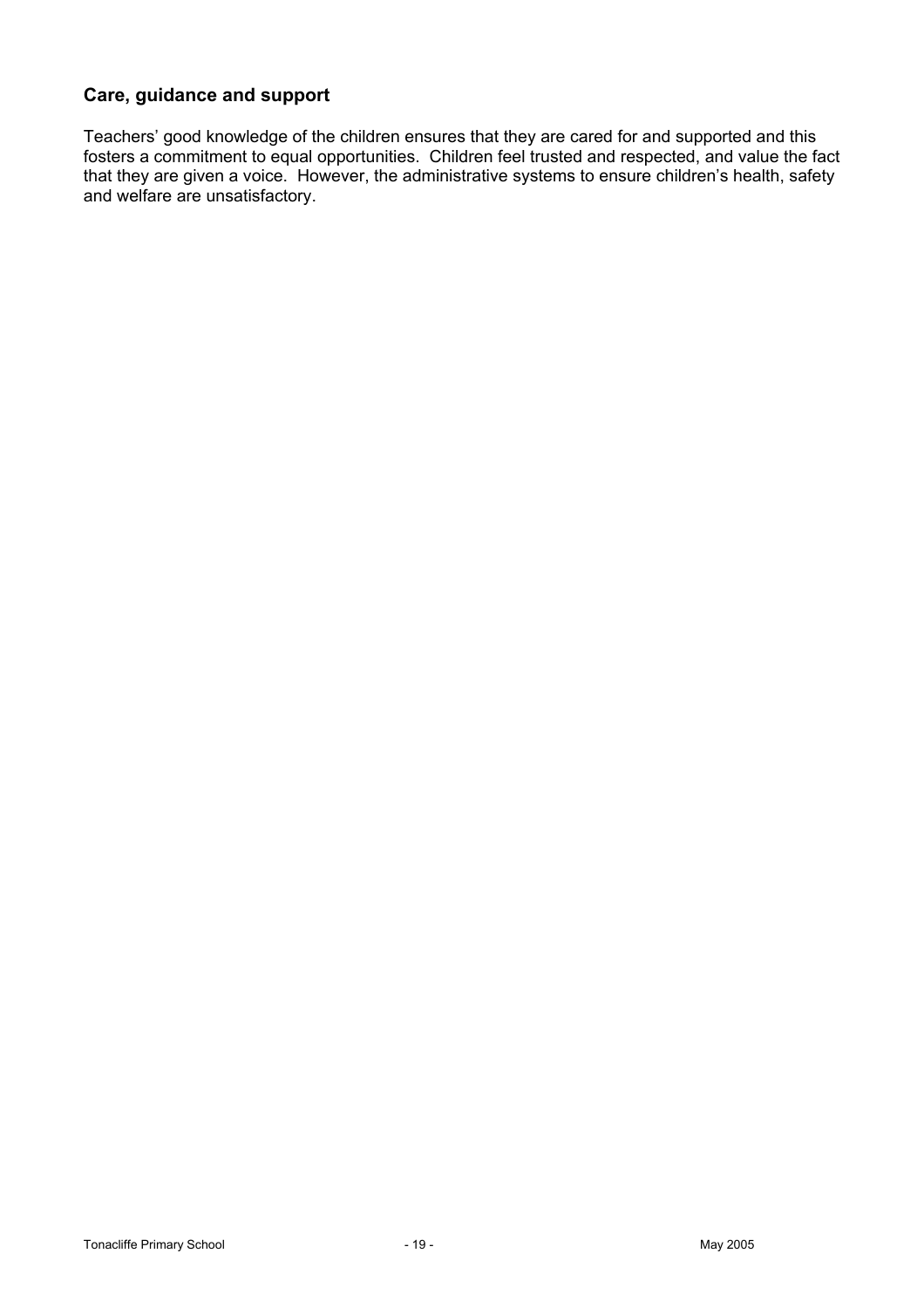#### **Main strengths and weaknesses**

- The safe, caring and supportive environment where children can grow into happy confident individuals.
- Care and health and safety administrative systems are not rigorous enough.
- Good induction arrangements ensure children settle into school quickly.
- Children feel they are consulted and there is always somebody they can talk to.

## **Commentary**

- 21. The school is a happy and harmonious community that provides a caring environment for all its children. Each child is valued and respected and feels secure and able to turn to a supportive adult if they have a problem or concern. This has a positive impact on their confidence and self-esteem and is reflected in their levels of attainment and progress. Parents are very pleased that their children are well nurtured and supported. They speak very positively about the kind and caring teachers and support staff and the way they treat children fairly. Teaching assistants work well with class teachers and provide good support for children with special educational needs, monitoring children's progress and providing a good blend of help and challenge. Support for children with statements of special educational need is frequently very good.
- 22. However, the overall provision for children's health, welfare and protection is unsatisfactory. This is due to unsatisfactory record keeping and administrative procedures and the fact that the school is also not meeting statutory requirements in a number of areas. These matters have been brought to the attention of the Governing Body.
- 23. The good induction arrangements help the youngest children begin their school life happily and confidently. Parents value the sensitive introductions and caring staff, which help ease their children into school. The transition to the various secondary schools is also well developed which helps to ensure that children's progression to the next stage of education is accomplished as smoothly as possible.
- 24. Teachers know their children well, have a good understanding of their emerging strengths and weaknesses, and readily respond to their personal needs. The school monitors academic achievements of children effectively, enabling teachers to provide appropriate support, advice and guidance to children. Tracking systems are in place to monitor children's academic development and progress, and children have attainment targets in areas such as literacy and numeracy. These help ensure children are clear about how they are doing, and what they need to do to improve.
- 25. Opportunities to consult with children and to take their views into consideration are satisfactory. The recent introduction of a school-child council involves six Year 6 children who have been voted in as school representatives. The council members are enthusiastic about this new initiative and are keen to bring forward their new ideas about how they can improve their school, such as the facilities in the playground. They meet with the headteacher on a monthly basis to discuss various issues. However, they admit that they are not truly representing children's views, as there are no suggestion boxes or opportunities provided to formally consult with classes, and their ideas arise from the small numbers of children who approach them with sensible suggestions in the playground.

#### **Partnership with parents, other schools and the community**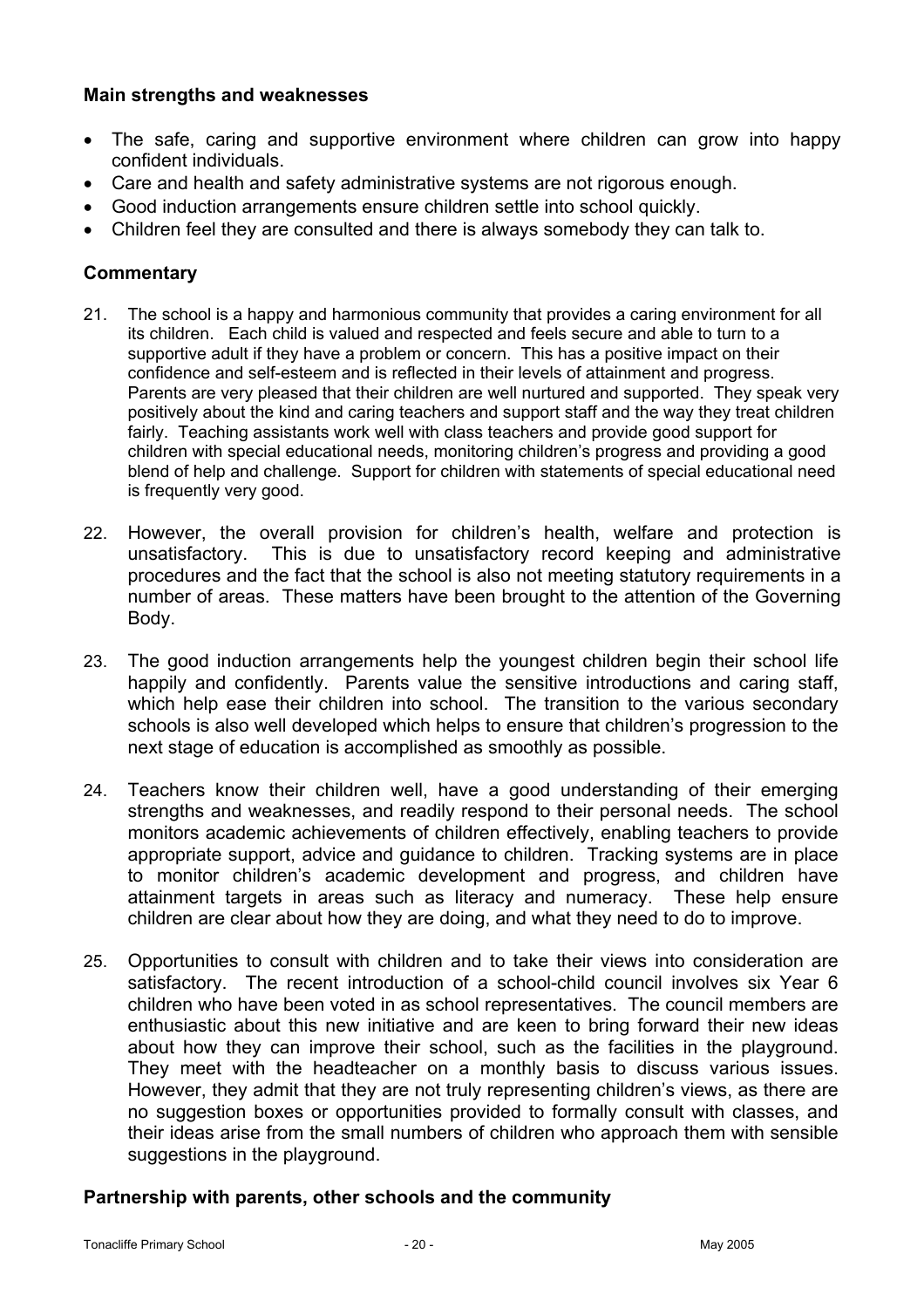The school has improved its partnership with parents and this is now good. The links with the local

community and partner schools are good and help enrich children's learning opportunities by promoting good achievement.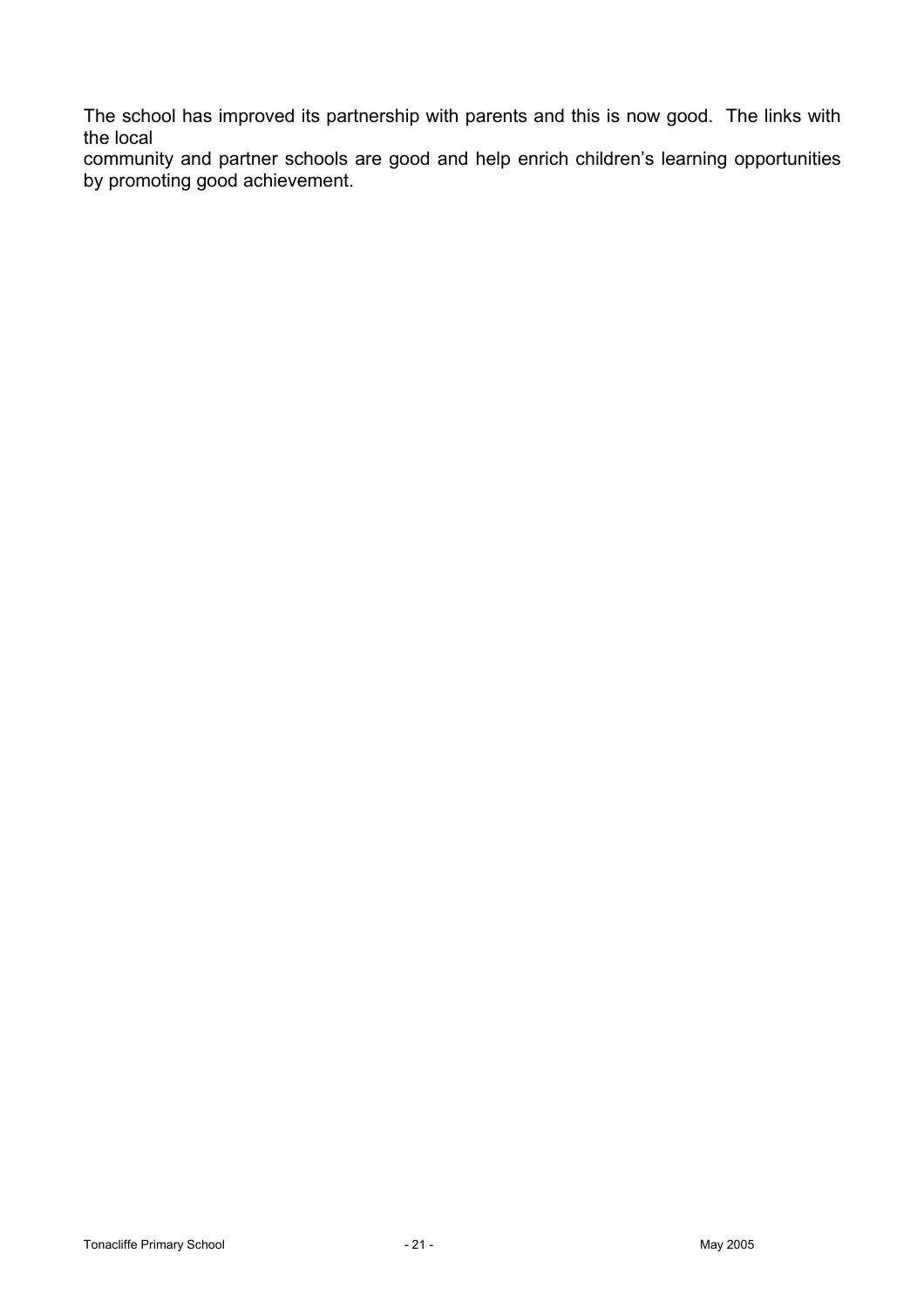## **Main strengths and weaknesses**

- Parents generally have positive views about the school and the education their children receive.
- Improved information and the open access to teachers helps to keep parents informed about what is going on and how well their children are progressing.
- Involvement in local community events provides good enrichment opportunities for children.
- The good links with local primary and secondary schools help promote curriculum development and extra-curricular activities.

- 26. The school has focused effectively on improving links with parents following the last inspection. Parents are now generally happy with the school, and feel that their children do well here. They particularly value the quality of teaching, that their children were helped to settle in well, and that staff expect the children to work hard. A small minority feel that they are not kept well enough informed, and that their views are not effectively sought. The inspection confirms the parents' positive views but finds that, in general, consultation and information for parents is good.
- 27. Parents are encouraged to play an important part in their children's learning both in school and at home. There is usually a large turnout of parents for concerts, harvest festivals or special events such as a plant sale held by the reception children during the inspection. A number of parents help out in the school on a regular basis, which contributes very effectively to children's learning experiences. Some assist in the classroom with group work, others listen to children read, change library books or help out on trips. The Friends' Association is run by an active group of parents who organise a number of successful social and fund raising activities each year. Parents appreciate that they can approach individual teachers and any issues or concerns are generally resolved promptly with care and consideration.
- 28. The school provides a good range of information. The web site and regular newsletters provide details of forthcoming activities and events. Curriculum information is now shared with parents so they can see what is going on. There are regular formal and informal meetings for parents, and attendance at these meetings is good. The school seeks parents' views through an annual satisfaction form and is consulting them about a proposed after-school club. The annual reports to parents provide a broad overview of what has been taught, indicating what children know, can do and understand, and provides an indication of children's level of achievement. Following consultations with parents the reports are being reviewed to make them clearer. Parents whose children have special educational needs are generally kept appropriately informed about their child's progress.
- 29. Links with the local community and businesses are good. Visitors and visits to places in the local area are linked to curriculum areas and help enrich children's learning opportunities. The choir sings with a local retirement choir, the brass band participates in a number of festivals and Rochdale football club runs football coaching for children. Local businesses have helped by sponsoring visits for the younger children, the band uniform, or by offering prizes for raffles.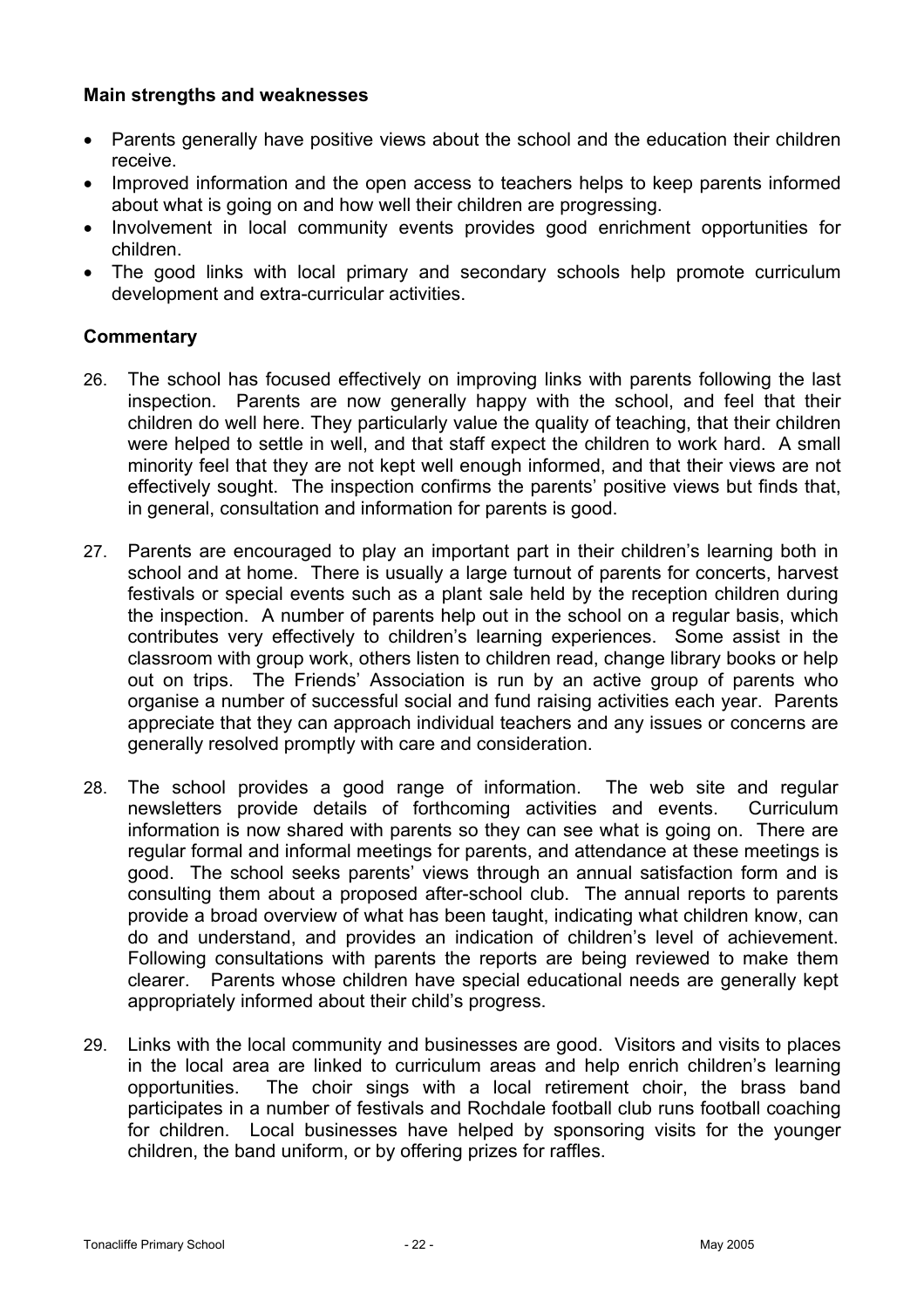30. Links with other schools are good both on a management and an academic basis. The school is involved in a cluster group with other local primary schools. This helps promote joint staff development activities, headteacher planning and opportunities for enrichment activities, including sporting events for children. The school is due to implement French lessons for Years 3 and 4 in the autumn term as part of a Primary Learning Network initiative. Partnerships with secondary schools are carefully fostered to enhance curriculum activities, such as mathematics challenge days for more able children, and provide work placement opportunities for students. The transition arrangements to secondary schools are sensitively organised to ensure children's transfer into secondary education is as smooth as possible.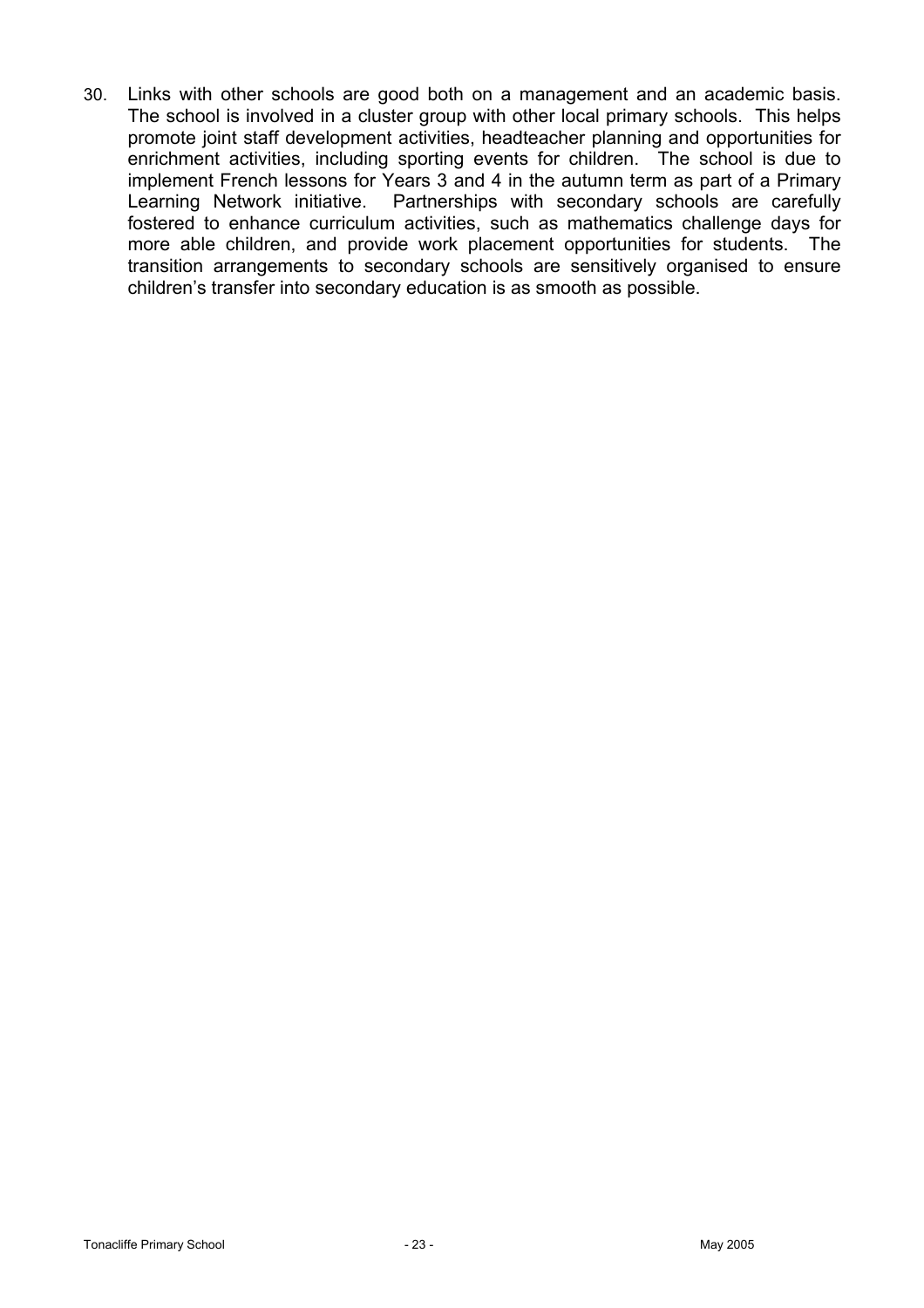## **LEADERSHIP AND MANAGEMENT**

Leadership and management are **good**. The overall quality of governance is **good**. The headteacher provides **good** leadership and other key staff make a **good** contribution to the school's goals and values. The effectiveness of management overall is **good**.

#### **Main strengths and weaknesses**

- The headteacher has a clear sense of purpose and high aspirations, which have resulted in significant improvements in standards.
- The school's governing body contributes well to leadership and management.
- There are very good systems for the induction of new staff.
- Although management systems are much improved since the last inspection, the responsibilities of the headteacher and deputy headteacher are not efficiently distributed.

- 31. Leadership and management are good. The headteacher provides good leadership for the school. He has a clear sense of purpose and high aspirations for the school and, in the period since the last inspection, has been successful in creating an effective team. The management team work together very well and inspire, motivate and support fellow staff and children. The result of this good leadership has been a significant improvement in standards in the core subjects, the much improved management systems and the significant contribution of other key leaders. The leadership and commitment of core subject leaders is good. However, the responsibilities of the headteacher and deputy headteacher are not efficiently distributed between them. The role of the deputy in particular needs further clarification to ensure that the requirements of the post match the school-wide responsibilities usually found at this level in primary schools.
- 32. However, since taking over the role of special needs coordinator this year, the deputy headteacher has brought about good improvements, well-supported by the very experienced special needs governor who works as a teaching assistant in the school. For example, until recently, the number of children placed on the school's register for special needs was unnecessarily inflated by the inclusion of children with very minor delays in learning. In a relatively short period of responsibility the SENCO has successfully reduced the number registered to a more realistic level, broadly in line with national averages. He has a satisfactory but developing overview of special needs within the school, and the positive atmosphere and 'ethos' of the school promotes the effective inclusion of children with special educational needs into every aspect of the school's life.
- 33. The senior management team constantly monitor performance data, review emerging patterns and take effective action. The school's improvement plans are closely based on development needs and issues identified from the data collected. The headteacher and all staff have a very clear commitment to inclusion and equal opportunity for all children and provide very good role models for them. Systems for the monitoring of individual children's achievement are well-established and policies for behaviour, planning and assessment are reflected clearly and consistently across the work of the whole school. The school's performance management systems have been effective in providing support and in bringing about improvement in most cases. Planning for school development has improved significantly since the last inspection and all school personnel were closely involved in development of the latest school development plan.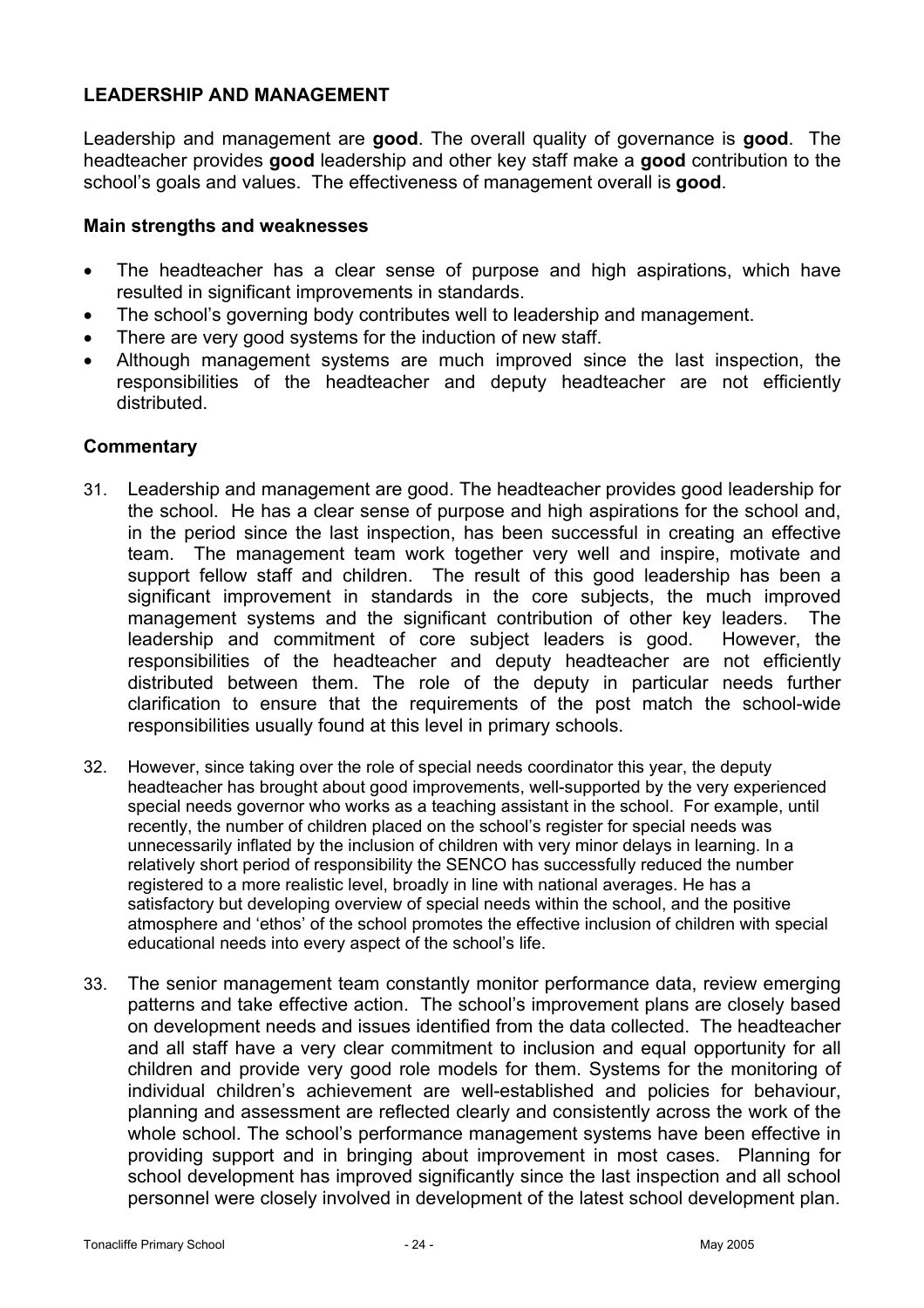- 34. The governing body has developed a good understanding of the school's strengths and weaknesses and is active in helping to shape the vision and direction of the school. This constitutes good progress since the last inspection. The governors act effectively as a 'critical friend' to the headteacher and have been closely involved in the school's planning for teachers' workload review. They are also attempting to resolve with the local authority complex staffing issues which, with falling rolls, have affected the school's finances adversely, leading to a deficit budget this year. However, some of their statutory duties related to health and safety have not been fulfilled. Most importantly, the governing body has failed to ensure that teachers' child protection training and first-aid certificates are kept up to date.
- 35. Inspection findings confirm that essential management functions are covered well and are not unduly bureaucratic, allowing teachers to get on with their job of teaching the children. Well-organised and well-monitored accounting systems help the school achieve key educational priorities. The governing body is aware of the "best value" principles of challenge, comparison, consultation and competition and apply these principles consistently in decision-making when planning for improvement.
- 36. The school gives good value for money.

#### *Financial information for the year April 2004 to March 2005.*

| Income and expenditure $(E)$ |         | Balances (£)                        |          |
|------------------------------|---------|-------------------------------------|----------|
| Total income                 | 680.110 | Balance from previous year          | 33.410   |
| Total expenditure            | 752.212 | Balance carried forward to the next | (38,691) |
| Expenditure per child        | 2,865   |                                     |          |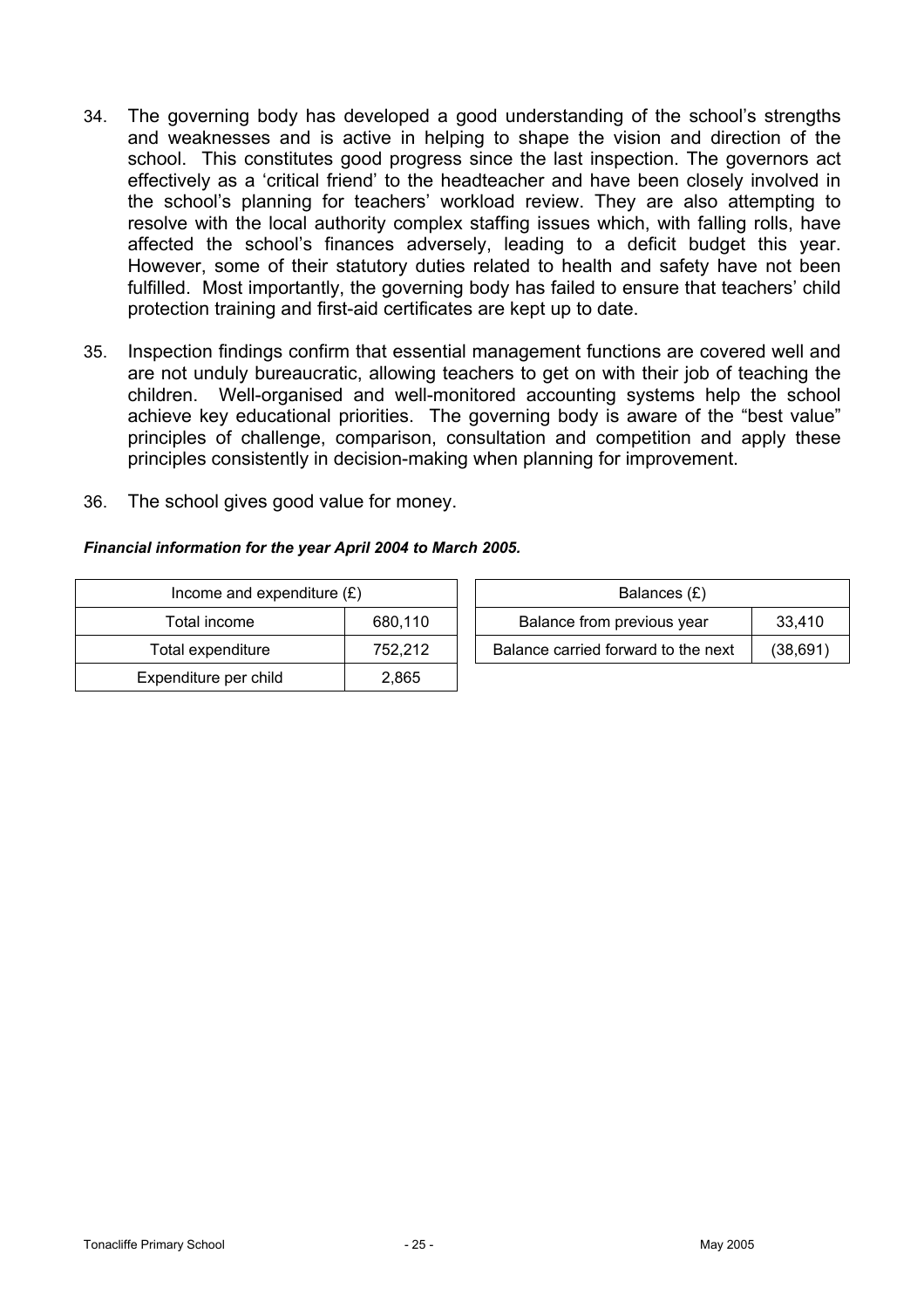# **PART C: THE QUALITY OF EDUCATION IN AREAS OF LEARNING, SUBJECTS AND COURSES**

#### **AREAS OF LEARNING IN THE FOUNDATION STAGE**

The Foundation Stage of learning is **good.** The provision is effective, teaching and learning are good and work is based on clear assessments of what children already know and understand. Children enter the nursery with average levels of attainment overall, although a few have speech and language difficulties. Most children in the nursery and reception classes make good progress and achieve well to reach the goals expected by the time they transfer to Year 1, including children identified as having special educational needs. Achievement in creative development is very good. It is satisfactory in physical development and good in the other areas of learning. However, children do not have enough access to the outdoor play facilities.

#### **PERSONAL, SOCIAL AND EMOTIONAL DEVELOPMENT**

Provision for personal, social and emotional development is **good.** 

#### **Main strengths and weaknesses**

- Children behave very well and their confidence and self-esteem are promoted very well.
- Staff provide very good role-models for the children to follow and relationships are very good.
- Opportunities for children in the reception class to persevere at self-chosen tasks are sometimes curtailed.
- There is no easy access for children to the outdoor area to enhance opportunities for independence.

#### **Commentary**

37. Children progress and achieve well in their personal, social and emotional development. Teaching and learning are good overall, with very good promotion of behaviour and self-esteem. As a result, the children's behaviour, responses and attitudes are wholly positive, with a very co-operative and willing approach to learning. Most children are on track to achieve the goals expected by the end of reception. Staff provide very good role-models which the children follow, displaying very good levels of courtesy and social skills for young children. Relationships are very secure, with an increasing awareness by the children of the need to share fairly and take turns in their work and play. However, the organisation of sessions in reception sometimes means that opportunities for children to concentrate and persevere at their own selfchosen tasks are cut short unnecessarily. Children are encouraged effectively to be independent, but the layout of the building means all classes in the Foundation Stage cannot easily access the outdoor area. Improvement since the previous inspection is good.

#### **COMMUNICATION, LANGUAGE AND LITERACY**

Provision for communication, language and literacy is **good.** 

#### **Main strengths and weaknesses**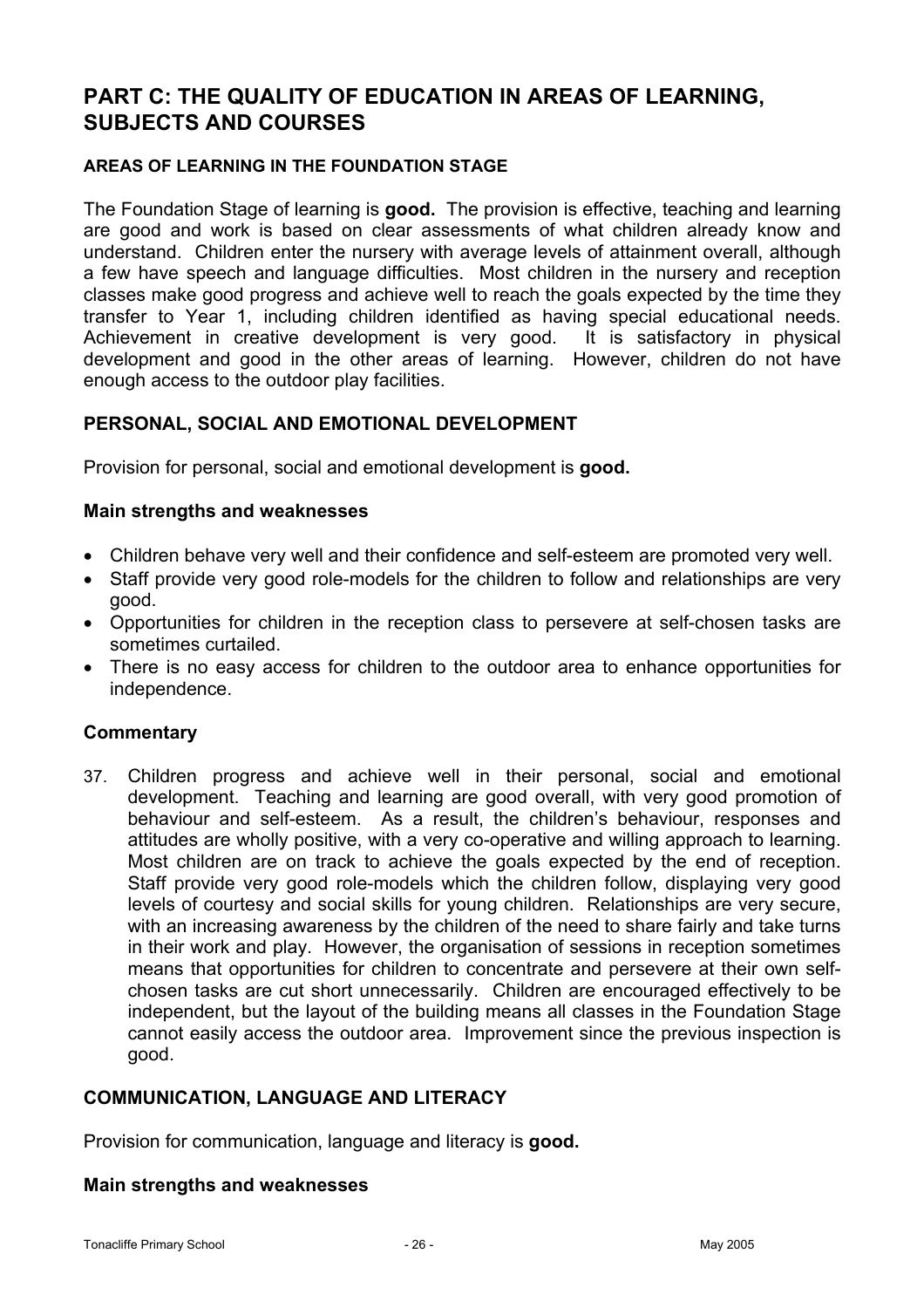- Staff in the nursery interact very well with children in role-play to develop their language and vocabulary.
- Developing skills for reading are well promoted.
- Skills in writing are developing well, although some children in reception still find this difficult.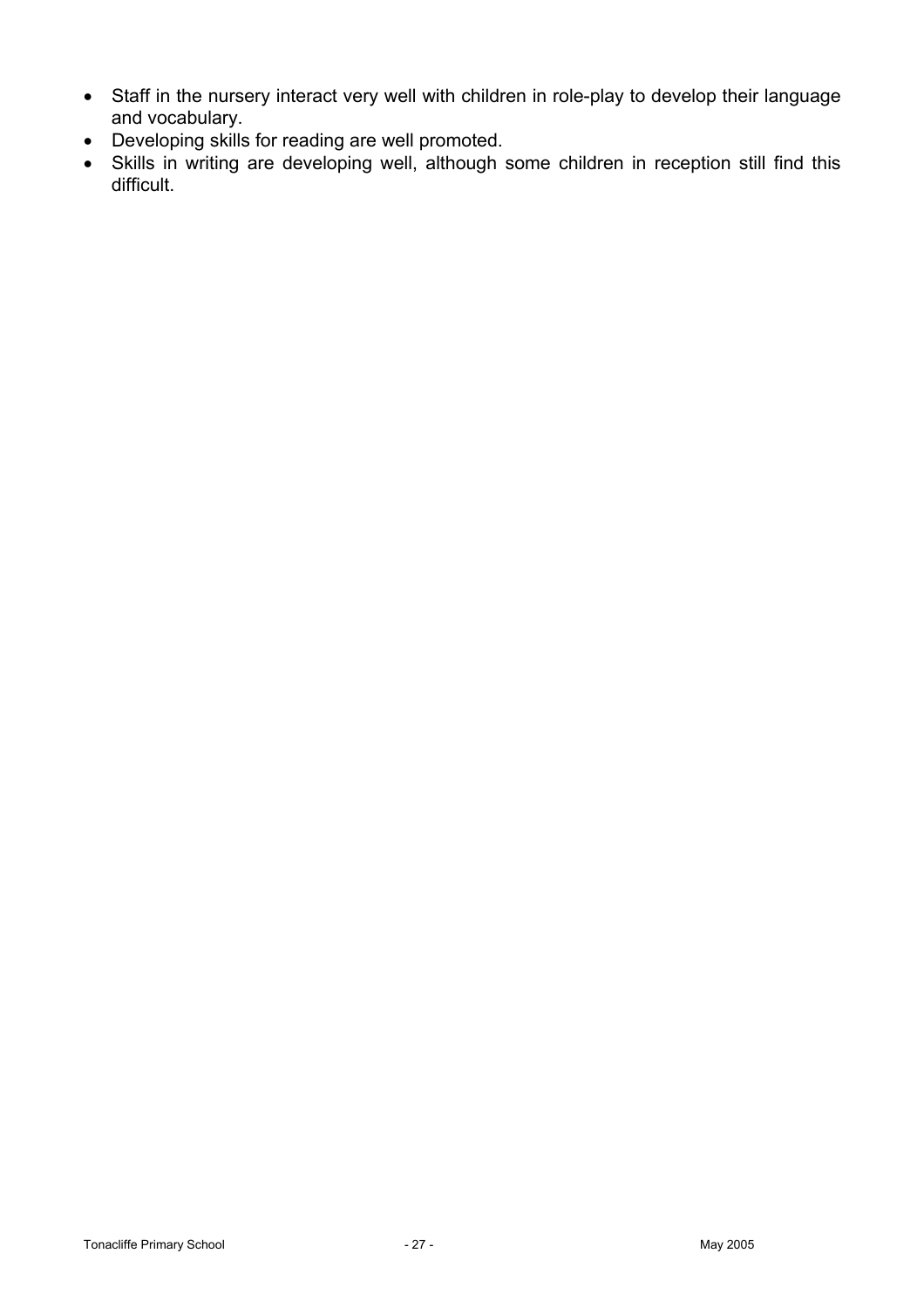## **Commentary**

38. Children have average skills in communication, language and literacy when they first start school. They achieve well because teaching and learning are good, and most are on track to achieve the expected goals by the end of reception. In the nursery, the staff work very well with the children to develop their ideas in role-play, and interact very well with them in their play to develop their language and vocabulary. The children learn to share books and develop skills in reading, for example to recognise simple words and the sounds letters make. They use this knowledge effectively to write their own sentences and there are good opportunities for the children to share books with adults. Their skills in writing are developing well, although some children in reception still find this difficult. Improvement since the previous inspection is good.

## **MATHEMATICAL DEVELOPMENT**

Provision for mathematical development is **good.** 

## **Main strengths and weaknesses**

- Incidental opportunities are used effectively to promote the children's mathematical ideas.
- The children are offered a good level of challenge, especially in the reception class.
- The practical approach to the children's mathematical development aids learning.
- Sometimes children in the reception class miss parts of mathematical lessons because they are withdrawn for practise in reading.

## **Commentary**

39. Children achieve well in their mathematical development because teaching and learning are good, and they are on track to achieve the expected goals by the end of reception. They are offered a good level of challenge in work in mathematics, especially in the reception class. There is a good practical approach to the children's learning which is effective in helping them to understand how numbers and counting are used in our everyday lives. For example, during the inspection a very successful plant sale was held. As the children priced the plants and then handled money their understanding of the value of money was reinforced effectively. Art and craft work also enhances the children's understanding of mathematical patterns, especially for children with special educational needs. During the inspection, a few children in the reception class missed introductory sessions in mathematical development to have additional help in reading. This meant they were not as well informed as they could have been to prepare them for the mathematical tasks. Improvement since the previous inspection is good.

## **KNOWLEDGE AND UNDERSTANDING OF THE WORLD**

Provision in knowledge and understanding of the world is **good.** 

#### **Main strengths and weaknesses**

- Living things and growth are studied effectively.
- Children are developing good skills using computers and other technology.
- There are good opportunities for the children to investigate and explore natural and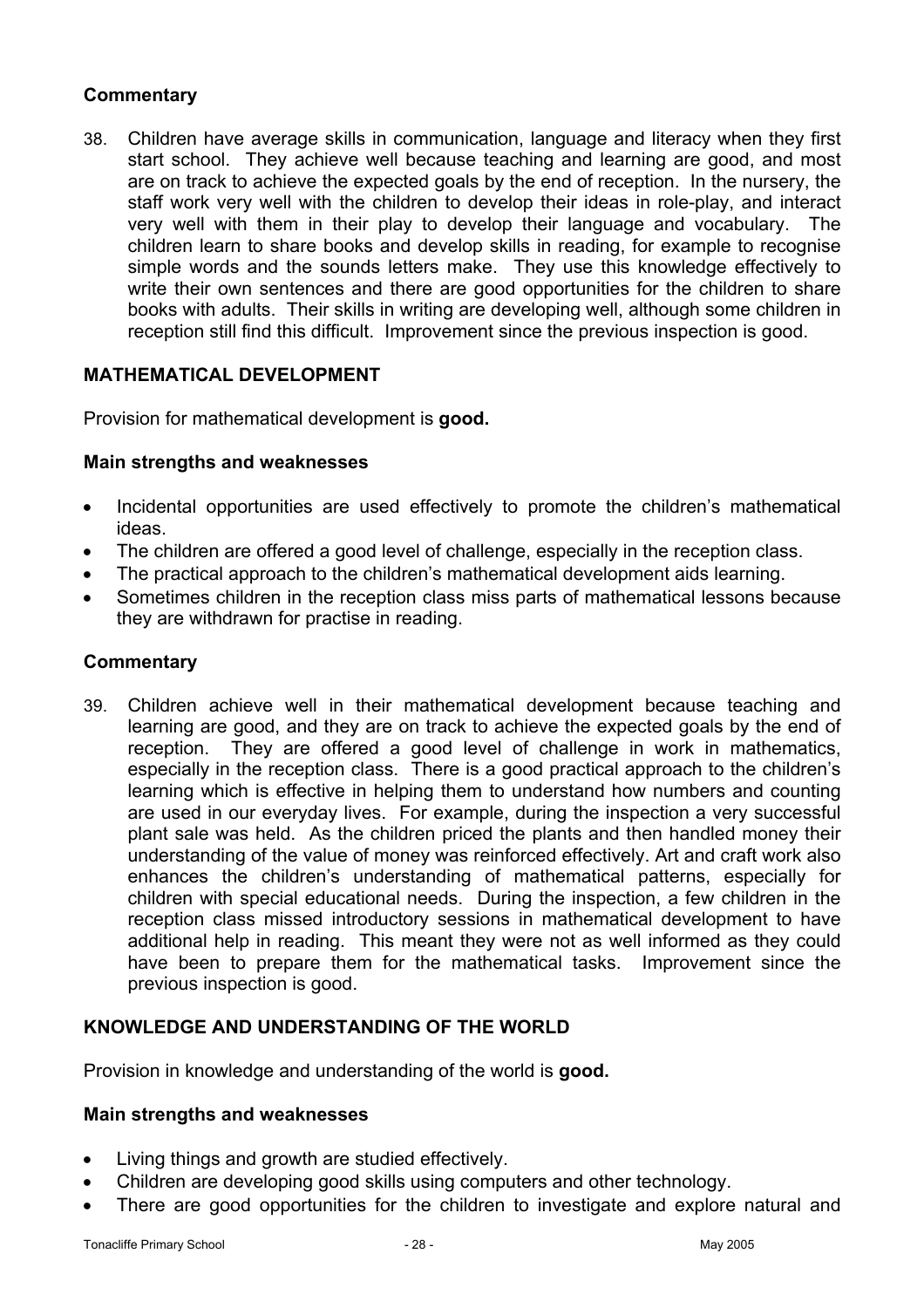manufactured objects.

• Role-play in the nursery gives the children good experiences to understand different cultures and languages.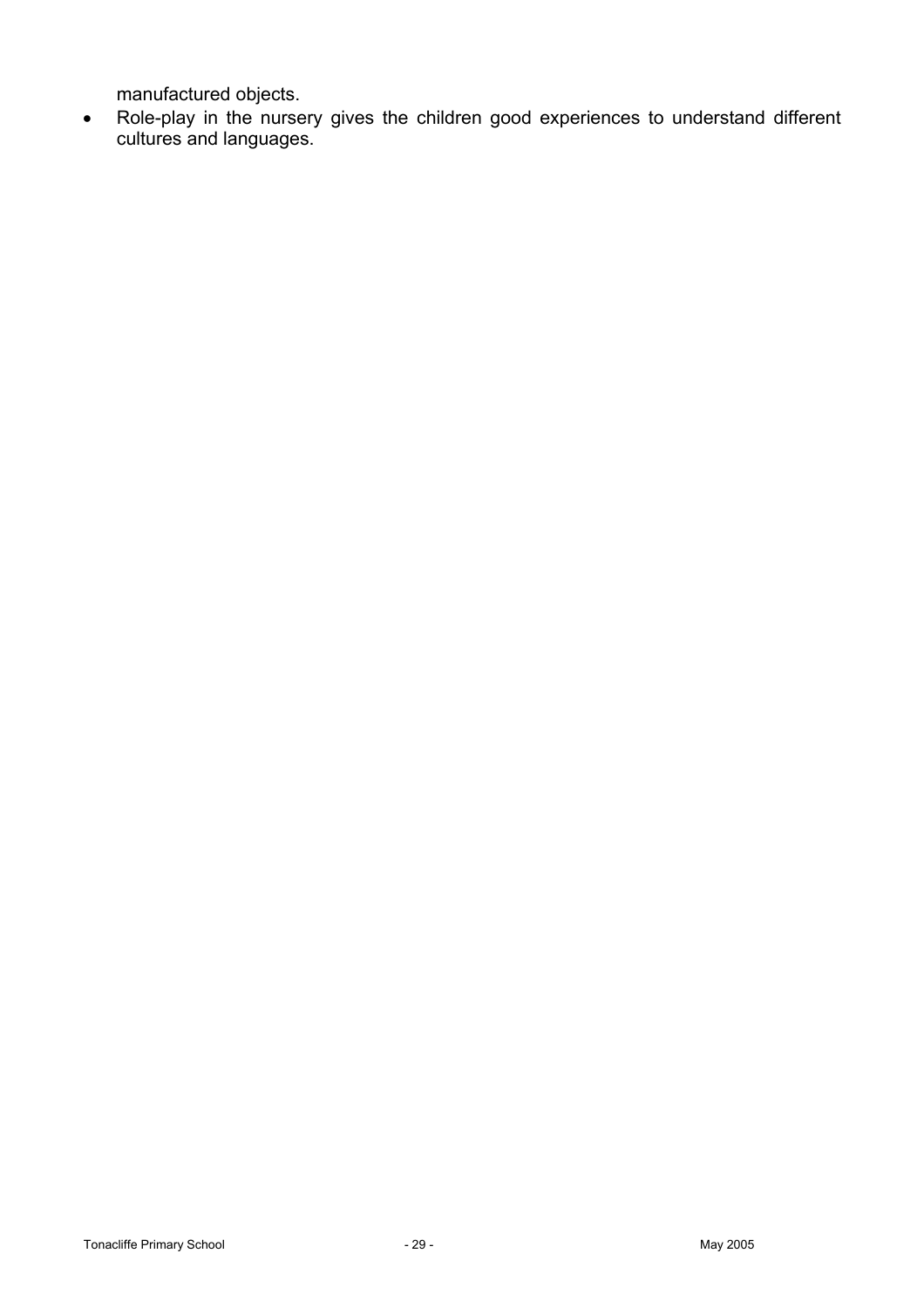## **Commentary**

- 40. The children achieve well and develop their understanding about the world effectively. Teaching and learning are good, so that most children will achieve the expected goals by the end of reception. The staff provide a good range of activities for children to explore the environment, objects and materials and features within it. Plant life and how things grow are studied effectively and the children are developing good skills using computers and other technology. For example, they use computers regularly. Older children use the computer suite and can 'log on', and use 'drag and drop' techniques properly.In the nursery there is a good range of computer programs for the children to use to develop keyboard and mouse skills, and to enhance their hand and eye co-ordination.
- 41. There are good opportunities for the children to investigate and explore natural and manufactured objects, for instance growing plants from seed and when using musical instruments to explore and create sound. Cultural awareness is promoted well. For example, role-play in the nursery gives the children good experiences to understand a variety of different cultures and languages. Improvement since the previous inspection is good.

## **PHYSICAL DEVELOPMENT**

Provision in physical development is **satisfactory.** 

#### **Main strengths and weaknesses**

- Skills in co-ordination and control are well developed, especially in the nursery.
- The children have good skills in negotiating space, obstacles and other children as they move around the school.
- There is no climbing frame for the youngest and smallest children in the school to enable them to develop their bodily control and confidence.

#### **Commentary**

42. Achievement is satisfactory overall in physical development, and teaching and learning are sound. The children develop their hand control skills effectively using the good range and variety of activities provided. Their skills in co-ordination and control are being developed successfully, especially in the nursery. The children have good skills in negotiating obstacles and other children, both indoors and outdoors using space appropriately. There is a good range of bikes, games equipment and other toys for the children to use to develop their physical skills by manoeuvring the bikes and practising skills in throwing, catching and batting. However, there is no climbing frame of an appropriate size for the youngest children to ensure they have ample opportunities to develop skills in climbing, balancing and strengthening their muscles. Access to outdoor play is insufficient for both age groups, although there are plans to develop this area. Improvement since the previous inspection is satisfactory.

#### **CREATIVE DEVELOPMENT**

Provision in creative development is **very good.** 

#### **Main strengths and weaknesses**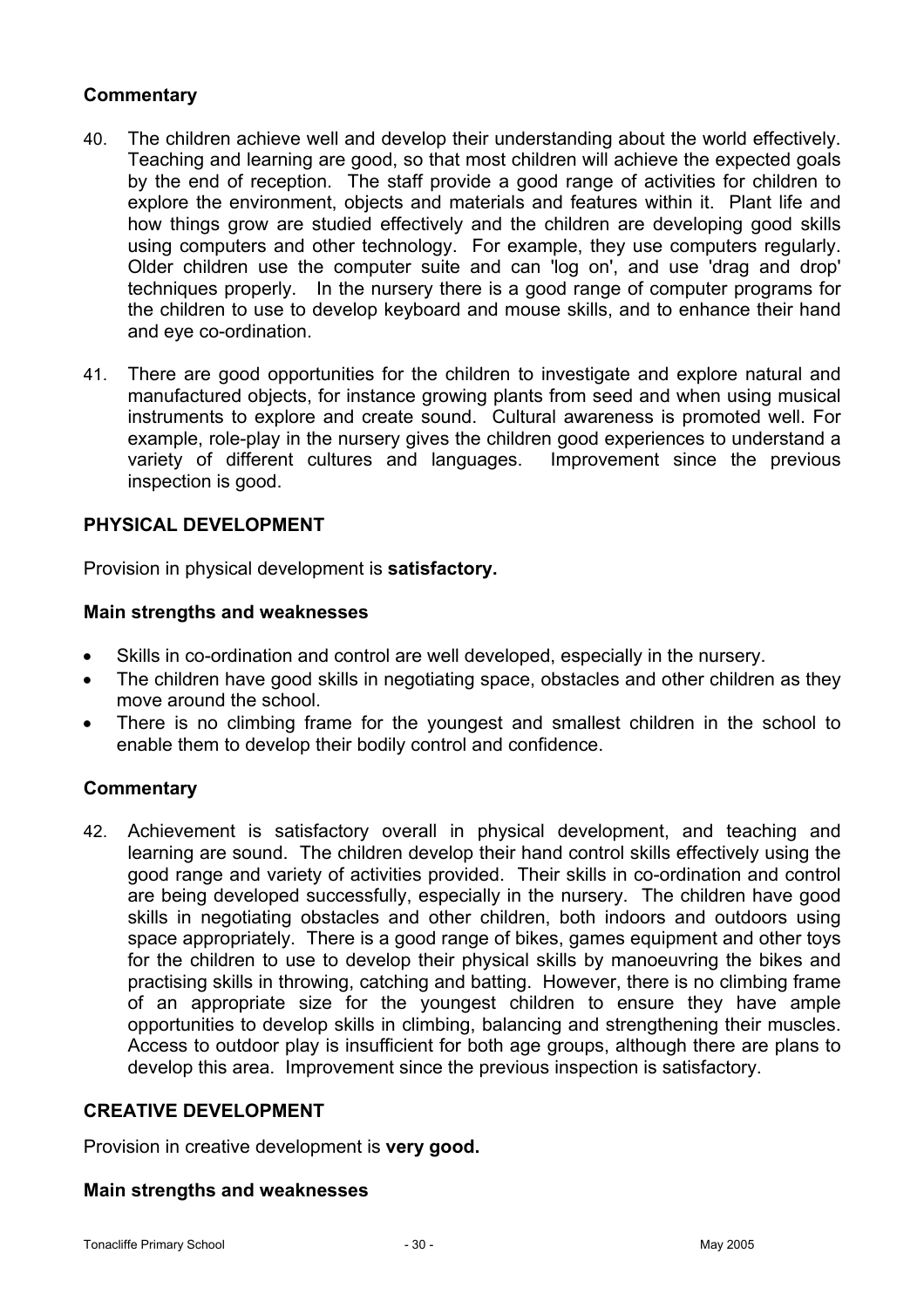- Children's creativity is nurtured and enhanced very effectively.
- Imaginative role-play is given very good emphasis, especially in the nursery.
- Music and singing feature regularly within the programme of activities.
- Opportunities for the children to explore a range of media and materials using their senses are good.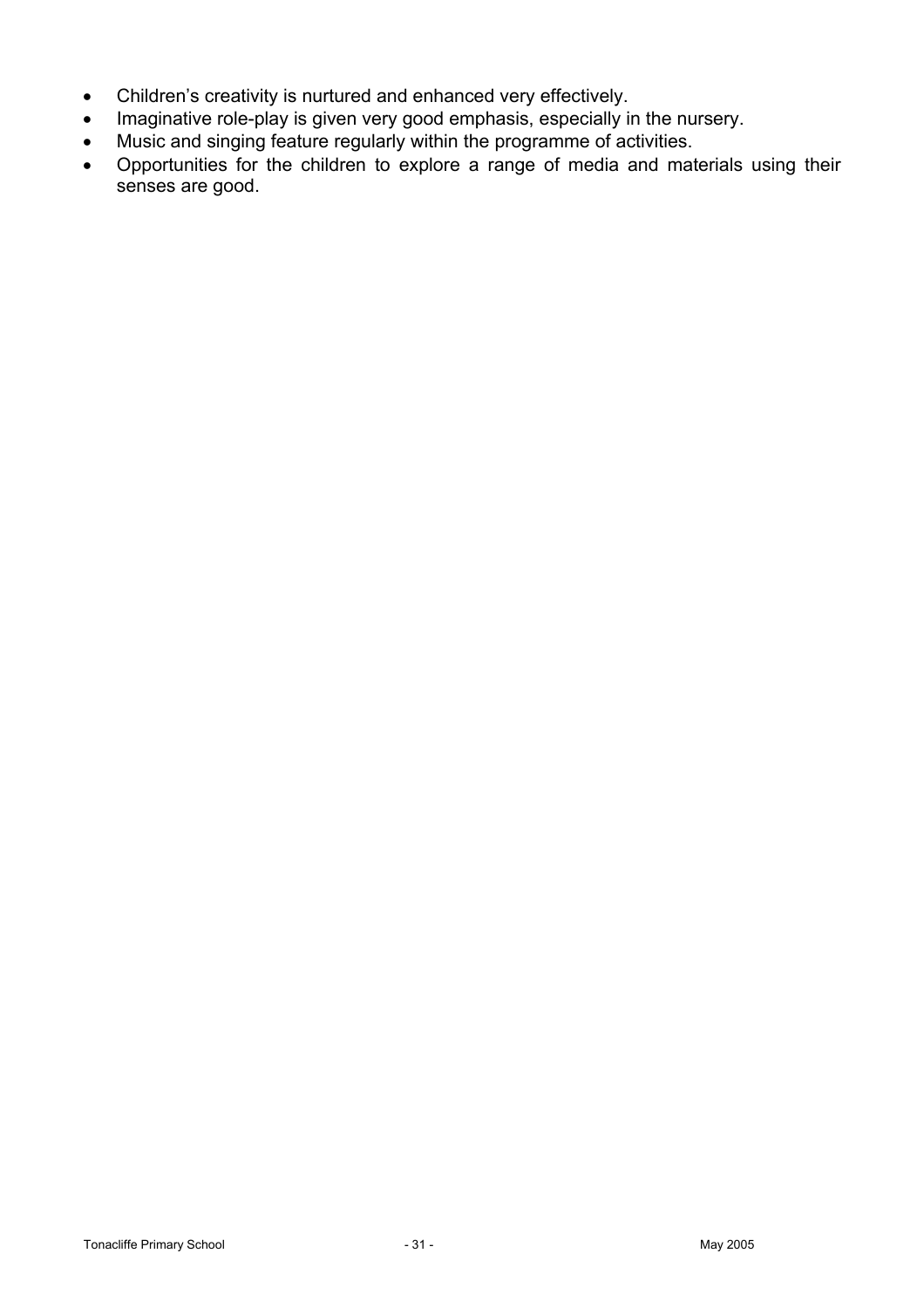## **Commentary**

43. Achievement is very good, the quality of teaching is very good overall and children learn quickly because experiences are very interesting and enjoyable. Most are on track to achieve the goals expected, and a good number to exceed them, by the end of reception. The children's creativity is valued and there is a very good range of experiences to nurture and enhance their learning. Imaginative role-play is promoted very well and given very good emphasis, especially in the nursery. Music sessions feature regularly in the curriculum, with opportunities for the children to explore making sound with musical instruments and singing. Opportunities for the children to use their senses to explore texture, aromas and colours are good, for instance manipulating dough scented with coffee or herbs. Improvement since the previous inspection is very good.

## **SUBJECTS IN KEY STAGES 1 and 2**

## **ENGLISH**

Provision in English is **good**.

## **Main strengths and weaknesses**

- Reading is taught well in Years 1 and 2 and children are keen readers.
- High quality teaching is raising standards successfully in Years 3 to 6.
- The staff provide good opportunities in most lessons for children to discuss their work and develop their speaking and listening skills.
- Writing is improving but children need more opportunities to write for their own purposes.
- Handwriting is not taught systematically so that many children do not develop a comfortable, neat style.

- 44. Achievement is good across the school, and very good progress was seen in some lessons in Years 3 to 6. Girls generally attain higher levels than boys, in line with the national pattern of results. The staff are aware of this and have amended their planning to try to encourage further improvement in boys' writing with some success. Children with special educational needs are well supported by teachers and support staff and generally make good progress, often achieving age expected levels in national tests.
- 45. Standards in speaking and listening are above average by the end of Year 2 and Year 6. Children listen carefully, and explain their work very clearly when asked, often using subject specific language accurately in subjects such as mathematics and science to illustrate what they are saying. In many lessons, children are encouraged to discuss their work with a partner or in a group. This helps them to clarify their thinking and generate ideas. However, in a few lessons opportunities are missed during whole class lesson openings for teachers to deliberately form new mixed pairings or groups of children to create different discussion partners.
- 46. Reading standards are consistently above average in Year 2 and Year 6, and children take real pleasure in reading both fiction and non-fiction texts. They use ICT well to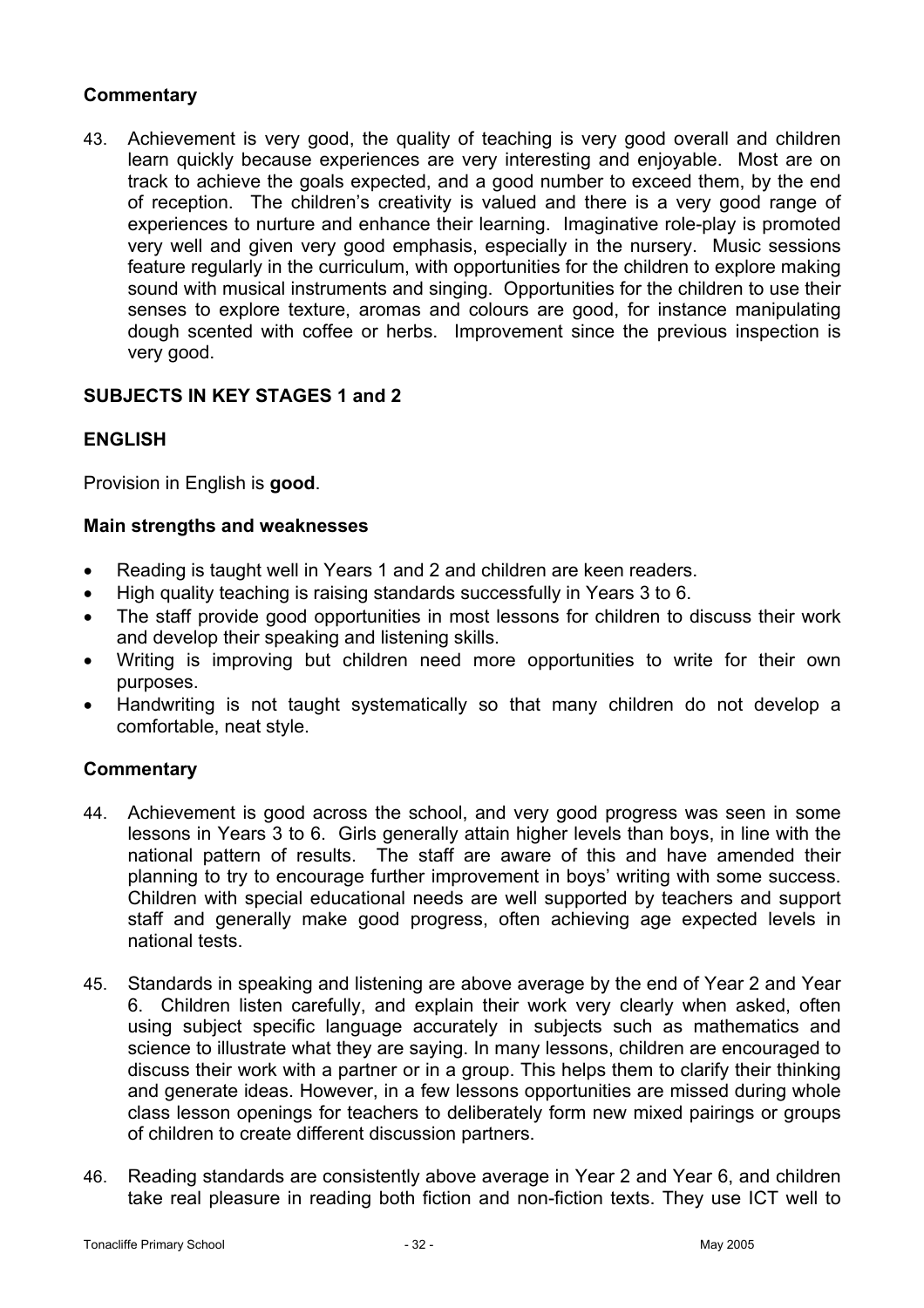extend their work, particularly to research in history and geography. This good ability in reading is a great help in their work across the curriculum. Parents help considerably here by working with their children at home. However, some of the reading stock for younger pupils is in poor condition and should be removed.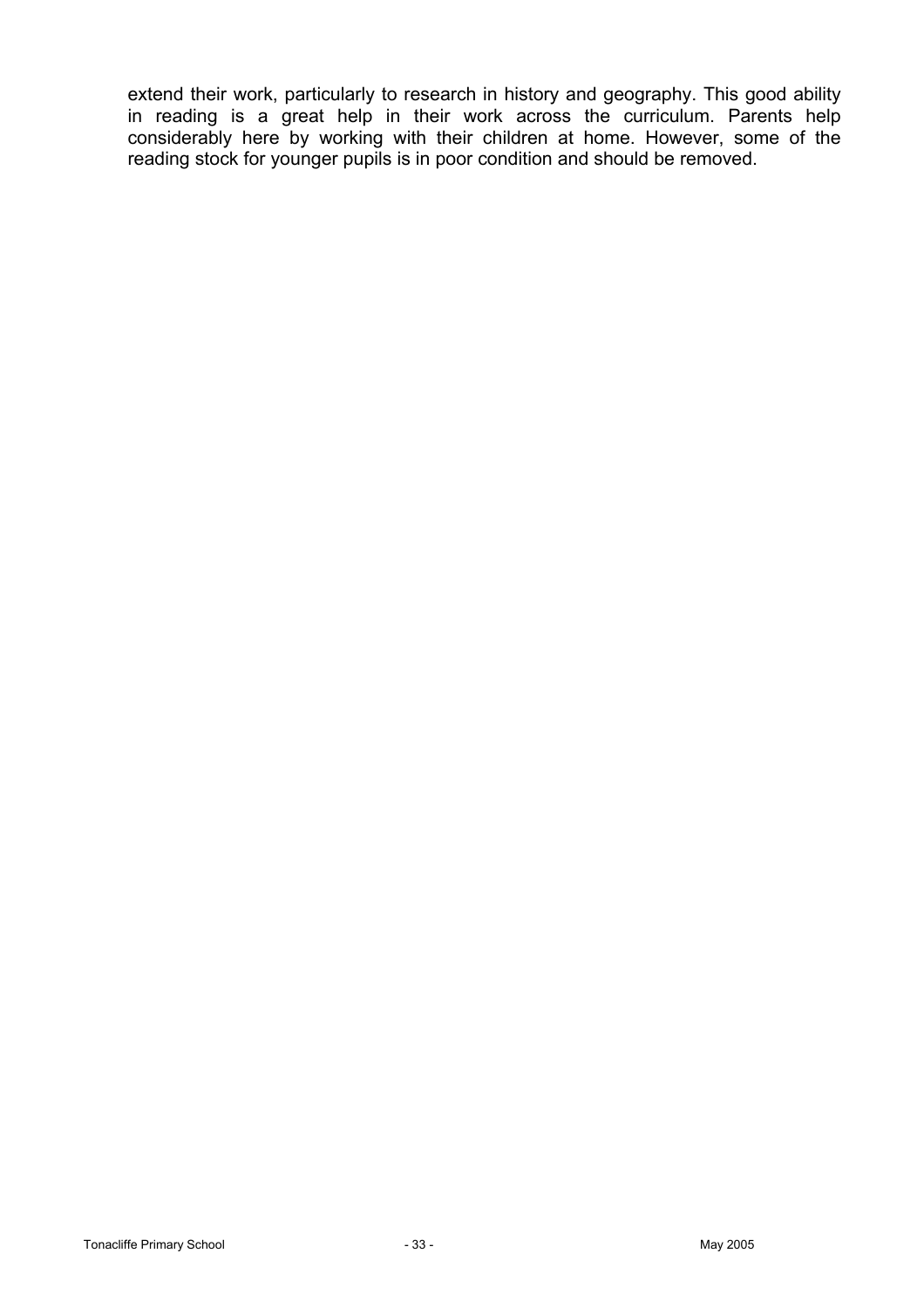- 47. Standards in writing have often been above average but slipped last year to average for both Year 2 and Year 6 pupils. This is because this group and the current Year 6 were lower attaining in language development at entry than is usual for the school. Attainment is broadly average now in Year 2 and Year 6, although there are children in both year groups who achieve at very high levels for their age. For example, some Year 2 children have written high level descriptive pieces about lakes and rivers using very good imagery. Year 6 children became very skilled in adapting sentences to be impersonal and shortening them to catchy bullets for the school prospectus such as, 'Lessons were disturbed' and 'Shortage of water fountains'. However, in both year groups there are significant numbers of children who are working currently below the levels expected for their age. There are too few opportunities for children to write for their own purposes or to develop their own ideas, as most of their work is from the teachers' direction. Handwriting is surprisingly weak across the school.
- 48. The quality of teaching is generally good, and often very good or excellent in Years 3 to 6. This is beginning to lift standards because pupils achieve well or better in most lessons. Lessons are generally planned to the National Literacy Strategy format, and this is mainly successful. However, some lessons last longer than an hour, and there is not enough variety in the length or format of lessons to exploit the nationally recommended freedom to experiment to provide excellence through enjoyment in some classes.
- 49. In the best lessons, the teachers' grasp of the subject is very secure, and the relationship with the children is constructive and purposeful. They know they are there to learn, and do so willingly. Lessons are planned to build successfully on previous work, and sometimes use work from the last lesson to illustrate teaching points. For example, the teacher in an excellent lesson for Year 3 and 4 pupils used a chapter of a story written by a child the previous day very skilfully as an example to help the class evaluate their own work. The children knew what they had to learn, and focussed on key objectives to improve. In such lessons, the flow of discussion, followed often by concentrated reading or writing, illustrates the grip the subject matter has on the children. The level of challenge is high, and children are expected to reach it.
- 50. Some lessons have good sections, and indifferent sections. For example, Year 5 children were encouraged to write poetry in the style of different poets. The first day of this work was fairly flat, with the teacher presenting the ideas and only half of the class being inspired. In the follow-up lesson, however, the children clearly became excited by the task and many produced high quality work for their age. Similarly, an exciting beginning to a lesson for Year 1 and 2 children enthused them to write about sensory delights in a magic box. Some of them produced imaginative responses, but the lesson was marred by children writing words of which they were unsure on scraps of paper, then waiting for the teacher to write out the correct spelling before they put them into their own sentences.
- 51. There is a weakness in the teaching of handwriting. This is surprising as one of the coordinators has a beautiful style that is a model for staff and pupils alike. There is no consistency and, when children practise handwriting, they often compound poor habits of posture, pencil grip and letter formation rather than improve.
- 52. Leadership and management of the subject are shared well between two teachers who monitor and promote developments in Years 1 and 2, and in Years 3 to 6. This arrangement works well, and they have a good overview between them of how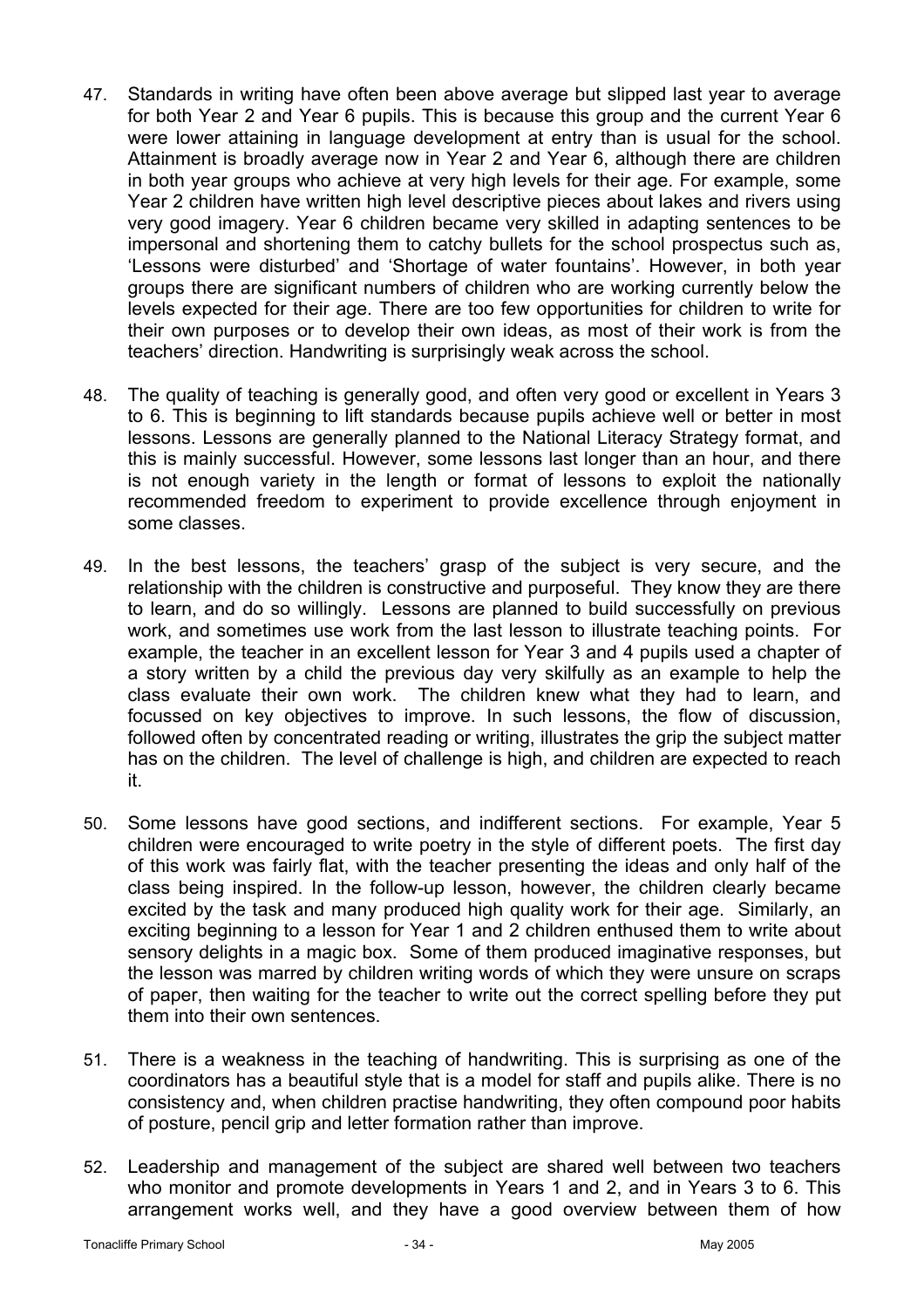children achieve, and what improvements are needed. Standards and provision in the subject have improved well since the last inspection.

## **Language and literacy across the curriculum**

53. All aspects of the subject are used successfully across the curriculum. There are good opportunities for speaking and listening in science investigations, in physical education evaluations, and religious education discussions. Reading is central to much of the work in other subjects, including from ICT resources. Writing supports work in science, history, geography and religious education well, although handwriting sometimes spoils the presentation of this work.

## **MATHEMATICS**

Provision in mathematics is **good.** 

## **Main strengths and weaknesses**

- Standards in Year 2 and Year 6 are good.
- Teaching interests the children, so that they learn well.
- New work is based well on children's prior attainment, especially for high attainers.
- Teachers mark work regularly, but comments are not consistently evaluative across the school.

- 54. Achievement in mathematics is good. By the time they are in Year 6 children's attainment is above average, with a significant number of children achieving higher than the expected levels in national tests. This includes children who are identified as having special educational needs. Standards of work in Year 2 are also above average. From work seen in Year 6, children's work is well-presented overall, with accurate calculations using decimals and percentages. In Year 2, children learn to calculate well using addition, subtraction, multiplication and division and to measure, use money and work with fractions at good levels for their age.
- 55. Teaching and learning are good overall, lessons are well-paced, with clear targets for what children are to learn. Arrangements for teaching in Years 3 to 6 in groups according to their prior attainment and age have benefited the children's learning and enable them to achieve well. The staff plan activities and tasks effectively to suit the children's varying needs. The staff mark children's work regularly, but sometimes they do not make comments to help children improve. Resources are used well in lessons, although opportunities to use computers to support learning are sometimes missed. Expectations for behaviour are very good and the staff have good expectations for what the children are to achieve, especially for those children who learn quickly. The children respond very well because they rise to the challenges set for them and make good progress in lessons.
- 56. Leadership and management of mathematics are good, with a clear understanding of the strengths in the subject and ways to improve. For example, special consideration is being given already to the possible impact of changes to the mixed-age classes in future. Improvement since the previous inspection is good, as standards, teaching and learning have improved.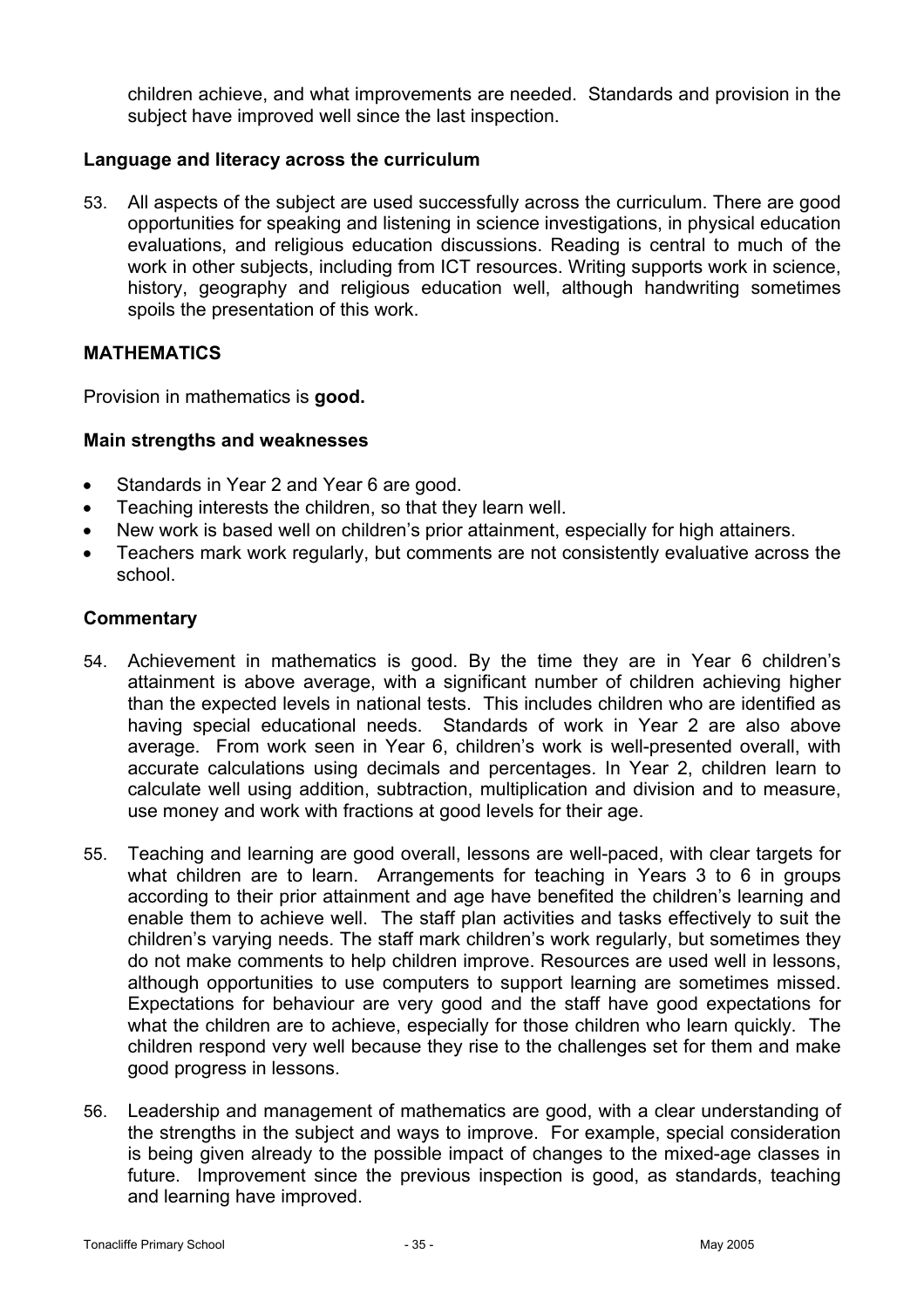#### **Mathematics across the curriculum**

57. Mathematics is used effectively to support learning in other subjects. For example, in work in geography in Years 3 and 4 the children use their increasing skill in finding coordinates on a grid map to identify and find locations. In a design and technology lesson in Years 5and 6 the children used their skills very well to record their evaluations of the strength, permeability and stability of shelters.

## **SCIENCE**

Provision in science is **good**.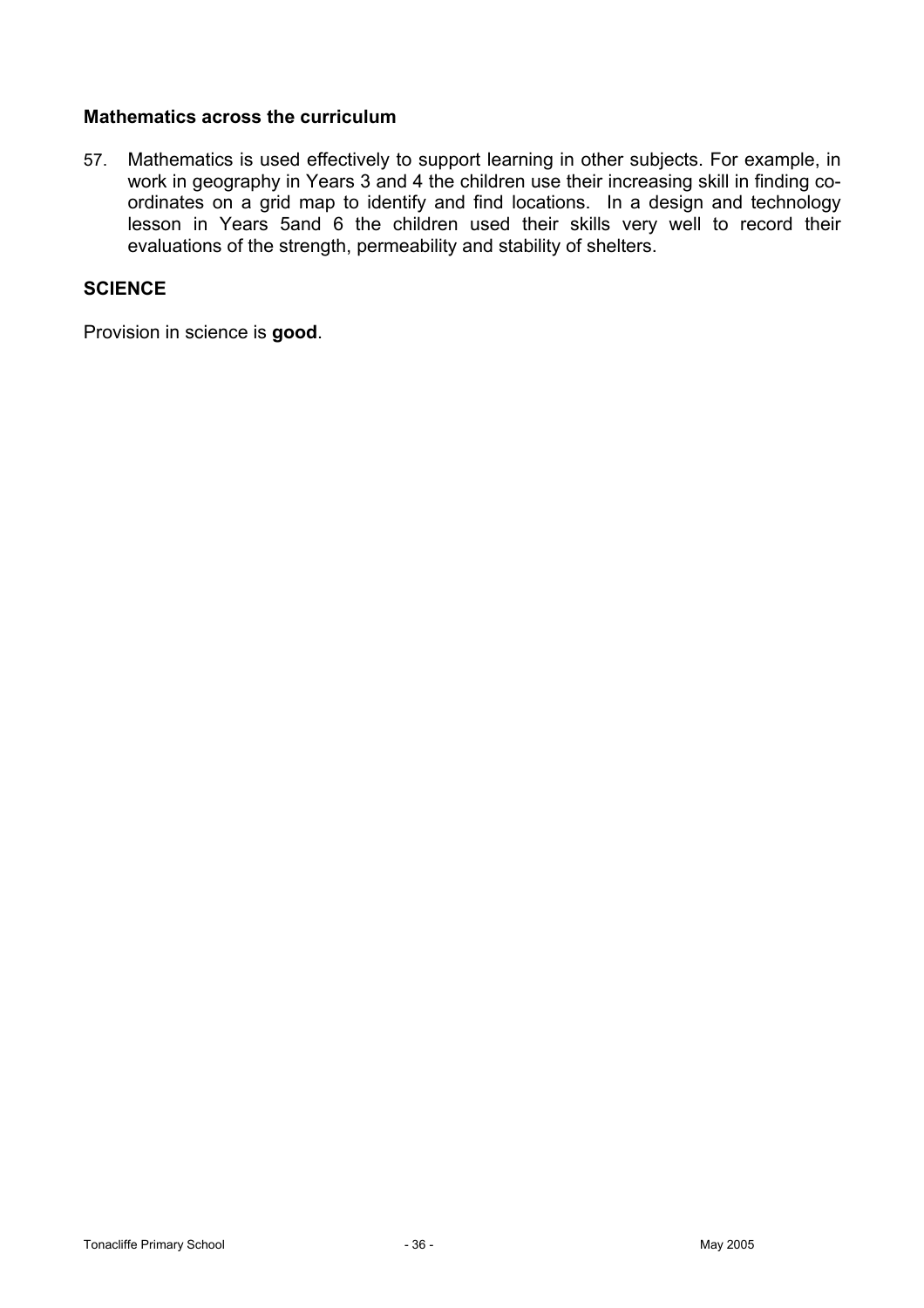## **Main strengths and weaknesses**

- The good progress made by children resulting in good standards at the end of Years 2 and 6.
- The very clear focus throughout the school on the teaching of scientific enquiry skills.
- The leadership of the subject by the two subject-co-ordinators gives clear direction for improvement.

- 58. Standards in the subject are above national expectations at the ages of 7 and 11 and children achieve well. Children are particularly skilled in problem-solving and designing fair tests.
- 59. Teaching is good overall in both key stages. The particular strength in all lessons observed and in a scrutiny of children's work was in the opportunities provided for children to develop their knowledge, skills and understanding by undertaking practical investigations. Children with special educational needs are supported appropriately and all children, particularly those with statements of special educational need, are included well in all activities.
- 60. Teaching is exemplified by:
	- Very good control and management by the teacher, based in very good relationships.
	- Well-planned and organised lessons leading to good progress in learning.
	- Good questioning by the teacher.
	- Encouragement of children to be inquisitive.
	- The staff's good subject knowledge prompting high level discussions with children.
- 61. These good qualities of teaching were exemplified well in a very good lesson where Year 5 and 6 children prepared an investigation to find out the conditions needed to keep bread fresh. The topic was introduced very successfully by the teacher, who continually encouraged children to ask questions about their learning and provided very clear information about the lesson objectives and the progress expected. As a direct consequence of this encouragement, coupled with the very good relationships between the teacher and the children and the opportunities for independent learning provided, the quality of learning was very good throughout the lesson and children made very good progress.
- 62. Similarly, in a Year 4 lesson, the teacher's very good relationships with the children ensured that they responded enthusiastically to his questions about food chains and his good subject knowledge and good use of questioning resulted in good progress. By the end of the lesson, children had gained a good understanding of the concept of a food chain.
- 63. Leadership and management are good, and improvement since the last inspection is good. The two subject-co-ordinators have a good overview of the subject. They have introduced a whole-school assessment system which records individual children's progress in each 'unit of work' and regularly collect samples of children's work to analyse and 'level'. Resources for the subject are satisfactory. Information and communication technology was used satisfactorily in the science lessons observed.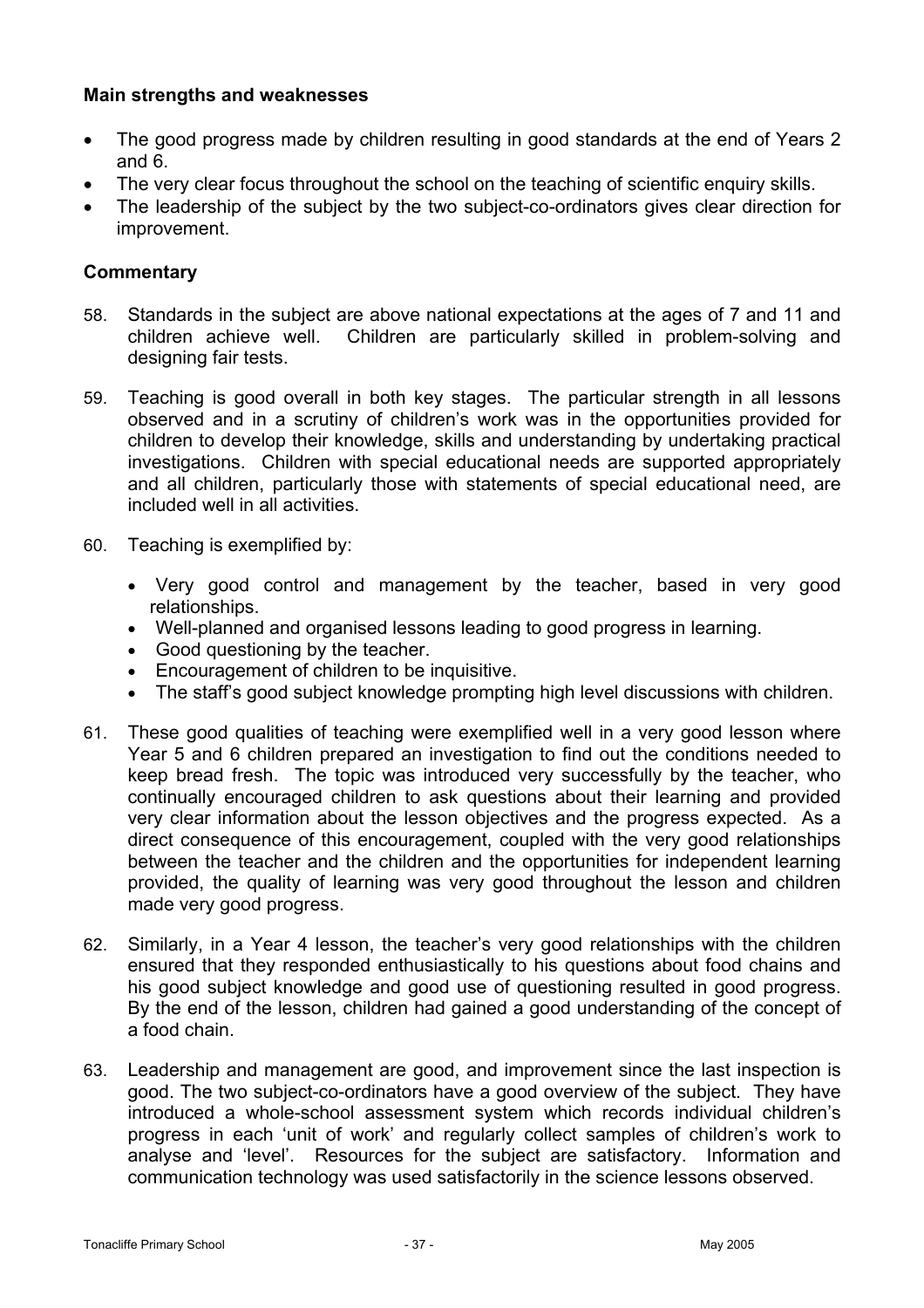## **INFORMATION AND COMMUNICATION TECHNOLOGY**

Provision in information and communication technology is **good**.

#### **Main strengths and weaknesses**

- There has been a significant improvement in the quality and quantity of resources for the subject since the last inspection.
- Good co-ordination of the subject has led to raised standards and greater staff confidence.
- The good use of ICT by teachers to present lessons and motivate children.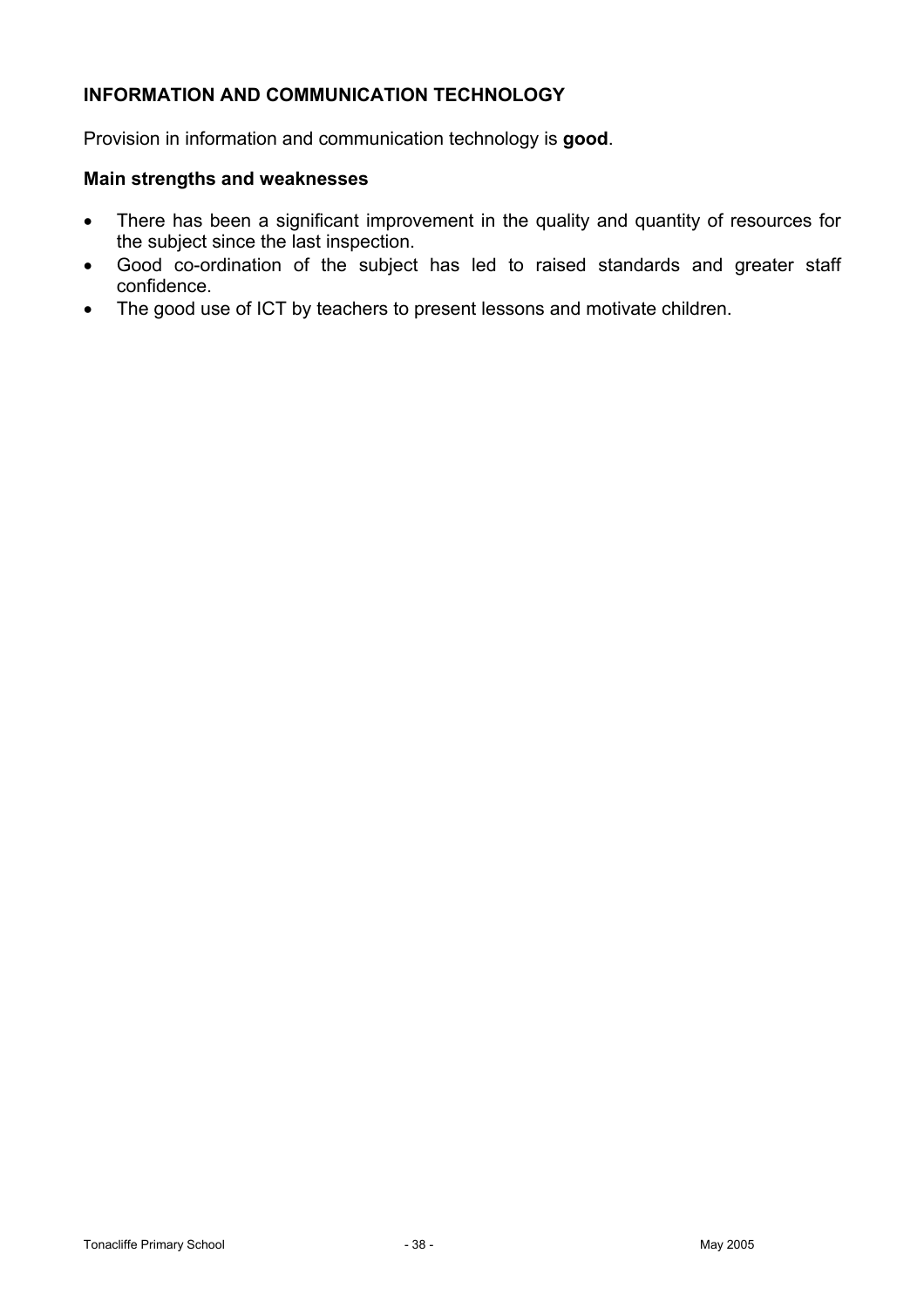## **Commentary**

- 64. Children achieve well and standards are in line with expectations by the end of Year 2, and above average by the end of Year 6.
- 65. Year 2 children begin to word-process their work effectively, and use simulations and games in mathematics. Good links were made with history in researching Florence Nightingale through an internet site. The teacher had already logged on for the children, so opportunities were missed for them to practise opening the site for themselves.
- 66. Children in Years 3 and 4 demonstrated that they could 'log-on' independently and find and open the required program. Once the program was open, in a crosscurricular link with geography, they were confidently combining text and pictures to produce a poster for a local attraction, Healey Dell. They selected an image, clicking and dragging onto a document, choosing font style, colour and size and re-sizing the clip-art by dragging the corner 'handles'. This is work at good levels for their age, and continues to develop in Years 5 and 6, where children use control programs with skill, and make 'Powerpoint' presentations confidently.
- 67. The quality of teaching and learning are good. In lessons, the learning intentions and expectations of behaviour were made very clear by the class teachers and, as a result lessons were distinguished by the very good attitudes of the children and the good pace set and maintained throughout. Children make good progress because of teachers' high expectations of work and behaviour and very good relationship with the children. A teaching assistant provides very good support, challenging the children to extend their skills very well.
- 68. Leadership and management of the subject are good, and improvement is very good since the last inspection. The co-ordinator is committed to continued improvement and has overseen a significant improvement in teachers' subject knowledge and confidence, in the quality and scope of resources for the subject and in the use of information and communication technology across the curriculum.

#### **Information and communication technology across the curriculum**

69. Planning for the use of information and communication technology across the curriculum is good, and children regularly and confidently use information and communication technology to inform their English, mathematics and science work, to research history, geography and art projects, and to produce multi-media presentations.

#### **HUMANITIES**

It was not possible to observe any geography lessons. As a result, no secure judgments can be made on the quality of provision or teaching or on overall standards in the subject.

70. In **geography**, a scrutiny of work from the previous year and a discussion with a group of Year 6 children confirms that a satisfactory range of work is planned in the subject, broadly based on the nationally recommended schemes of work for each subject. These provide secure continuity and progression in key geography skills as children move through the school.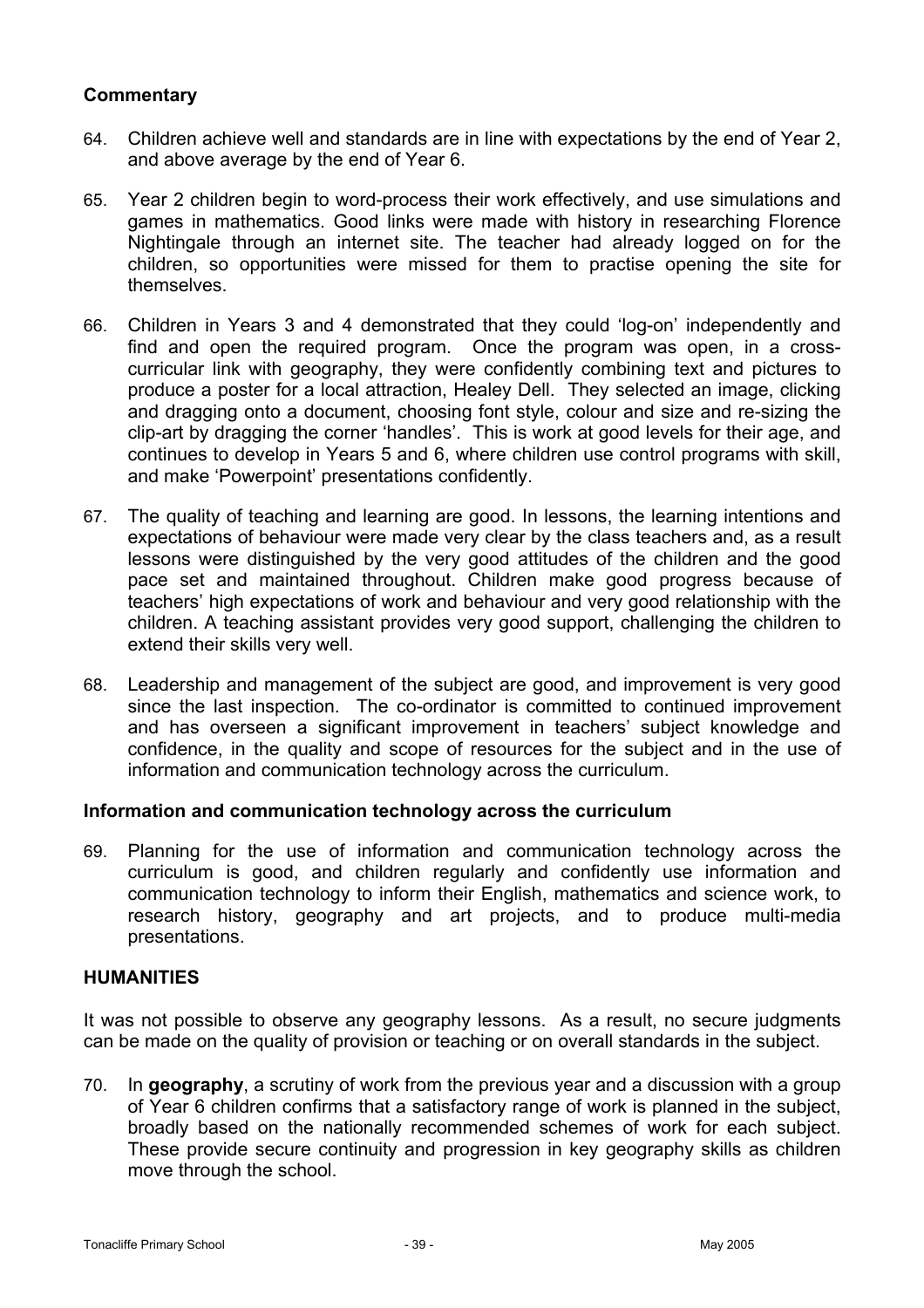## **History**

Provision in history is **satisfactory**.

## **Main strengths and weaknesses**

- In some lessons, teachers' high expectations lead to enthusiastic learning.
- Good use is made of literacy skills in historical writing.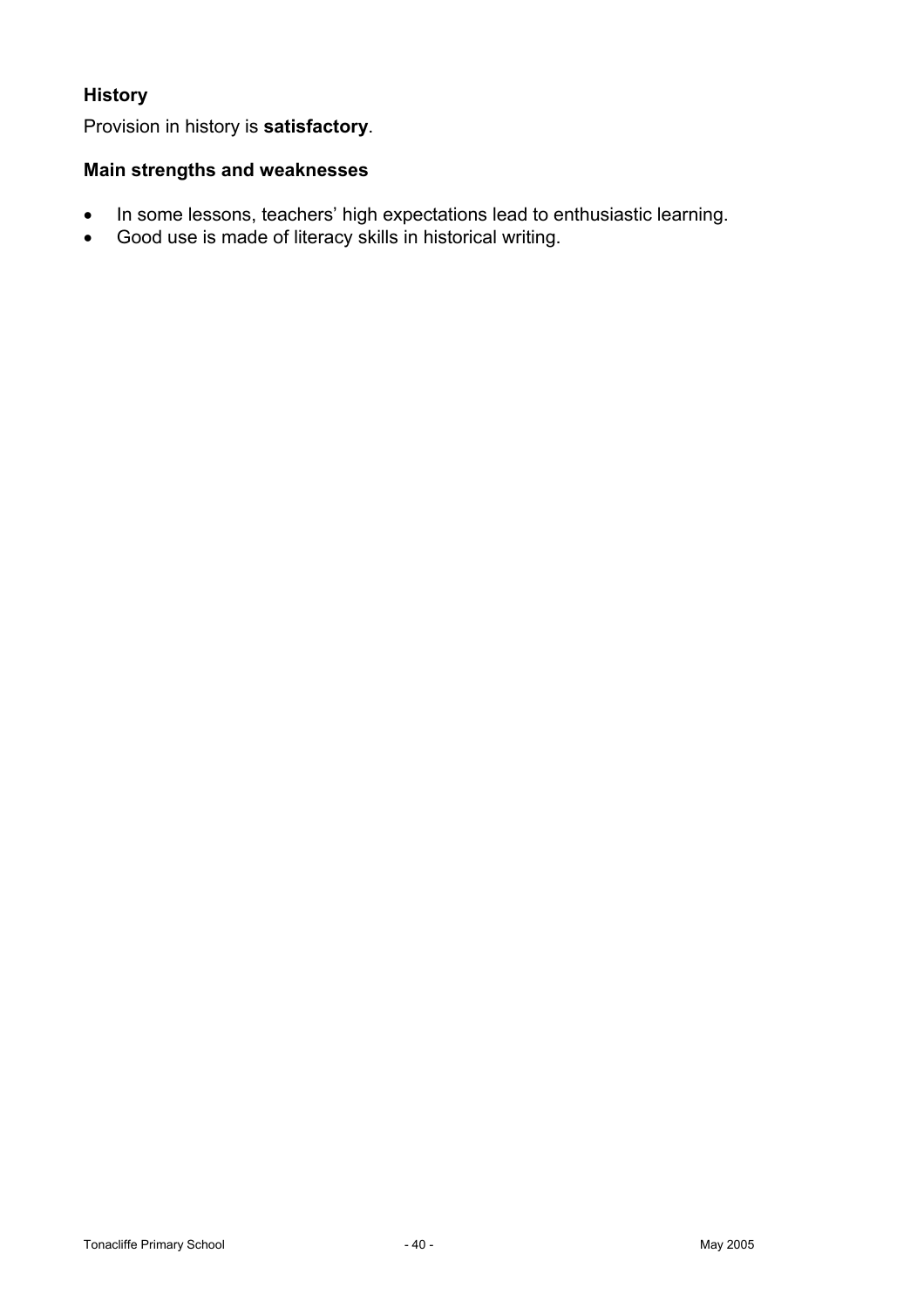## **Commentary**

- 71. Standards in history attained by the end of Year 2 and Year 6 are in line with national averages. Children in Year 1 demonstrated good use of historical information in writing letters as though from the trenches in World War 1. In Years 3 and 4, children used inference well to interrogate evidence about the Sutton Hoo Saxon burial site. Years 5 and 6 pupils brought together information from a variety of sources satisfactorily as they investigated Britain since 1948, as part of a presentation to be made later in the term. This allowed them to work independently, but they were not stretched by the activity.
- 72. The quality of teaching and learning is good overall. In the best lessons, teachers have very high expectations of children's work and behaviour and, as a result, children apply themselves to their work with enthusiasm. This was seen in a Year 3 and 4 lesson, where children discussed and recorded their observations on photographs of artefacts found at an archaeological site. The teacher's good relationships with the children, her evident enthusiasm for the subject, and very good classroom management and questioning skills, led to children responding confidently and responsibly. As the lesson progressed, the good pace and the use of a good range of relevant resources, including ICT, led to good progress in learning. The provision for children with special educational needs in the lessons observed was good.
- 73. Leadership and management of the subject are sound. There is a whole-school scheme of work in place for history, based broadly on nationally recommended schemes of work and a satisfactory range of visits and visitors enhances the curriculum satisfactorily. A scrutiny of work in the portfolio of recent work assembled by the co-ordinator demonstrates good use of children's literacy skills in history activities, such as Year 3 children writing a job-description for Henry VIII.

#### **Religious education**

The provision in religious education is **satisfactory.** 

#### **Main strengths and weaknesses**

- Children learn about different religions and compare their major beliefs effectively.
- Children find lessons interesting when the teachers engage them.
- Computers are not always used in lessons for the children to develop their research skills and to access their own information.

- 74. Achievement is satisfactory overall, with some use of literacy to reinforce learning and enable the children to record their findings independently. Achievement in lessons was good because the lessons were made meaningful for the children. However, some older children express less than enthusiastic attitudes towards religious education and find it uninteresting.
- 75. Teaching and learning are satisfactory overall, but some good teaching was observed in Years 3 and 4 and Years 5 and 6. In good lessons, the careful presentation and research by staff resulted in effective teaching and learning. Staff generally make lessons interesting for children, helping them to understand the complex messages. The staff encourage very good levels of respect and understanding for the different faiths the children study. For example, in Years 3 and 4 the five Ks of Sikhism are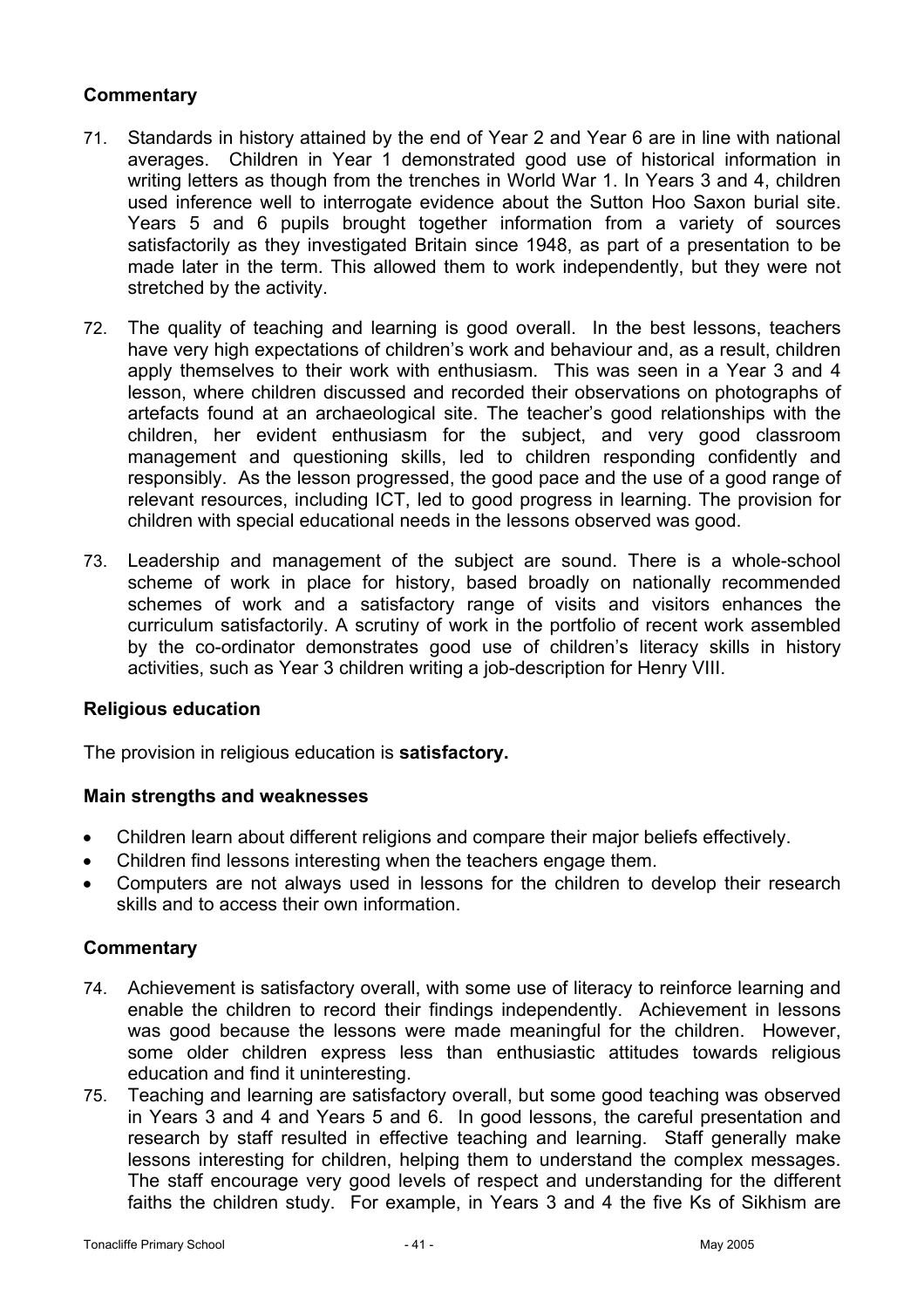well understood by the children, who can explain the different aspects clearly. In Years 5 and 6, the children illustrate skilfully their understanding about the 'eight fold pathway' and the noble truths in the Buddhist religion.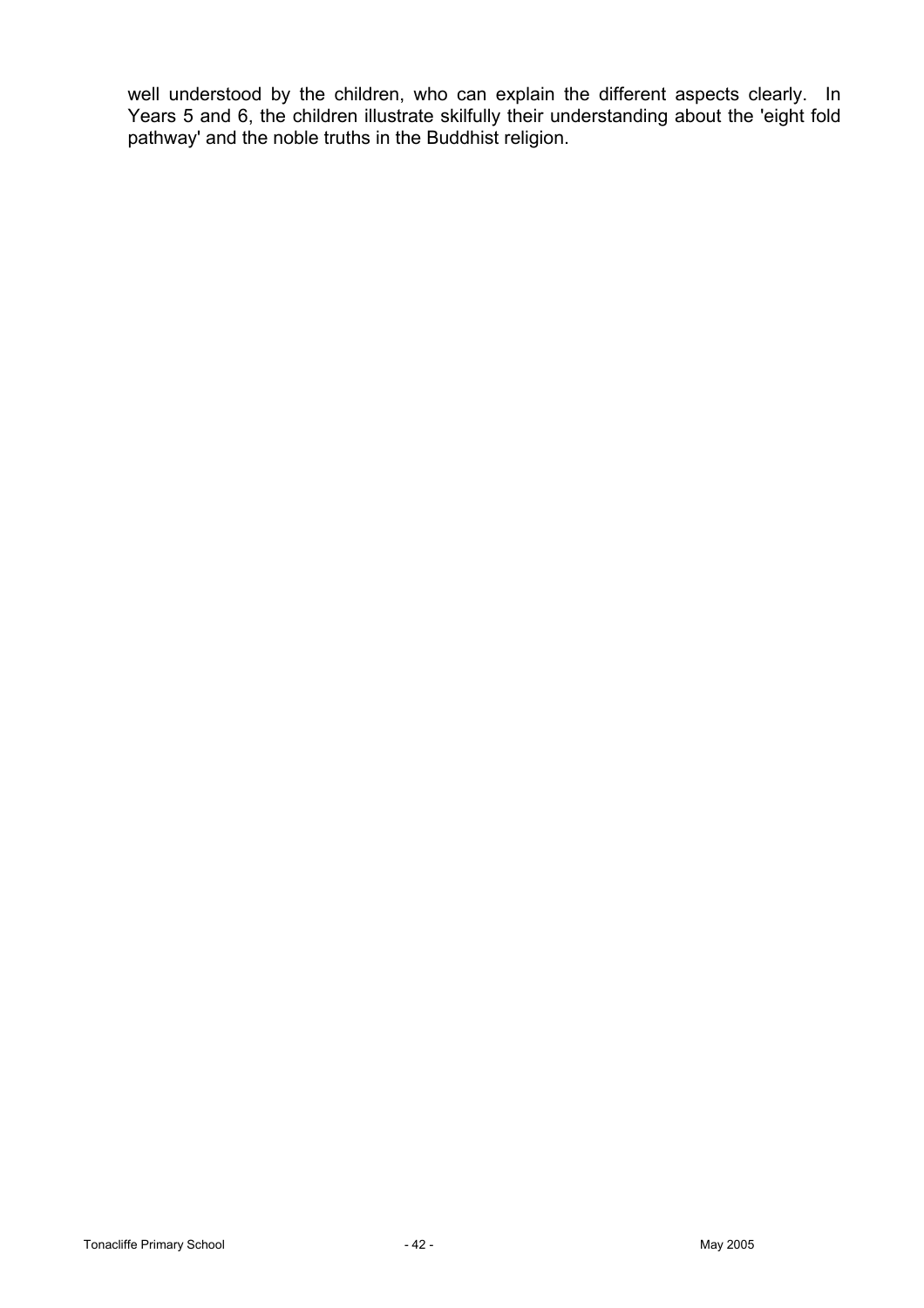76. The subject is led and managed soundly, with adherence to the locally agreed syllabus for religious education. Information and communication technology is used, but is not always used to best effect for the children to investigate further and develop their skills in research. Improvement since the previous inspection is satisfactory.

## **CREATIVE, AESTHETIC, PRACTICAL AND PHYSICAL SUBJECTS**

- 77. Art and design, design and technology and music were sampled during the inspection. Therefore, there is no overall judgement on provision in these subjects.Judgements on standards are based on analysis of children's work, displays around the school, portfolios of past work, listening to band practices and a school music compact disk, and from discussions with staff and children.
- 78. Standards in **art and design** are above expectations for children at the end of Year 2 and Year 6. Children's work is well executed and attractively presented, and there are good opportunities for the children to explore and investigate a good variety of media. Techniques are taught effectively and, from work seen around the school, there is careful preparation before work is completed. In Year 2, for example, work in weaving was well prepared with advice and support from a teaching assistant, which resulted in good quality work that the children enjoyed completing.
- 79. Standards in **design and technology** are also above the expected level for children in Years 2 and 6. Children in Years 5 and 6 are currently studying processes to create structures that are effective as shelters from wind, water and external forces. They have completed this work carefully with due regard to the types of materials and strength when designing and building these structures.
- 80. Leadership and management of art and design and design and technology are good and have a good impact on the profile of the subjects in the school, and on standards.
- 81. **Music** has a high profile in the school. The coordinator, a music specialist, works with the headteacher to promote a rich variety of opportunities for the children to appreciate and take part in musical activity. The curriculum is broad and balanced, and older pupils currently use ICT programs to compose and perform their own pieces. Younger children use tuned and untuned percussion, and learn a good variety of songs that they sing enthusiastically and generally in tune. The staff are currently using a trial assessment system, to be evaluated at the end of the academic year.
- 82. The coordinator, who leads and manages the subject well, teaches a recorder group who play as a consort, producing high quality music. Approximately 50 children from Years 3 to 6 learn to play brass instruments, many performing in the school band. The enthusiastic peripatetic teacher from Rochdale Music Service helps these pupils to achieve high standards. The band performance is of very good standard for the ages of the children. There is also a junior choir, taught by a peripatetic teacher. The various groups play in concerts for parents, and in a number of venues and competitions locally.

#### **Physical education**

Provision in physical education is **good**, with occasional excellent features, but some weaknesses.

#### **Main strengths and weaknesses**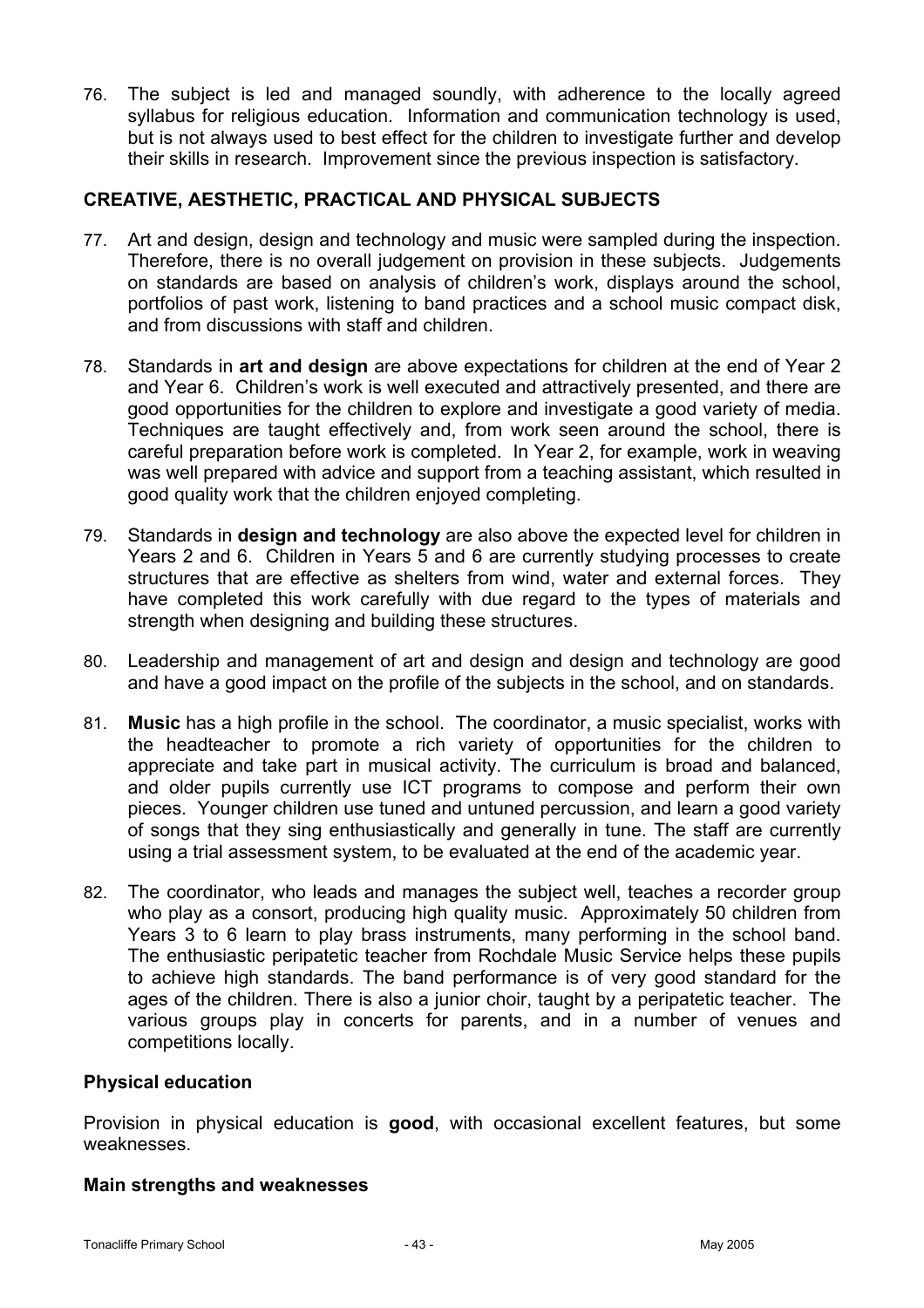- The subject coordinator is a specialist who provides an excellent model for other staff.
- The whole curriculum is covered well, including swimming, athletics and outdoor and adventurous activities.
- The good facilities for the subject are underused in the mornings.

## **Commentary**

- 83. Achievement is satisfactory overall but very good in one Year 3 and 4 class. Children attain broadly average standards by the end of Year 2. In controlling a ball with their feet, Year 2 boys are more competent than girls, but the girls are more coordinated in general movement and gymnastic activities. No judgement is possible for Year 6 as no lessons were seen, but Year 4 children attain broadly average standards. In gymnastics, Year 4 boys and girls attain similar levels, although more girls perform competent handstands and cartwheels, whilst more boys extend dynamically their jumps and rolls. In most lessons the children behave well, although some Year 2 boys were uncooperative with their teacher.
- 84. The quality of teaching is satisfactory so that children generally make sound progress in their learning. However, a good lesson was observed for Year 1 children, and an excellent lesson for one Year 3 and 4 class. In these lessons, the well-planned structure of an effective PE lesson led to good pace and well-organised routines. Instructions were crisp and clear, and the children responded very well to them, working safely but energetically, and using the space well. Younger children did not have sufficient opportunity to retrieve and return their equipment, but Year 3 and 4 children in each class put out and returned large gymnastics equipment very well.
- 85. In the excellent lesson, the teacher's high level subject knowledge and excellent relationship with the children allowed the lesson to flow smoothly and efficiently. Children worked hard and made good improvements in their gymnastic skills, using the apparatus and the floor skilfully to develop a sequence of movements. The teacher helped them to analyse and evaluate their own and other children's work very well.
- 86. Where lessons were not so successful, teachers did not have the confidence to let the children use the whole space, and encouraged them to queue to use apparatus, thus wasting time. Occasionally, teacher's control is weak, and boys in particular take advantage to misbehave.
- 87. Leadership and management are good. The coordinator leads sports practices and organises extra training from local professional teams. He ensures that a wide and enriched curriculum is offered, with separate residential outdoor pursuits activities for pupils in Years 5 and 6. There is good accommodation and satisfactory resources, but the timetabling of all physical activity in the afternoon does not make effective use of these. Improvement since the previous inspection is satisfactory, and good in Years 3 and 4.

#### **PERSONAL, SOCIAL AND HEALTH EDUCATION AND CITIZENSHIP**

88. Although not enough personal, social, health and citizenship (PSHCE) lessons were observed for a secure judgement to be made on overall provision, this aspect of children's education is given a high priority by the headteacher and staff and there is clear evidence of the success of this provision in the very good attitudes and behaviour observed throughout the school during the inspection. Adults provide a secure and happy environment where all are valued and children learn to respect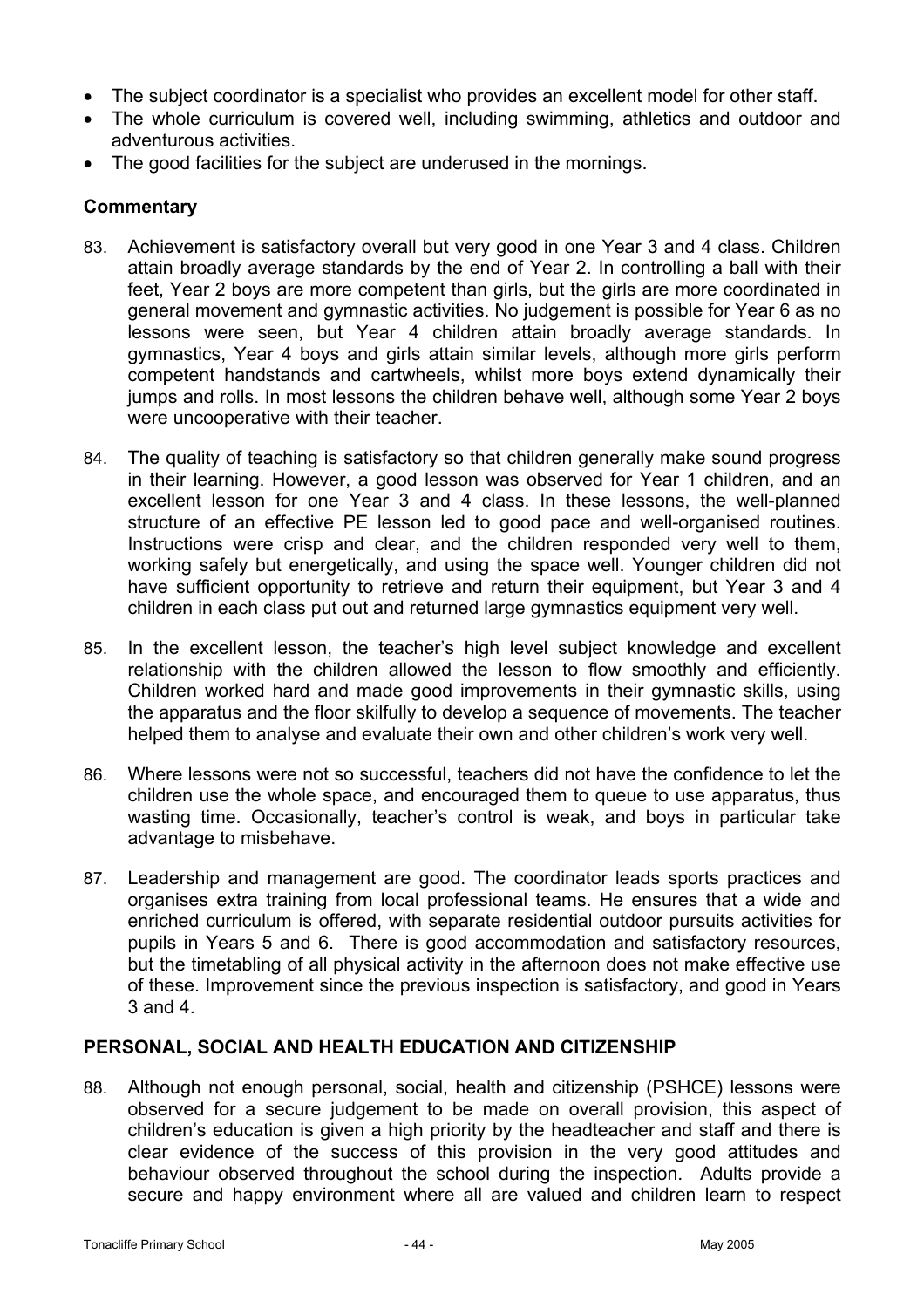each other and accept that some children need special support. Teachers, teaching assistants, lunchtime supervisors and all of the adults working in the school treat children with respect and set a good example, to which the children respond positively.

89. Provision for PSHCE is both formal, through 'circle time' and class assembly discussions which allow children to deal with their emotions and feelings, and informal, by means of the good and frequently very good relationships and day-to-day interactions between children and adults. Sex and drugs awareness education are covered effectively in line with school policy. There is a good level of equality of opportunity for all children and the school is very "inclusive" in all its policies and practices. Some aspects of citizenship are promoted for older pupils when they vote for their representatives on the school council, and in the responsibilities Year 6 children assume for aspects of school life.